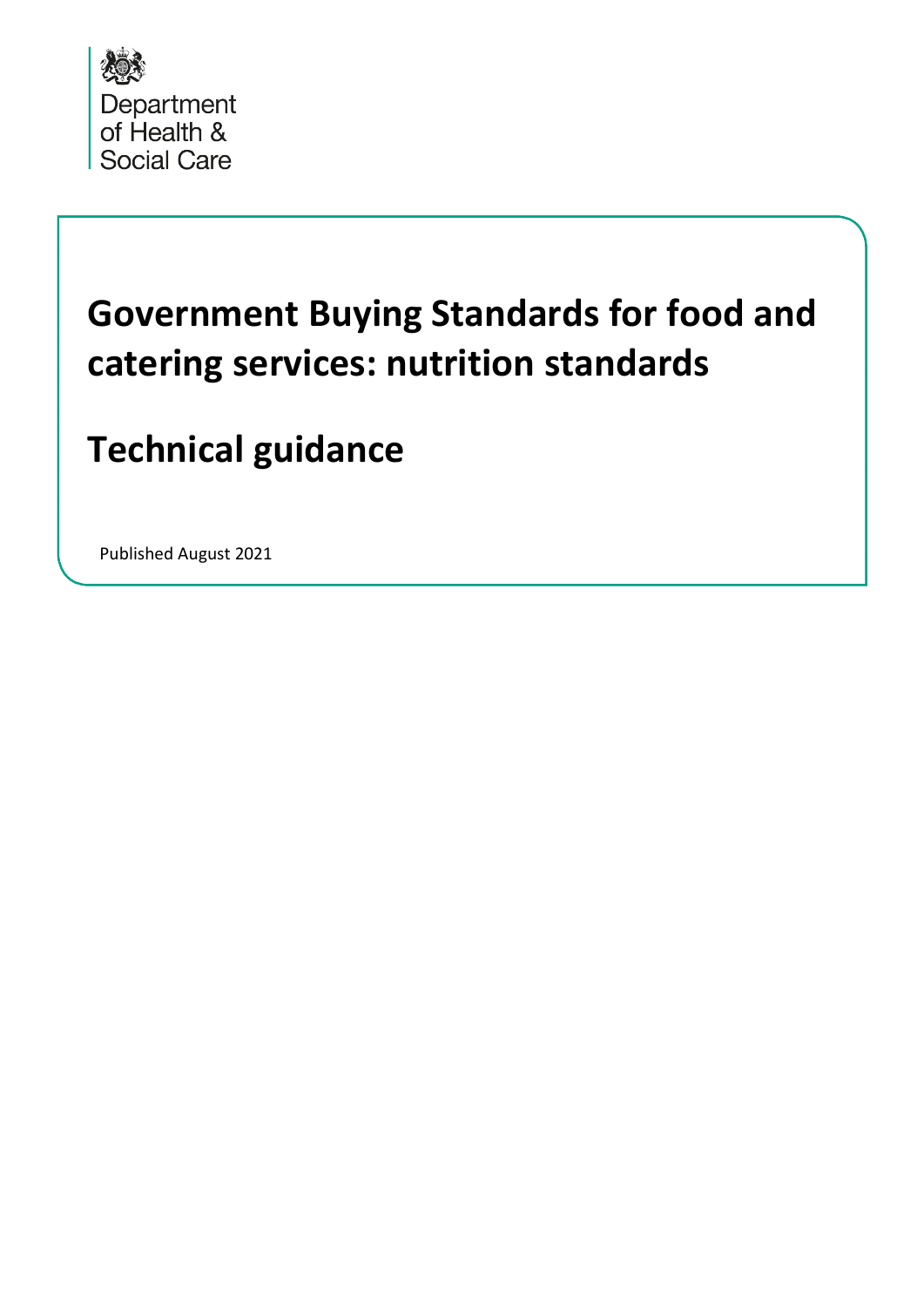## **Contents**

| Annex C: Food Based guidelines to choose, cook and serve healthier food and drink47 |  |
|-------------------------------------------------------------------------------------|--|
|                                                                                     |  |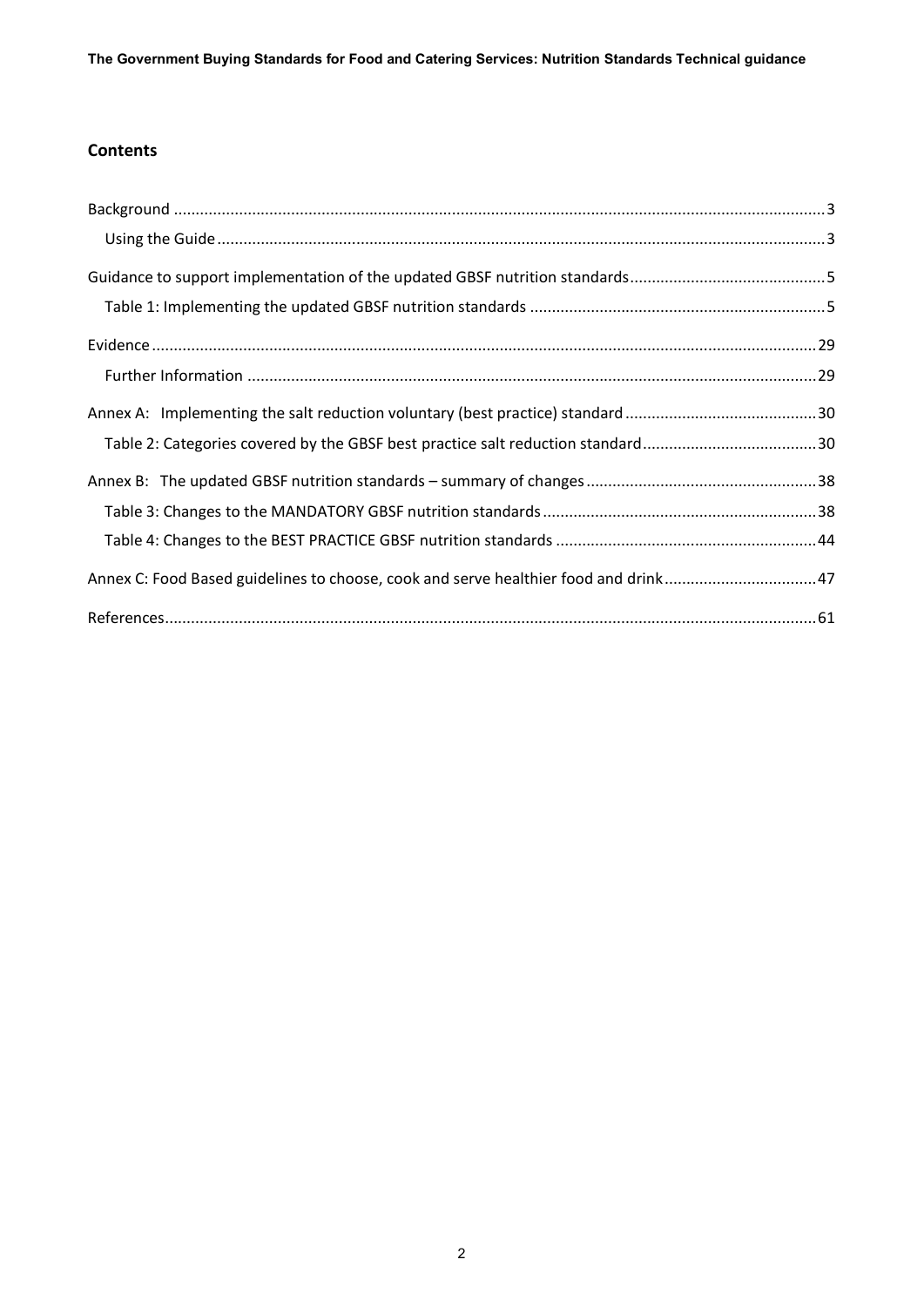# <span id="page-2-0"></span>**Background**

The Government Buying Standards for Food and Catering Services (GBSF) were introduced in 2011 as a means of meeting the Greening Government Commitments when buying and providing food and catering services. The nutrition standards within the GBSF aim to ensure healthier food and drink options are available across the public sector and includes vending.

[Childhood Obesity: a plan for action, chapter 2](https://www.gov.uk/government/publications/childhood-obesity-a-plan-for-action-chapter-2) set out the Government's commitment to consult on updating the nutrition standards within the Government Buying Standards for Food and Catering Services to reflect the latest scientific dietary advice. The 12-week [public consultation](https://www.gov.uk/government/consultations/updating-the-government-buying-standards-for-food-and-catering-services-gbsf) was launched on 21 May 2019 and closed on 13 August 2019. The Government response to the public consultation was announced on the 15 July 2021 and is available at: The Government Buying [Standards for Food and Catering Services: Updating the nutrition standards - GOV.UK \(www.gov.uk\)](https://www.gov.uk/government/consultations/updating-the-government-buying-standards-for-food-and-catering-services-gbsf). The final updated nutrition standards are available at: [Sustainable procurement: the GBS for food and](https://www.gov.uk/government/publications/sustainable-procurement-the-gbs-for-food-and-catering-services/government-buying-standard-for-food-and-catering-services)  [catering services.](https://www.gov.uk/government/publications/sustainable-procurement-the-gbs-for-food-and-catering-services/government-buying-standard-for-food-and-catering-services) 

This practical guide has been developed to provide those who must, or choose to, adopt GBSF with technical information to help support implementation of the updated nutrition standards therein. It summarises aspects of the nutrition standards that have been updated and illustrates how the standards apply to each food or drink category. It also provides practical tips and supporting information to achieve compliance as well as examples of how to demonstrate this.

# <span id="page-2-1"></span>**Using the Guide**

Table 1 – Implementing the updated GBSF nutrition standards is key to this guide. This table provides technical guidance to support the practical implementation of each GBSF nutrition standard. It sets out whether the standard is mandatory or best practice, provides detail on the definitions used and offers practical tips, supporting information and links to useful resources. The standards have been grouped to facilitate application of the standards.

Table 2 in Annex A provides further detail to implement the new salt reduction best practice standard.

Annex B provides a simple summary of how the GBSF nutrition standards have been updated. Table 3 and Table 4 therein set out the previous GBSF mandatory and best practice nutrition standards alongside the updated standards and highlight what has changed. These tables may be particularly useful for those who are already familiar with the GBSF nutrition standards and are looking to identify what specific changes they need to make to their catering provision to maintain their compliance.

The guidance also includes examples of evidence that could be used to help demonstrate compliance with the updated nutrition standards.

The guidance provides further information to support implementation of the updated GBSF nutrition standards within a wider framework of what constitutes a healthy balanced diet. Annex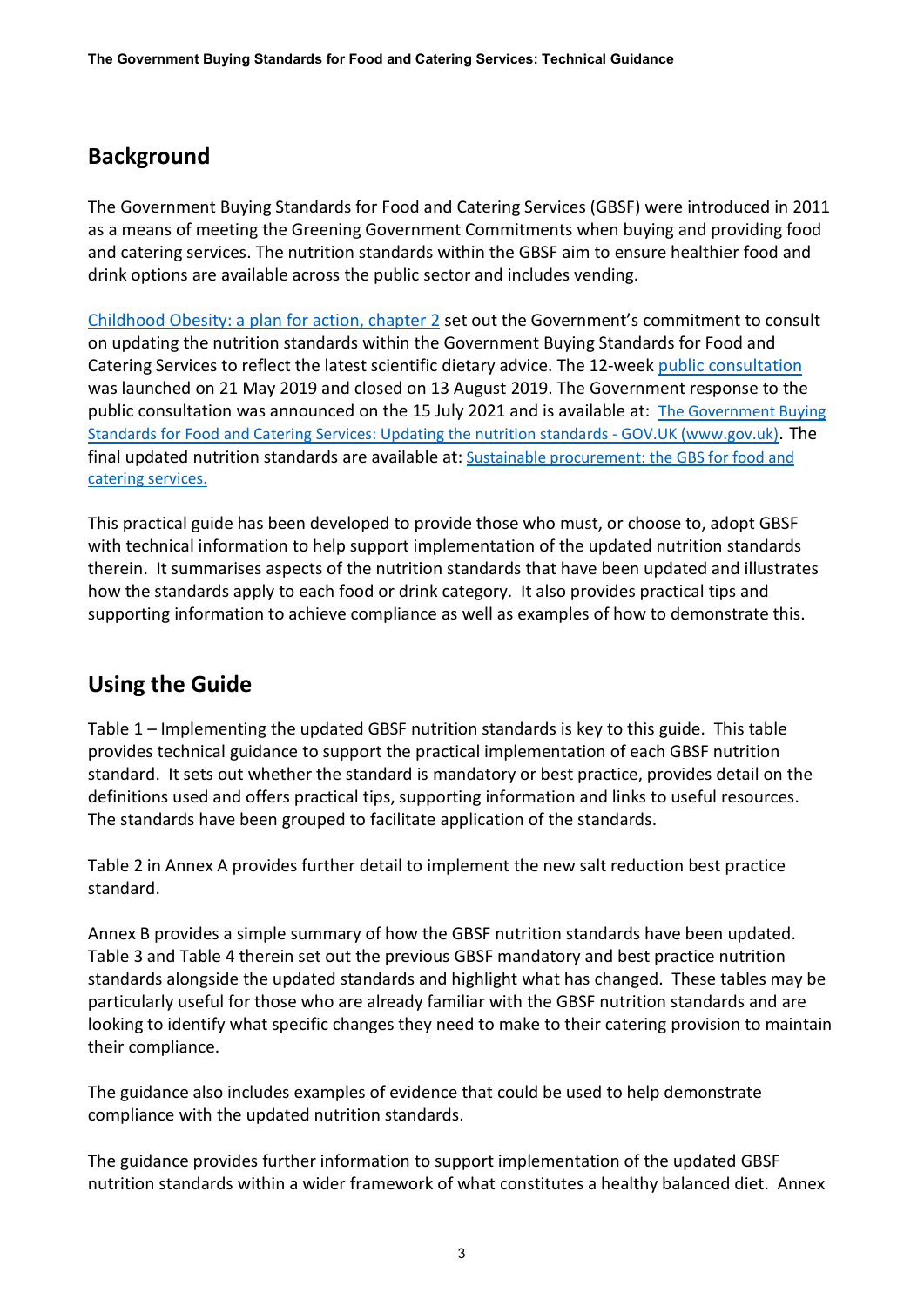C provides further practical guidance to help choose, cook and serve healthier food and drink options.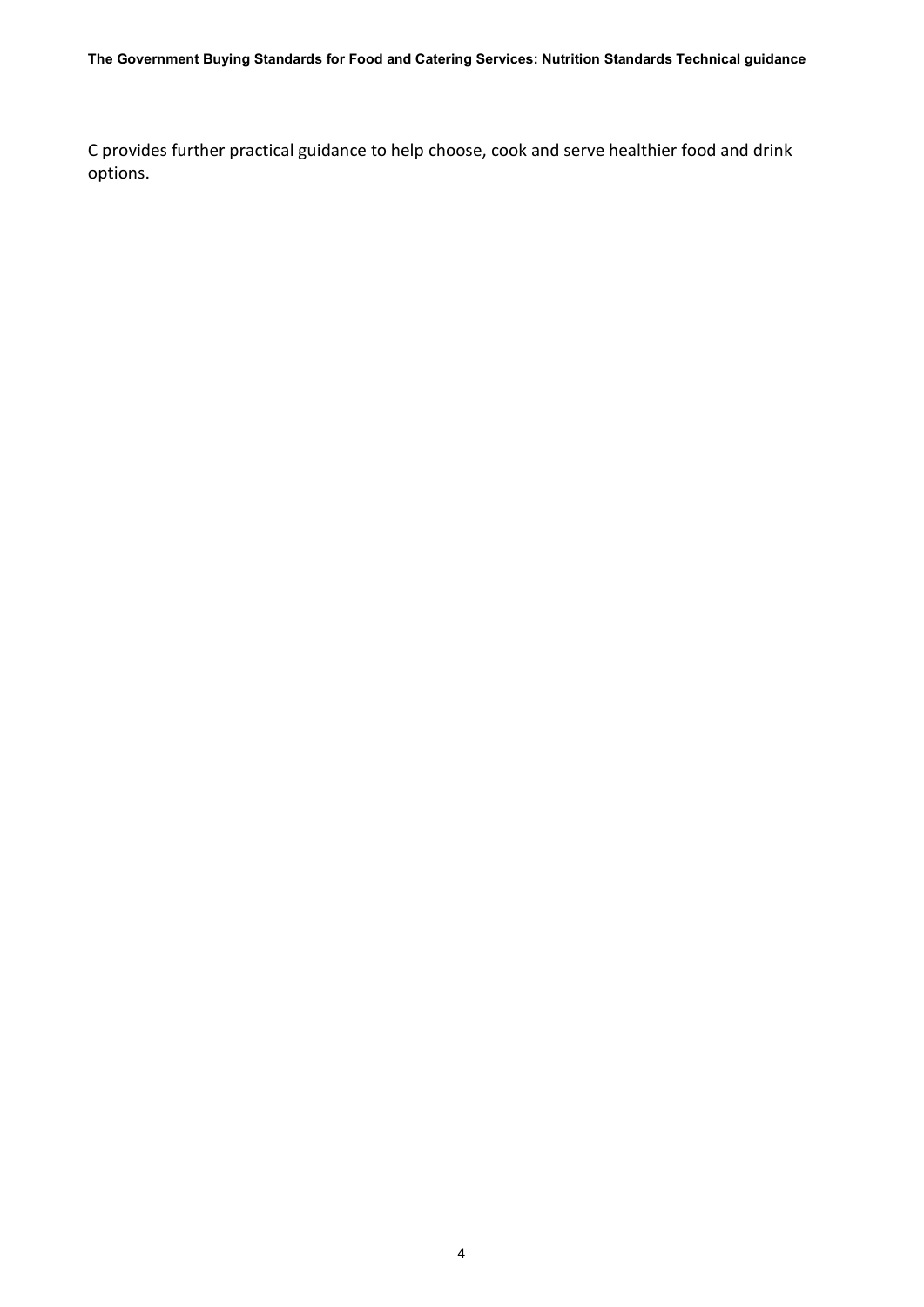# <span id="page-4-0"></span>**Guidance to support implementation of the updated GBSF nutrition standards**

Table 1 sets out each updated GBSF mandatory and voluntary (best practice) nutrition standard. The table is split into four sections, grouping together the GBSF nutrition standards relating to:

A: Cooking and serving practices B: Meal deals C: Nutrient/portion size criteria D: Menus

For the specific nutrient/portion size criteria within Section C, the standards have been grouped according to food or drink category in alphabetical order. This allows all standards for a given food or drink to be listed together. For example, for the provision of beverages, users can see 'at a glance' what requirements they must meet to comply with the mandatory standards alongside the voluntary (best practice) standard for beverages should they wish to go further.

**Note:** Some standards require a proportion of products to meet specific nutrient criteria; for example, 75% of a product category to meet salt targets. These are either worded as **'percentage procured by volume'** or **'percentage as provided'** to allow practical implementation of the standards and avoid stockpiling or waste. 'Procured by volume' means the percentage of the amount you procure and has been used for products where it is less likely for there to be an element of selection by users (e.g. cooking sauces or milk). 'As provided' means the percentage you have on offer for selection where there is an element of choice that directly affects procurement of these items.

| A: Cooking and<br>serving practices                                                                            | Definitions, top tips for implementation and supporting information                                                                                                                                                                                                                                                                                                                                                                                                                                                                                               |
|----------------------------------------------------------------------------------------------------------------|-------------------------------------------------------------------------------------------------------------------------------------------------------------------------------------------------------------------------------------------------------------------------------------------------------------------------------------------------------------------------------------------------------------------------------------------------------------------------------------------------------------------------------------------------------------------|
| <b>Standard</b>                                                                                                |                                                                                                                                                                                                                                                                                                                                                                                                                                                                                                                                                                   |
| <b>Mandatory:</b>                                                                                              | <b>Tips and useful links:</b>                                                                                                                                                                                                                                                                                                                                                                                                                                                                                                                                     |
| Vegetables and boiled<br>starchy foods such as<br>rice, pasta and<br>potatoes shall be<br>cooked without salt. | Amend kitchen practice as necessary so that salt is not added when<br>✓<br>cooking vegetables or boiling starchy foods.<br>Avoid adding salt to these items after cooking and before serving<br>✓<br>Herbs, spices and garlic can be used during or after cooking to add<br>✓<br>flavour for example.<br>Salt can be made available separately on request.<br>✓<br>People can be provided discretionary salt separately on request. This<br>✓<br>allows freedom of choice for those who do not wish to consume these<br>foods with added salt, and those that do. |
| Mandatory: Salt shall                                                                                          | $\checkmark$<br>Place salt cellars or sachets somewhere other than where people sit                                                                                                                                                                                                                                                                                                                                                                                                                                                                               |
| not be available on                                                                                            | down to eat - for example at till points, cutlery/condiment stations etc.                                                                                                                                                                                                                                                                                                                                                                                                                                                                                         |
| tables.                                                                                                        | Consider keeping salt behind counters so people need to request it. This<br>$\checkmark$<br>can help people reduce their salt intake while maintaining freedom of<br>choice.                                                                                                                                                                                                                                                                                                                                                                                      |

### <span id="page-4-1"></span>**Table 1: Implementing the updated GBSF nutrition standards**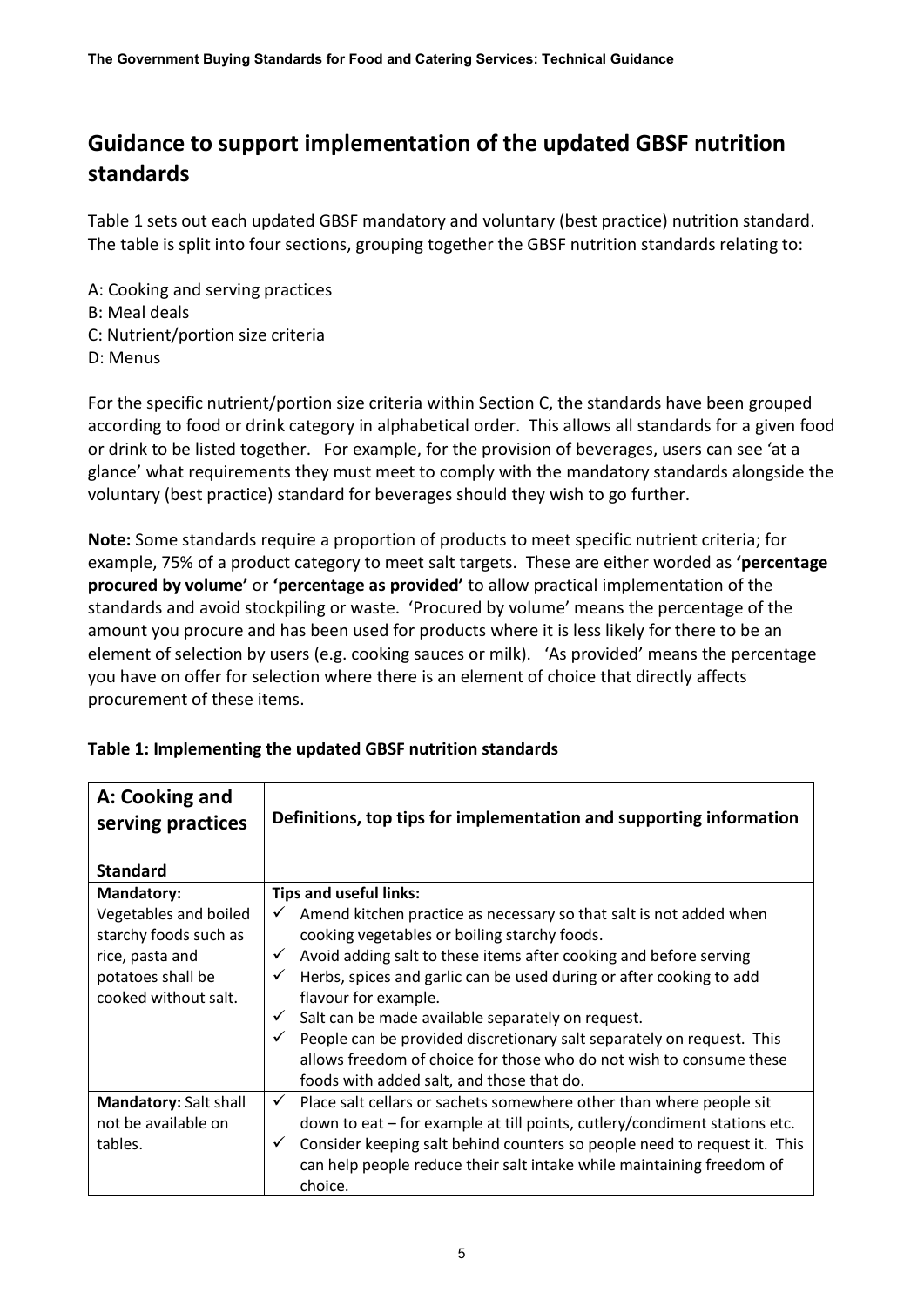|                                               | Using salt cellars with fewer holes will dispense less salt, help people<br>✓                                                               |
|-----------------------------------------------|---------------------------------------------------------------------------------------------------------------------------------------------|
|                                               | reduce their salt intake yet still maintain freedom of choice.                                                                              |
| Mandatory: Half of                            | <b>Definition:</b>                                                                                                                          |
| desserts available                            | Half of the desserts available should contain at least half of the total raw                                                                |
| should contain at least                       | weight of their ingredients as fruit (fresh, canned in fruit juice, dried or                                                                |
| 50% of their weight as                        | frozen). Some may wish to go further than this and increase the number of                                                                   |
| fruit - which may be                          | dessert options available that contain the required amount of fruit although                                                                |
| fresh, canned in fruit                        | this is the minimum requirement to comply.                                                                                                  |
| juice, dried or frozen.                       |                                                                                                                                             |
| This excludes whole                           | Whole fresh fruit can be included as a separate option in your dessert offer,                                                               |
| fresh fruit as a dessert                      | but it is not permitted to include whole fresh fruit in your calculations.                                                                  |
| option. Whole fresh<br>fruit can be a dessert |                                                                                                                                             |
| option but should not                         | Example of dessert offer that would comply with the standard:<br>1.                                                                         |
| be included when                              | Fresh fruit salad (majority of ingredients fruit) (50 portions);<br>Apple pie (recipe where more than half of the raw ingredients are<br>2. |
| calculating whether                           | cooking apples) (100 portions);                                                                                                             |
| half of dessert options                       | 3. Tiramisu (no fruit) (50 portions); and                                                                                                   |
| contain at least 50% of                       | Fruit trifle (recipe where less than half of the raw ingredients is<br>4.                                                                   |
| their weight as fruit.                        | canned fruit in juice) (50 portions).                                                                                                       |
|                                               | Over half of desserts available (150 portions out of a total of 250 portions)                                                               |
|                                               | contain at least half of their raw ingredients as fruit.                                                                                    |
|                                               |                                                                                                                                             |
|                                               | If only one dessert is made available per day and it doesn't include 50% fruit,                                                             |
|                                               | whole fresh fruit must also be available to customers. This is so that                                                                      |
|                                               | customers can have fruit as an alternative dessert.                                                                                         |
|                                               | <b>Tips and useful links:</b>                                                                                                               |
|                                               | Review dessert options available on the menu and ensure half of these                                                                       |
|                                               | options contain fruit.                                                                                                                      |
|                                               | For those desserts that are made on site (rather than bought-in) that<br>✓                                                                  |
|                                               | contain fruit, review and modify recipes as necessary to ensure that at                                                                     |
|                                               | least half the weight of the raw ingredients is fruit.                                                                                      |
|                                               | Set procurement rules/criteria for suppliers to ensure bought-in dessert                                                                    |
|                                               | options meet this standard.                                                                                                                 |
|                                               | When making or procuring desserts, take the opportunity to provide<br>$\checkmark$                                                          |
|                                               | healthier options e.g. higher fibre and/or lower fat and sugar varieties                                                                    |
|                                               | (such as fruit crumbles made with lower sugar, oats and wholemeal                                                                           |
|                                               | flour). This can also help you meet the separate best practice standard                                                                     |
|                                               | for menus to meet nutrient based standards.                                                                                                 |
|                                               | See separate mandatory standard for reducing the energy content of<br>$\checkmark$                                                          |
|                                               | the puddings you offer.                                                                                                                     |
| Mandatory: A portion                          | <b>Definition:</b>                                                                                                                          |
| of fruit shall be sold at                     | The definition for a portion of fruit is that used for the government's 5 A Day                                                             |
| a lower price than a                          | programme and includes fresh, canned, frozen and dried fruit. See                                                                           |
| portion of hot or cold                        | information on what counts as a portion of fruit.                                                                                           |
| dessert.                                      |                                                                                                                                             |
|                                               | For this standard a portion of fruit does not include fruit juice.                                                                          |
|                                               | <b>Tips and useful links:</b>                                                                                                               |
|                                               | A portion of fresh, frozen or canned fruit (i.e. drained weight) is 80g.<br>✓                                                               |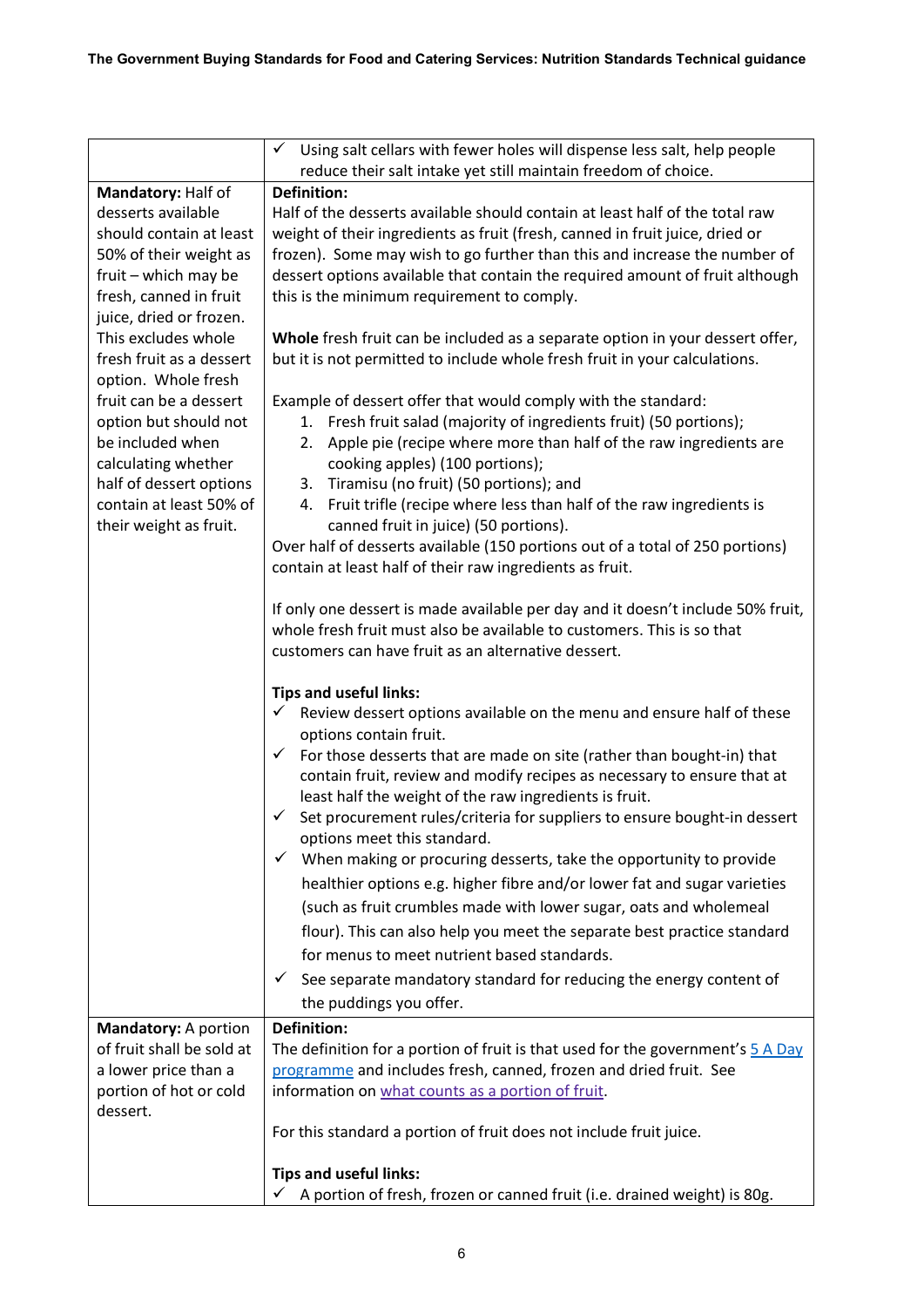|                                                                       | A portion of dried fruit is on average 30g (i.e. fresh weight equivalent).<br>$\checkmark$<br>$\checkmark$ Offer a wide selection such as: whole fruit e.g. a banana, portions of<br>smaller fruit e.g. strawberries, and sliced/prepared fruit e.g. melon.<br>$\checkmark$ Use fruit canned in fruit juice rather than in syrup.<br>Review pricing of relevant menu options. Purchasing fruit and<br>$\checkmark$<br>vegetables in season can help keep costs down for both procurers and<br>consumers. |
|-----------------------------------------------------------------------|----------------------------------------------------------------------------------------------------------------------------------------------------------------------------------------------------------------------------------------------------------------------------------------------------------------------------------------------------------------------------------------------------------------------------------------------------------------------------------------------------------|
| Mandatory: If caterers                                                | <b>Definition:</b>                                                                                                                                                                                                                                                                                                                                                                                                                                                                                       |
| serve lunch and an<br>evening meal, fish is<br>provided twice per     | Fish includes any fresh, frozen and tinned fish. This also includes fish<br>products such as fish cakes and fish fingers.                                                                                                                                                                                                                                                                                                                                                                                |
| week (2 X 140g<br>portion), one of which<br>is oily. If caterers only | Oily fish includes salmon, sardines, mackerel, herring and pilchards for<br>example. Fresh or canned tuna does not count as oily fish.                                                                                                                                                                                                                                                                                                                                                                   |
| serve lunch or an<br>evening meal, oily fish<br>(140g portion) is     | Non-oily fish includes pollack, basa, cod, coley, haddock, plaice, tilapia, and<br>tuna for example.                                                                                                                                                                                                                                                                                                                                                                                                     |
| available at least once<br>every 3 weeks.                             | A typical portion of fish is 140g.                                                                                                                                                                                                                                                                                                                                                                                                                                                                       |
|                                                                       | <b>Tips and useful links:</b>                                                                                                                                                                                                                                                                                                                                                                                                                                                                            |
|                                                                       | Review menu cycles to ensure availability of fish options based on                                                                                                                                                                                                                                                                                                                                                                                                                                       |
|                                                                       | whether you serve lunch or an evening meal, or both.                                                                                                                                                                                                                                                                                                                                                                                                                                                     |
|                                                                       | For fish options/fish-containing recipes that are produced on site (rather<br>✓<br>than bought-in), review and modify as necessary to ensure at least 140g                                                                                                                                                                                                                                                                                                                                               |
|                                                                       | of fish per portion.                                                                                                                                                                                                                                                                                                                                                                                                                                                                                     |
|                                                                       | $\checkmark$ Set procurement rules/criteria for suppliers to ensure bought-in fish                                                                                                                                                                                                                                                                                                                                                                                                                       |
|                                                                       | options meet this standard.                                                                                                                                                                                                                                                                                                                                                                                                                                                                              |
|                                                                       | $\checkmark$ Set procurement rules/standards for suppliers to meet the standard for                                                                                                                                                                                                                                                                                                                                                                                                                      |
|                                                                       | bought-in fish options.                                                                                                                                                                                                                                                                                                                                                                                                                                                                                  |
| Best practice: To<br>ensure main meals                                | <b>Definition:</b><br>Beans and pulses include chickpeas, butter beans, kidney beans, baked                                                                                                                                                                                                                                                                                                                                                                                                              |
| containing beans                                                      | beans and lentils for example.                                                                                                                                                                                                                                                                                                                                                                                                                                                                           |
| and/or pulses as a                                                    |                                                                                                                                                                                                                                                                                                                                                                                                                                                                                                          |
| main source of protein                                                | <b>Tips and useful links:</b>                                                                                                                                                                                                                                                                                                                                                                                                                                                                            |
| are made available at                                                 | Review menu cycles and availability of bean and/or pulse-based options                                                                                                                                                                                                                                                                                                                                                                                                                                   |
| least once a week.                                                    | as appropriate to ensure compliance.<br>This standard can be met by including a vegetarian or vegan main meal<br>$\checkmark$                                                                                                                                                                                                                                                                                                                                                                            |
|                                                                       | option based on beans and/or pulses (such as chickpea curry and rice for<br>example).                                                                                                                                                                                                                                                                                                                                                                                                                    |
|                                                                       | Add pulses like beans and lentils to casseroles, stews, curries and salads.<br>✓                                                                                                                                                                                                                                                                                                                                                                                                                         |
|                                                                       | Consider making use of standard recipes that contain pulses to comply<br>✓                                                                                                                                                                                                                                                                                                                                                                                                                               |
|                                                                       | with this standard for example, lentil curries (dals), houmous pittas with<br>salad.                                                                                                                                                                                                                                                                                                                                                                                                                     |
|                                                                       | If using ready-to-use canned beans and pulses, look for ones with no<br>✓<br>added salt and sugar.                                                                                                                                                                                                                                                                                                                                                                                                       |
|                                                                       | If using dried beans and pulses it is most important that you follow the<br>✓<br>cooking instructions on the packet to ensure food safety.                                                                                                                                                                                                                                                                                                                                                               |
|                                                                       | Beans and pulses provide a good source of protein for vegetarians, are<br>✓                                                                                                                                                                                                                                                                                                                                                                                                                              |
|                                                                       | low in fat, and can be used to increase the fibre content of meals.                                                                                                                                                                                                                                                                                                                                                                                                                                      |
| <b>B: Meal deals</b>                                                  | Definitions, top tips for implementation and supporting information                                                                                                                                                                                                                                                                                                                                                                                                                                      |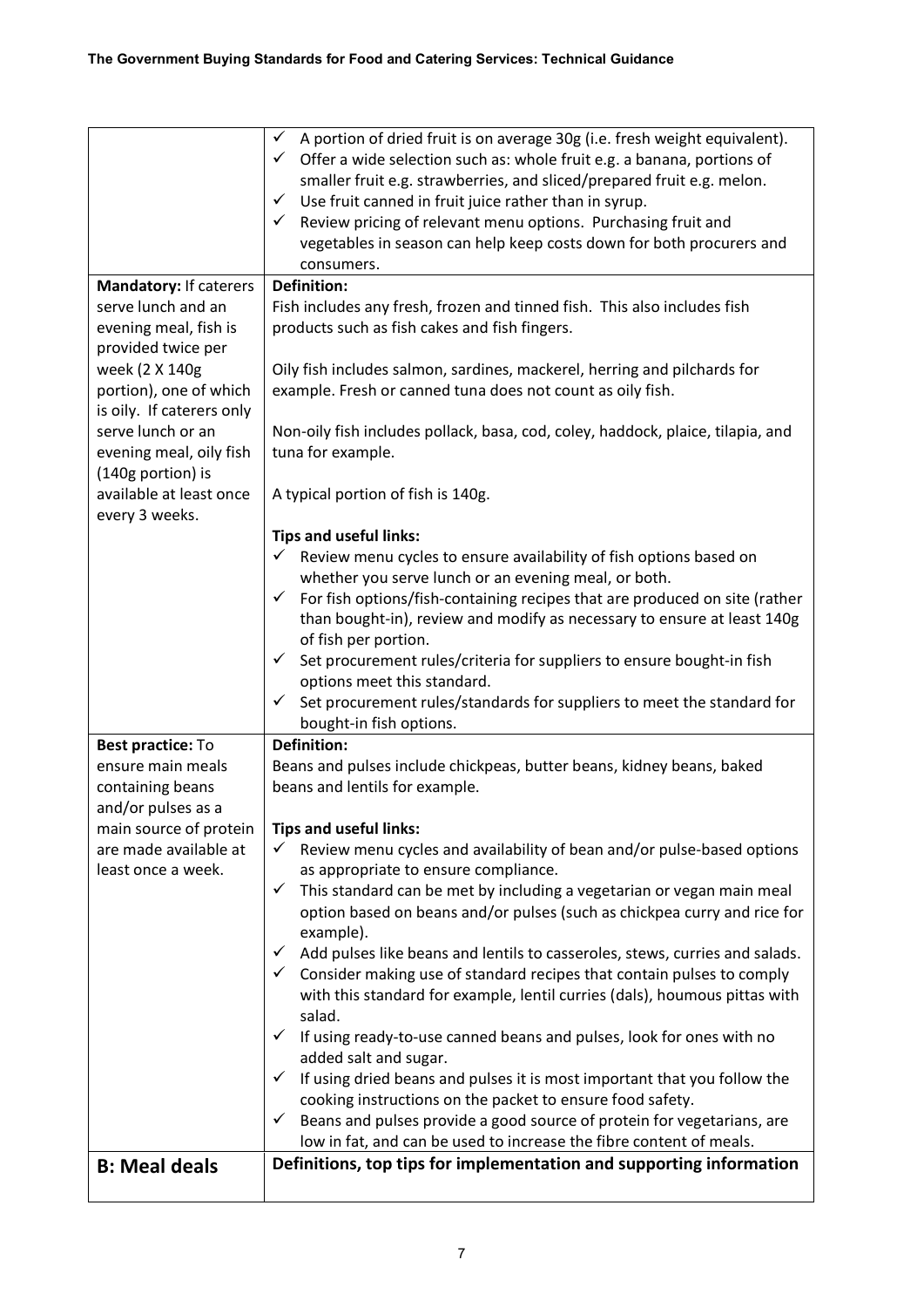| <b>Standard</b>                         |                                                                                                                                                                                                                                                                                                                                                                                                                                      |
|-----------------------------------------|--------------------------------------------------------------------------------------------------------------------------------------------------------------------------------------------------------------------------------------------------------------------------------------------------------------------------------------------------------------------------------------------------------------------------------------|
| Mandatory: Main                         | <b>Definition:</b>                                                                                                                                                                                                                                                                                                                                                                                                                   |
| meals within a meal                     | Main meals within meal deals can include those offered at breakfast, lunch                                                                                                                                                                                                                                                                                                                                                           |
| deal should include a                   | and evening meal episodes. For example:                                                                                                                                                                                                                                                                                                                                                                                              |
| starchy carbohydrate                    | Cooked breakfast deal: Scrambled eggs, reduced sugar and salt baked<br>$\bullet$                                                                                                                                                                                                                                                                                                                                                     |
| which is not prepared                   | beans, oven-baked hash browns, tomatoes and lean grilled bacon, a                                                                                                                                                                                                                                                                                                                                                                    |
| with fats or oils, and                  | portion of fresh fruit or canned grapefruit (drained).                                                                                                                                                                                                                                                                                                                                                                               |
| the meal deal options                   | Lunch/evening main meal options:<br>$\bullet$                                                                                                                                                                                                                                                                                                                                                                                        |
| should include at least<br>1 portion of | cottage pie with broccoli and carrots and a portion of fruit salad and<br>$\circ$<br>yogurt;                                                                                                                                                                                                                                                                                                                                         |
| vegetables and 1<br>portion of fruit.   | Chickpea and vegetable curry with boiled rice and a portion of whole<br>$\circ$<br>fresh fruit; and                                                                                                                                                                                                                                                                                                                                  |
|                                         | oven chips, oven baked fish with mixed vegetables and a fruit based-<br>$\circ$<br>dessert containing one portion of fruit.                                                                                                                                                                                                                                                                                                          |
|                                         | Starchy carbohydrates include all breads, potatoes, pasta, noodles, couscous<br>and rice for example.                                                                                                                                                                                                                                                                                                                                |
|                                         | Not prepared with fats or oils means carbohydrates should not be cooked in<br>fat or oil. Main meals within meal deals should not therefore include fried<br>chips and other fried potato products such as wedges, waffles, croquettes<br>and hash browns, roast potatoes and fried breads in a breakfast meal deal<br>for example.                                                                                                  |
|                                         | Chips and potato products and other starchy carbohydrate options where<br>fat or oil is used during the manufacturing process but are oven baked prior<br>to serving can be included as part of a main meal within a meal deal (e.g.<br>oven baked chips).                                                                                                                                                                           |
|                                         | Starchy carbohydrate options that use a minimal amount of fat or oil during<br>preparation in the kitchen can be included such as tomato based pasta<br>dishes prepared with oil. Similarly, other starchy carbohydrates prepared<br>without oil or fats such as jacket potatoes served with salad can be included<br>(with reduced/low fat spread and oil based dressings made available<br>separately to offer freedom of choice). |
|                                         | The definition for a portion of fruit or vegetables is that used for the<br>government's 5 A Day programme and includes fresh, canned, frozen and<br>dried fruit and vegetables. See information on what counts as a portion of<br>fruit or vegetables.                                                                                                                                                                              |
|                                         | NB: Fruit juice does not count as '1 portion of fruit' for this standard.                                                                                                                                                                                                                                                                                                                                                            |
|                                         | <b>Tips and useful links:</b>                                                                                                                                                                                                                                                                                                                                                                                                        |
|                                         | Main meals within a meal deal should include a starchy carbohydrate                                                                                                                                                                                                                                                                                                                                                                  |
|                                         | which is not prepared with fats or oils and at least 1 portion of                                                                                                                                                                                                                                                                                                                                                                    |
|                                         | vegetables too. The complete meal deal should also contain a portion of<br>fruit.                                                                                                                                                                                                                                                                                                                                                    |
|                                         | A portion of fresh, frozen or canned fruit (i.e. drained weight) is 80g.<br>$\checkmark$                                                                                                                                                                                                                                                                                                                                             |
|                                         | A portion of dried fruit is on average 30g (i.e. fresh weight equivalent).<br>✓                                                                                                                                                                                                                                                                                                                                                      |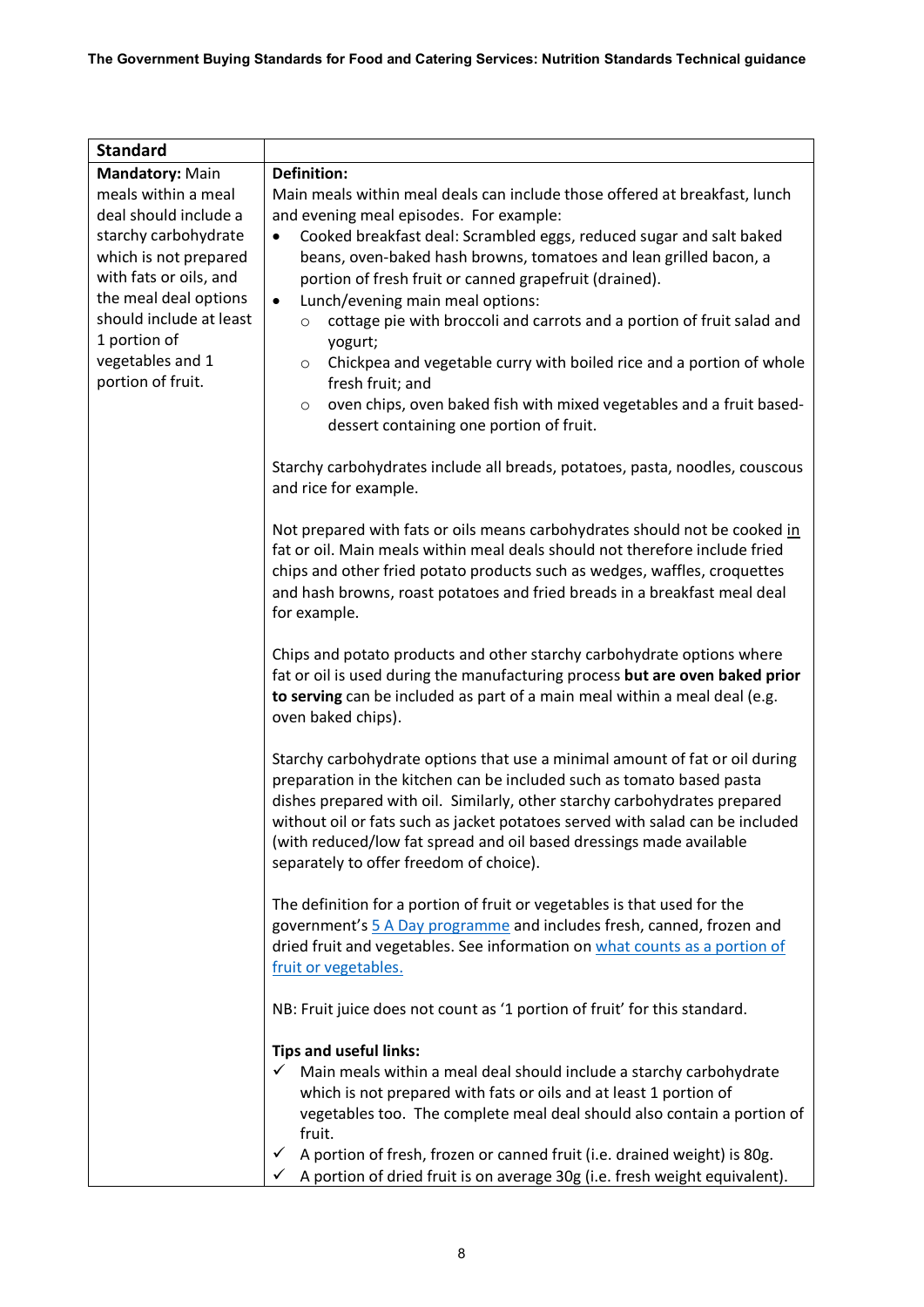<span id="page-8-1"></span><span id="page-8-0"></span>

|                                 | Review menu planning and meal deal promotions and modify<br>✓                                                                  |
|---------------------------------|--------------------------------------------------------------------------------------------------------------------------------|
|                                 | options/cooking practices as necessary.                                                                                        |
|                                 | Look to include fruit and vegetables in season to help keep costs down.<br>$\checkmark$                                        |
|                                 | Take the opportunity to offer healthier options. This can also help you<br>✓                                                   |
|                                 | meet the separate best practice standard for menus to meet nutrient                                                            |
|                                 | based standards. For example, use higher-fibre, wholegrain varieties of                                                        |
|                                 | starchy carbohydrates when you can such as wholemeal pasta, brown                                                              |
|                                 | rice, higher fibre breads and leaving the skins on potatoes.                                                                   |
| Mandatory: Any foods            | <b>Definition:</b>                                                                                                             |
| and drinks within a             | Includes any food or drink within a breakfast, lunch, evening meal or any                                                      |
| meal deal must also             | other meal deal (e.g. coffee and snack). For example:                                                                          |
| meet the relevant               | Hot drink and snack deal (e.g. coffee and toast/muffin/cake/pastry);<br>$\bullet$                                              |
| <b>GBSF standards for</b>       | Bread and soup offer; and<br>$\bullet$                                                                                         |
| the healthier options           | Sandwich, savoury snack and drink offer.<br>$\bullet$                                                                          |
| (e.g. healthier<br>sandwiches). |                                                                                                                                |
|                                 | <b>Tips and useful links:</b><br>Review options included in meal deals against the appropriate GBSF<br>✓                       |
|                                 | mandatory standards in Section C of this table.                                                                                |
|                                 | Any pre-packed products (such as pre-packed sandwiches and other<br>✓                                                          |
|                                 | savoury pre-packed meals, bought-in soups) and items for meal deal                                                             |
|                                 | options made on site (for example bread, spread, cheese and ham used                                                           |
|                                 | for meal deal sandwiches) must be selected from the proportion of your                                                         |
|                                 | stock that meets the relevant mandatory standard for healthier options                                                         |
|                                 | of these items (for example cheese and ham sandwiches made on site                                                             |
|                                 | for a meal deal must contain higher fibre bread, reduced fat sunflower                                                         |
|                                 | spread, reduced fat cheddar and sliced ham that meets the appropriate<br>Public Health England (PHE) salt target) <sup>1</sup> |
| Mandatory: Any meal             | <b>Definition:</b>                                                                                                             |
| deals should not                | Sugar Sweetened Beverages (SSBs) are any drink, hot or cold, carbonated or                                                     |
| include any sugar               | non-carbonated, including milk based drinks and milk substitute drinks such                                                    |
| sweetened beverages.            | as soya, almond, hemp, oat, hazelnut or rice, which contains more than                                                         |
|                                 | 20kcal (80kJ)/100ml energy (i.e. is not 'low energy (calorie)') and also has                                                   |
|                                 | any sugar added to it as an ingredient (i.e. is not 'no added sugar'). Products                                                |
|                                 | sweetened with a combination of artificial/natural sweeteners and sugars                                                       |
|                                 | would, if they contain more than 20kcal/100ml energy (i.e. are not 'low                                                        |
|                                 | energy (calorie)'), fall within this definition.                                                                               |
|                                 |                                                                                                                                |
|                                 | Those beverages that can be included in a meal deal are:<br>Low calorie (low energy) beverages not containing more than 20kcal |
|                                 | (80kJ)/100ml energy for liquids. No added sugar means beverages that have                                                      |
|                                 | not had sugar added to them as an ingredient.                                                                                  |
|                                 |                                                                                                                                |
|                                 | This includes beverages such as coffee, tea and hot chocolate which should                                                     |
|                                 | not contain sugar sweetened flavoured syrups or be sugar sweetened as                                                          |
|                                 | sold or provided; milk, flavoured milk products (not sugar sweetened), fruit                                                   |
|                                 | juice, vegetable juice, smoothies, 'juicy waters' and water. Pack sizes for                                                    |
|                                 | fruit/vegetable juice and smoothies could include larger single serve packs                                                    |
|                                 | containing a 150ml serving of juice diluted with water for example.                                                            |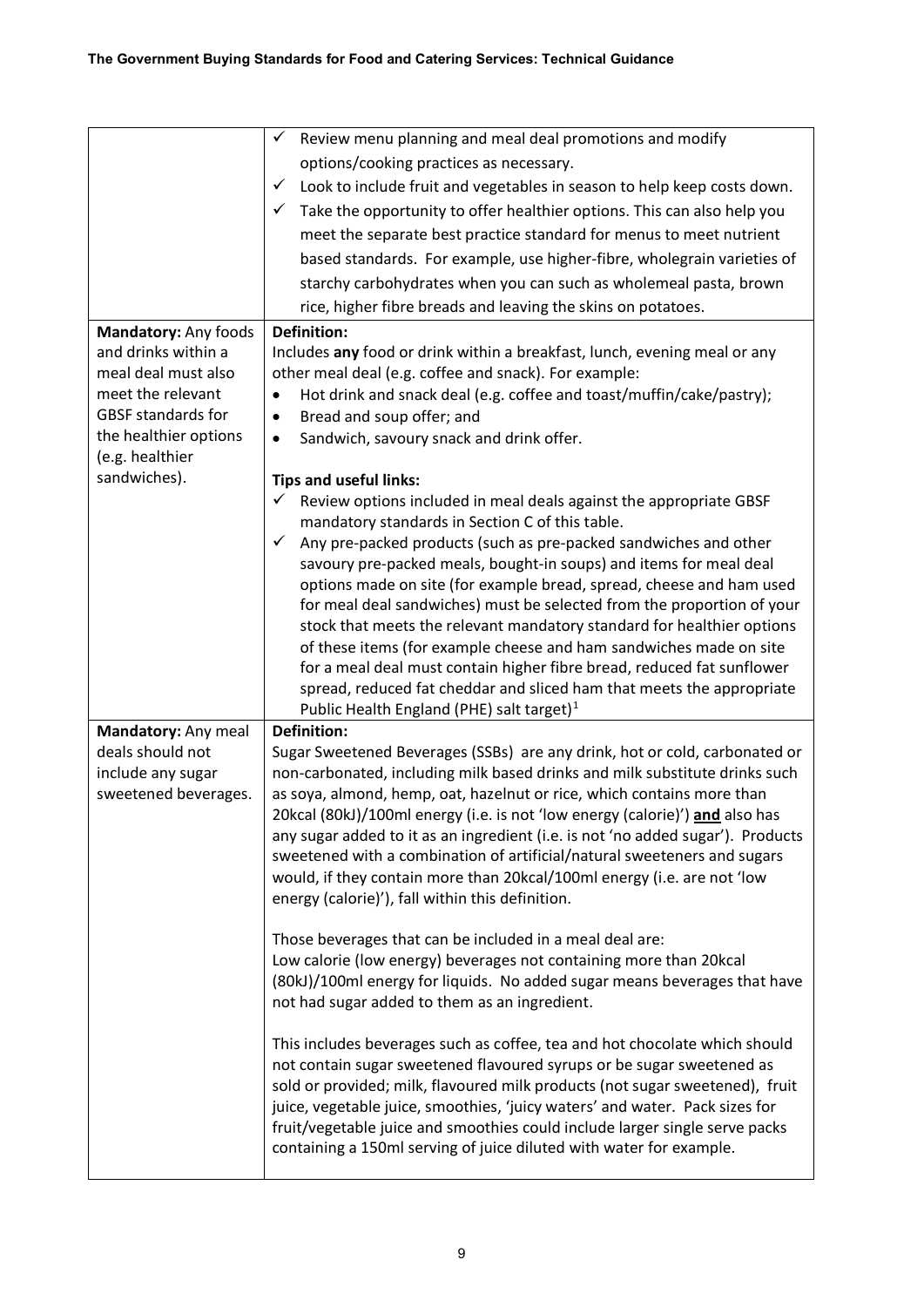| $\mathbf{C}$ :                         | Definitions, top tips for implementation and supporting information                                                         |
|----------------------------------------|-----------------------------------------------------------------------------------------------------------------------------|
| <b>Nutrient/portion</b>                |                                                                                                                             |
| size criteria                          |                                                                                                                             |
|                                        |                                                                                                                             |
| <b>Standard</b>                        |                                                                                                                             |
| <b>Beverages</b>                       |                                                                                                                             |
| Mandatory: No more                     | <b>Definition:</b>                                                                                                          |
| than 10% beverages                     | Sugar Sweetened Beverages (SSBs) are any drink, hot or cold, carbonated or                                                  |
| provided can be sugar                  | non-carbonated, including milk based drinks and milk substitute drinks such                                                 |
| sweetened beverages                    | as soya, almond, hemp, oat, hazelnut or rice, which contains more than                                                      |
| (SSB).                                 | 20kcal (80kJ)/100ml energy (i.e. is not 'low energy (calorie)') and also has                                                |
| Mandatory: All SSB to                  | any sugar added to it as an ingredient (i.e. is not 'no added sugar'). Products                                             |
| be no more than                        | sweetened with a combination of artificial/natural sweeteners and sugars                                                    |
| 330ml pack size.<br>Mandatory: Any SSB | would, if they contain more than 20kcal/100ml energy (i.e. are not 'low<br>energy (calorie)'), fall within this definition. |
| that are hot or cold                   |                                                                                                                             |
| milk-based drinks                      | Low calorie (low energy) beverages are products not containing more than                                                    |
| including milk                         | 20kcal (80kJ)/100ml energy for liquids.                                                                                     |
| substitute drinks such                 |                                                                                                                             |
| as soya, almond,                       | No added sugar means beverages that have not had sugar added to them as                                                     |
| hemp, oat, hazelnut or                 | an ingredient. This includes beverages such as coffee, tea and hot chocolate                                                |
| rice need to meet                      | which should not contain sugar sweetened flavoured syrups or be sugar                                                       |
| 300kcal cap.                           | sweetened as sold or provided; milk, flavoured milk products (not sugar                                                     |
| Mandatory: At least                    | sweetened), fruit juice, vegetable juice, smoothies, 'juicy waters' and water.                                              |
| 90% of beverages                       | The 300kcal cap for any SSB that are hot or cold milk-based drinks including                                                |
| provided must be low                   | milk substitute drinks is per portion.                                                                                      |
| calorie/no added                       |                                                                                                                             |
| sugar beverages.                       | Fruit Juice: Single serve packs should contain no more than 200ml for juice                                                 |
|                                        | alone, and as close to 150ml per serving as possible. This could include                                                    |
| Mandatory: At least                    | larger single serve packs containing a 150ml serving of juice diluted with                                                  |
| 75% fruit juice,                       | water.                                                                                                                      |
| vegetable juice and                    |                                                                                                                             |
| smoothies to be                        | <b>Tips and useful links:</b><br>✓<br>The standard is as 'provided'. For the mandatory standard no more than                |
| provided in single<br>serve packs.     | a tenth (10%) of the drinks on offer for selection (in a vending machine                                                    |
|                                        | or chiller cabinet for example) can be SSBs. Displays should be re-                                                         |
| <b>Best practice: All</b>              | stocked to reflect this percentage.                                                                                         |
| beverages (100%)                       | $\checkmark$<br>Similarly, any beverage menu should aim to have no more than a tenth                                        |
| provided must be low                   | (10%) of options that are SSBs. Different weight sizes of a specific type                                                   |
| calorie/no added                       | of drink (e.g. small, medium or large) should not be included in the total                                                  |
| sugar beverages, i.e.                  | number of options as a basis of calculations.                                                                               |
| no SSBs are offered.                   | SSBs do not include coffee and tea provided without sugar sweetened<br>✓                                                    |
|                                        | flavoured syrups or sugar sweetened as sold/provided (and where                                                             |
|                                        | separate, discretionary sugar options may be provided at self-service<br>milk stations for example).                        |
|                                        | A compliant beverage menu (as sold/provided) could be:<br>$\checkmark$                                                      |
|                                        | Option 1: Latte (without sugar sweetened syrups or sugar                                                                    |
|                                        | sweetened);                                                                                                                 |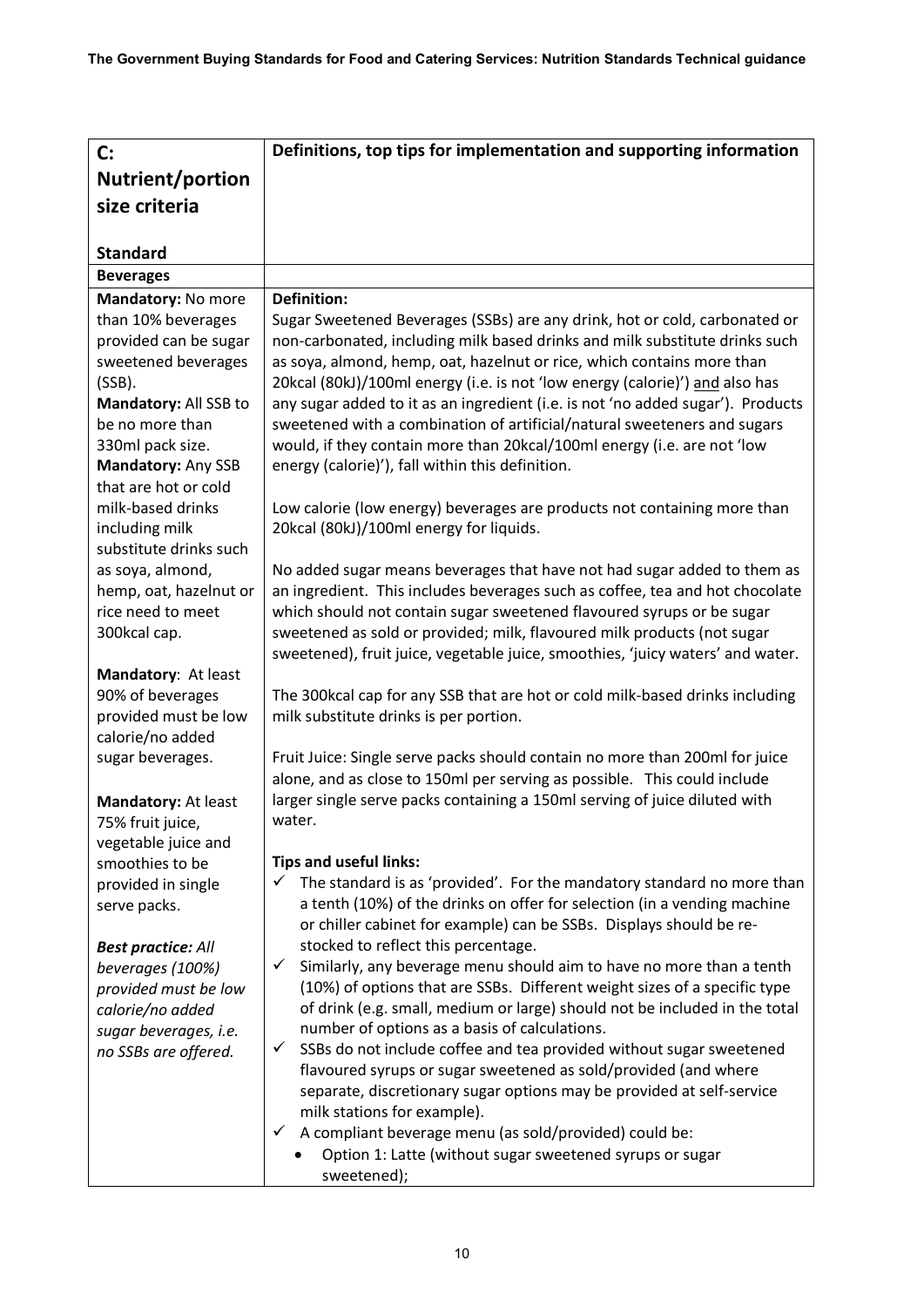|                                        | Option 2: Cappuccino (without sugar sweetened syrups or sugar<br>٠<br>sweetened);<br>Option 3: Flat White (without sugar sweetened syrups or sugar<br>$\bullet$<br>sweetened);<br>Option 4: Americano (without sugar sweetened syrups or sugar<br>$\bullet$<br>sweetened);<br>Option 5: Breakfast tea (without sugar sweetened syrups or sugar<br>sweetened);<br>Option 6: Herbal tea (without sugar sweetened syrups or sugar<br>$\bullet$<br>sweetened);<br>Option 7: Semi skimmed milk;<br>٠<br>Option 8: Flavoured water (low calorie/no added sugar);<br>$\bullet$<br>Option 9: Fruit juice (200ml pack);<br>$\bullet$<br>Option 10: Hot chocolate (sweetened) <300kcal per portion; and<br>Option 11: Low calorie hot chocolate.<br>1 of the 11 options above (<10%) is a SSB.<br>NB: If beverage menu options are limited, to comply with the<br>standard non-SSBs should clearly make up the majority of the<br>choices on offer for selection.                                                                                                                                                        |
|----------------------------------------|----------------------------------------------------------------------------------------------------------------------------------------------------------------------------------------------------------------------------------------------------------------------------------------------------------------------------------------------------------------------------------------------------------------------------------------------------------------------------------------------------------------------------------------------------------------------------------------------------------------------------------------------------------------------------------------------------------------------------------------------------------------------------------------------------------------------------------------------------------------------------------------------------------------------------------------------------------------------------------------------------------------------------------------------------------------------------------------------------------------|
| <b>Biscuits</b>                        |                                                                                                                                                                                                                                                                                                                                                                                                                                                                                                                                                                                                                                                                                                                                                                                                                                                                                                                                                                                                                                                                                                                |
| <b>Mandatory: Biscuits</b>             | <b>Definition:</b>                                                                                                                                                                                                                                                                                                                                                                                                                                                                                                                                                                                                                                                                                                                                                                                                                                                                                                                                                                                                                                                                                             |
| provided be lower in                   | Includes all types of sweet biscuits including breakfast biscuits and cereal                                                                                                                                                                                                                                                                                                                                                                                                                                                                                                                                                                                                                                                                                                                                                                                                                                                                                                                                                                                                                                   |
| saturated fat, where                   | bars for example.                                                                                                                                                                                                                                                                                                                                                                                                                                                                                                                                                                                                                                                                                                                                                                                                                                                                                                                                                                                                                                                                                              |
| available.                             |                                                                                                                                                                                                                                                                                                                                                                                                                                                                                                                                                                                                                                                                                                                                                                                                                                                                                                                                                                                                                                                                                                                |
| Mandatory: At least<br>75% of biscuits | Saturated fats include animal fats found in meat, meat products, butter,<br>ghee, cheese, cream, crème fraiche, yogurt, suet and lard, and in coconut oil                                                                                                                                                                                                                                                                                                                                                                                                                                                                                                                                                                                                                                                                                                                                                                                                                                                                                                                                                      |
| provided are to not<br>exceed 100kcal. | and palm oil. They are also found in products made using these such as<br>biscuits.                                                                                                                                                                                                                                                                                                                                                                                                                                                                                                                                                                                                                                                                                                                                                                                                                                                                                                                                                                                                                            |
|                                        | 100kcal maximum is per portion                                                                                                                                                                                                                                                                                                                                                                                                                                                                                                                                                                                                                                                                                                                                                                                                                                                                                                                                                                                                                                                                                 |
|                                        | <b>Tips and useful links:</b><br>Reducing saturated fat standard for biscuits:<br>For some types of biscuit, versions that are lower in saturated fat than the<br>standard product may not be available for procurement. In practical terms,<br>'lower in saturated fat' is not limited to an alternative to the standard<br>product available on the market that is lower in saturated fat (eg 'light'<br>digestive biscuits vs standard digestive biscuits). Other options that could be<br>implemented to comply with this standard are:<br>Swapping a type of biscuit higher in saturated fat to an alternative type<br>$\checkmark$<br>of biscuit available to you that is lower in saturated fat (e.g medium<br>sized biscuit fully coated in chocolate to a smaller sized chocolate chip<br>cookie); and<br>Using less saturated fat than would be expected in a standard recipe<br>$\checkmark$<br>when making biscuits (e.g. using a vegetable based hard fat that is lower<br>in saturated fat in place of butter or, better still, a reduced fat spread).<br>Reducing energy standard for biscuits: |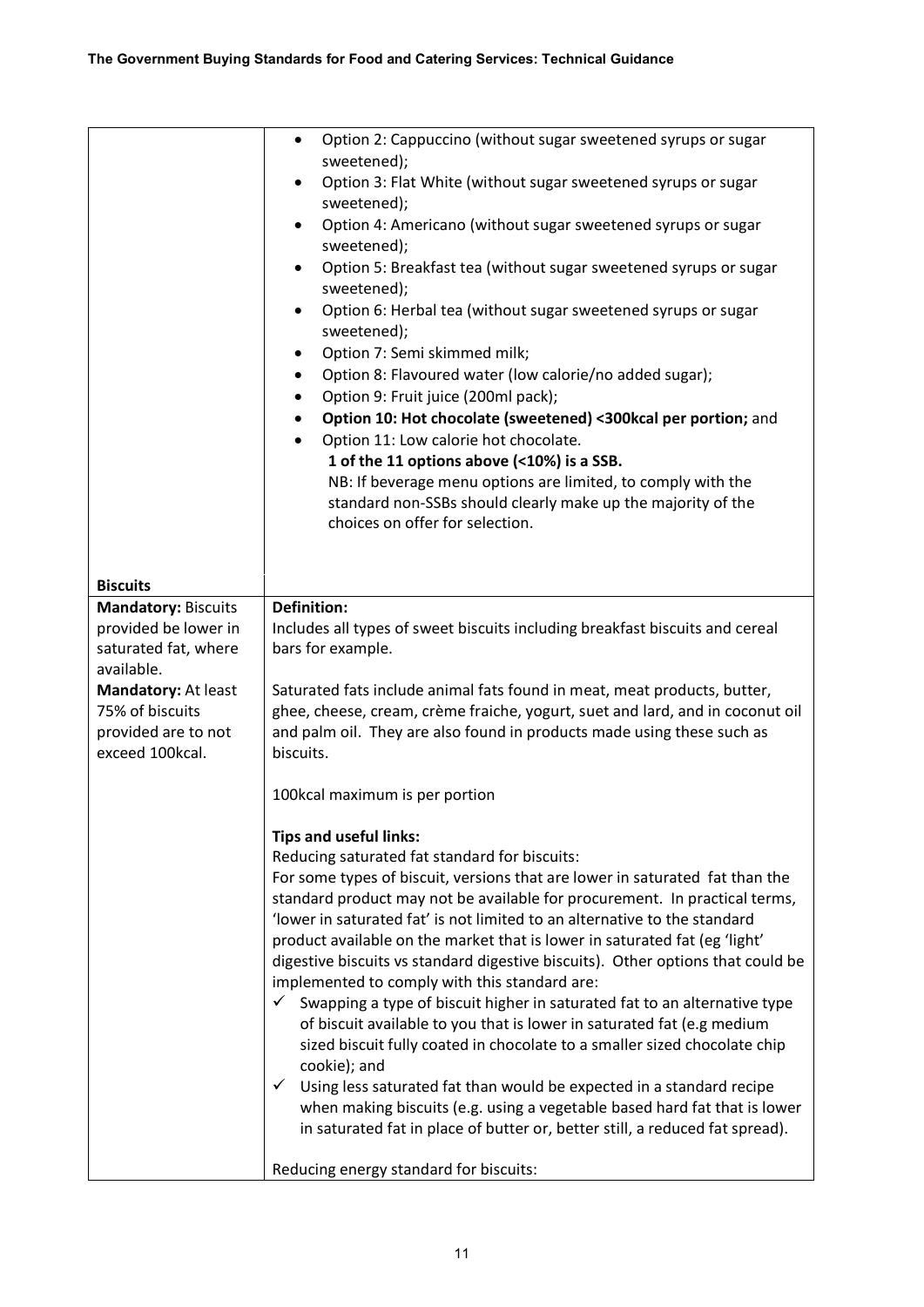<span id="page-11-1"></span><span id="page-11-0"></span>

|                                                     | The standard is as 'provided'. At least three quarters (75%) of the<br>✓<br>biscuits on offer for selection from a display or menu do not exceed |
|-----------------------------------------------------|--------------------------------------------------------------------------------------------------------------------------------------------------|
|                                                     | 100kcal per portion. Displays should be re-stocked to reflect this                                                                               |
|                                                     | percentage.                                                                                                                                      |
|                                                     | Try to procure all, or most products that meet the standard. This will<br>$\checkmark$                                                           |
|                                                     | avoid you having to do calculations to confirm you comply.                                                                                       |
|                                                     | General:                                                                                                                                         |
|                                                     | $\checkmark$ Look for healthier alternatives to biscuits (such as currant buns or fruit                                                          |
|                                                     | bread - with or without reduced or low fat spread).                                                                                              |
|                                                     | Set procurement rules/standards for suppliers.<br>✓                                                                                              |
| <b>Bread</b><br>Mandatory: At least                 | <b>Definition:</b>                                                                                                                               |
| 75% of breads                                       | All types of bread served excluding that within pre-packed sandwiches.                                                                           |
| (procured by volume)                                | Includes all bread and rolls: pre-packed, part-baked and freshly baked;                                                                          |
| meet current core salt                              | white, brown, malted grain, wholemeal and 50:50 bread or rolls including                                                                         |
| targets <sup>2</sup> and any                        | seeded products, French bread, ciabatta, focaccia, pitta, naan, chapattis,                                                                       |
| subsequent revisions                                | tortillas etc. Also includes pizza bases (fresh and frozen).                                                                                     |
| to this target. <sup>1</sup><br>Mandatory: At least | <b>Tips and useful links:</b>                                                                                                                    |
| 50% of bread provided                               | Salt reduction standard for bread:                                                                                                               |
| contains at least 3g                                | ✓<br>The requirement relates to meeting maximum targets.                                                                                         |
| fibre per 100g (i.e. is a                           | The salt reduction mandatory standard relates to 'procured by volume'.<br>✓                                                                      |
| source of fibre),                                   | This means that at least three quarters (75%) of the amount of bread                                                                             |
| excluding pre-packed<br>sandwiches.                 | you procure needs to meet current core salt targets and any subsequent                                                                           |
|                                                     | revisions to these targets to meet this standard.                                                                                                |
| <b>Best practice: In</b>                            | To allow time for manufacturers to reformulate their products to meet<br>✓                                                                       |
| addition to the above                               | the 2024 salt reduction targets, Government is allowing an                                                                                       |
| mandatory standard                                  | implementation period of 3 years for compliance with these updated<br>targets following publication of this technical guidance. In the           |
| for fibre, at least 25%                             | meantime, the 2017 salt targets must be met.                                                                                                     |
| of all bread provided<br>contains at least 6q       | Look to procure products that meet the 2024 salt targets to future proof<br>✓                                                                    |
| per 100g (i.e. high in                              | your procurement practices where possible.                                                                                                       |
| fibre), excluding pre-                              | Try to procure all, or most products that meet the salt targets. This will<br>✓                                                                  |
| packed sandwiches.                                  | avoid you having to do calculations to confirm you comply with the                                                                               |
|                                                     | standard.                                                                                                                                        |
|                                                     | There are four salt targets for different types of bread to comply with.<br>✓<br>The 2017 salt targets and 2024 salt targets are provided below: |
|                                                     | Bread and rolls without 'high salt' additions (e.g. cheese, olives and<br>٠                                                                      |
|                                                     | sundried tomatoes). Includes all bread and rolls: pre-packed, part-                                                                              |
|                                                     | baked and freshly baked (including retailer instore bakery) white,                                                                               |
|                                                     | brown, malted grain, wholemeal and 50:50 bread or rolls including                                                                                |
|                                                     | seeded products, French bread, ciabatta, focaccia, pitta, naan,                                                                                  |
|                                                     | chapattis, tortillas etc Includes pizza bases (fresh and frozen). 2024                                                                           |
|                                                     | Target: Maximum 1.01g salt/100g. 2017 Target: Maximum 1.13g                                                                                      |
|                                                     | salt/100g.                                                                                                                                       |
|                                                     | Bread and rolls with additions. Includes all bread and rolls listed above                                                                        |
|                                                     | with 'high salt' additions (e.g. cheese, olives and sundried tomatoes)                                                                           |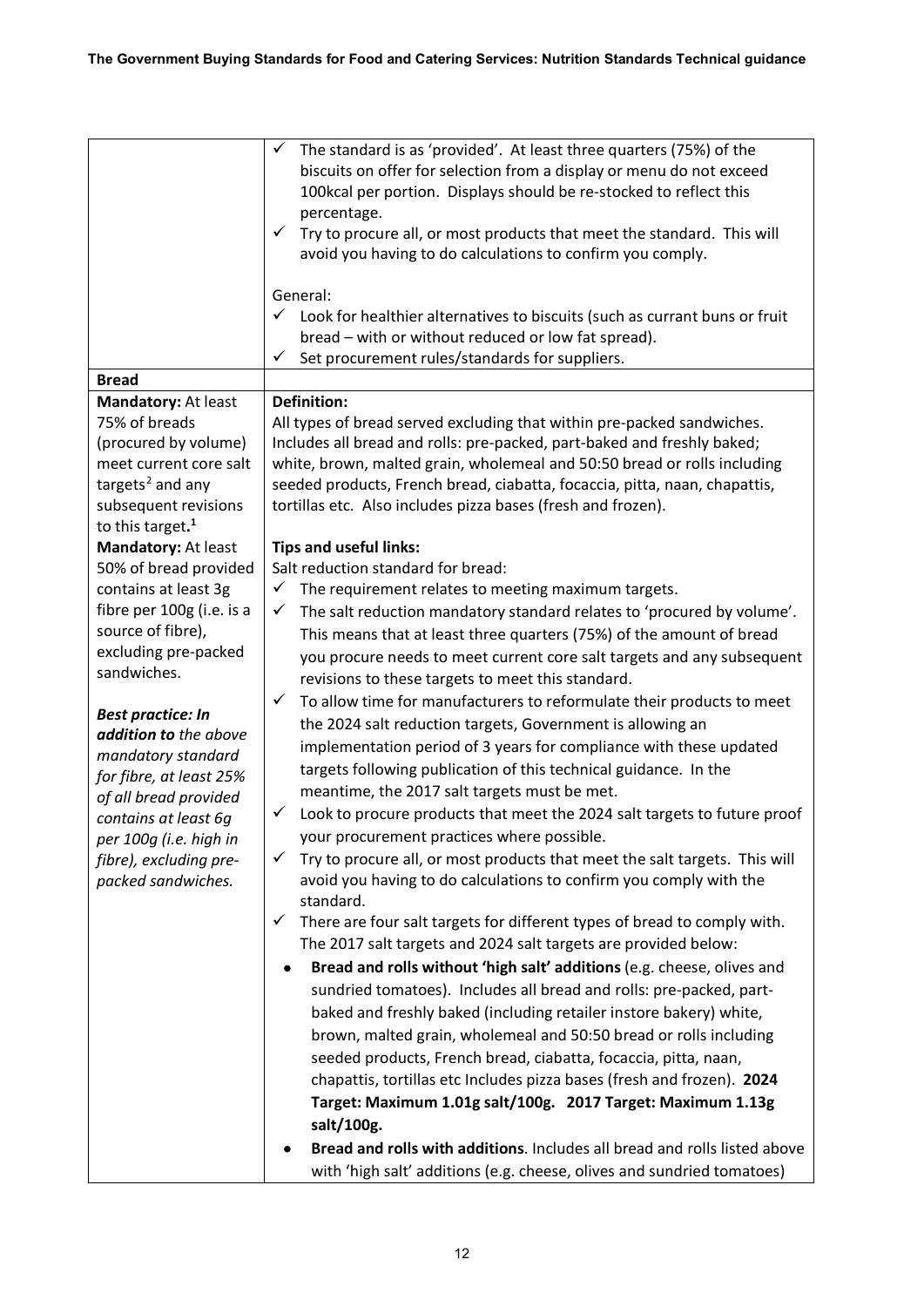|                                                                                            | 2024 Target: Maximum 1.08g salt/100g. 2017 Target: Maximum 1.13g                                                                                                                                                                                                                                                                                                                                                                                                                                                                                                                                                                                                                                                                                                                                                                                                                                                                                                                                                                                                                                                                                                                                                                                                                                                                                                                                                                                                                                                                                                                                                                                            |
|--------------------------------------------------------------------------------------------|-------------------------------------------------------------------------------------------------------------------------------------------------------------------------------------------------------------------------------------------------------------------------------------------------------------------------------------------------------------------------------------------------------------------------------------------------------------------------------------------------------------------------------------------------------------------------------------------------------------------------------------------------------------------------------------------------------------------------------------------------------------------------------------------------------------------------------------------------------------------------------------------------------------------------------------------------------------------------------------------------------------------------------------------------------------------------------------------------------------------------------------------------------------------------------------------------------------------------------------------------------------------------------------------------------------------------------------------------------------------------------------------------------------------------------------------------------------------------------------------------------------------------------------------------------------------------------------------------------------------------------------------------------------|
|                                                                                            | salt/100g.<br>Morning goods - yeast raised. Includes bagels, croissants, fruited and<br>٠<br>non-fruited buns, hot cross buns, pain au chocolat, teacakes, brioche<br>etc. 2024 Target: Maximum 0.83g salt/100g. 2017 Target: Maximum<br>0.88g salt/100g.<br>Morning goods - powder raised. Includes waffles, pancakes, English<br>٠<br>muffins, crumpets, soda farls, scones, potato farls, wheaten bread.<br>2024 Target: Maximum 1.90g salt/100g. 2017 Target: Maximum 2g<br>salt/100g.                                                                                                                                                                                                                                                                                                                                                                                                                                                                                                                                                                                                                                                                                                                                                                                                                                                                                                                                                                                                                                                                                                                                                                  |
|                                                                                            | Increasing fibre standard for bread:<br>The increasing fibre standard is 'as provided'. This means that for the<br>✓<br>mandatory standard at least half (50%) of the type of bread you offer<br>from a display or menu (for example a display of rolls to accompany<br>soup, bread available to toast as a breakfast option, bread available<br>alongside fillings on display to make sandwiches to order) should<br>contain at least 3g fibre per 100g.<br>Look for 'source of fibre' claims on product packaging. These contain at<br>$\checkmark$<br>least 3g fibre per 100g. Fibre data per 100g may also be included in the<br>'back of pack' nutrition labelling.<br>There are many types of bread that contain enough fibre to help you<br>$\checkmark$<br>meet the mandatory standard. These include wholemeal, wheatgerm,<br>malted wheat (e.g. granary) and seeded breads and white breads with<br>added fibre.<br>Try to procure all, or most products that meet the standard. This will<br>$\checkmark$<br>avoid you having to do calculations to confirm you comply.<br>To meet the best practice standard, look for 'high in fibre' claims on<br>✓<br>product packaging. These contain at least 6g fibre per 100g. Fibre data<br>per 100g may also be included in the 'back of pack' nutrition labelling.<br>The types of bread containing enough fibre to help you meet the best<br>✓<br>practice standard include wholemeal and many seeded breads.<br>General:<br>$\checkmark$ Consult with suppliers to identify breads that meet the relevant<br>salt targets and fibre content.<br>Set procurement rules/standards for suppliers.<br>✓ |
| <b>Breakfast cereals</b>                                                                   |                                                                                                                                                                                                                                                                                                                                                                                                                                                                                                                                                                                                                                                                                                                                                                                                                                                                                                                                                                                                                                                                                                                                                                                                                                                                                                                                                                                                                                                                                                                                                                                                                                                             |
| Mandatory: At least                                                                        | <b>Definition:</b>                                                                                                                                                                                                                                                                                                                                                                                                                                                                                                                                                                                                                                                                                                                                                                                                                                                                                                                                                                                                                                                                                                                                                                                                                                                                                                                                                                                                                                                                                                                                                                                                                                          |
| 75% of breakfast<br>cereals provided meet<br>current core salt                             | Includes all breakfast cereals (e.g. muesli, cornflakes and hot oat cereals).                                                                                                                                                                                                                                                                                                                                                                                                                                                                                                                                                                                                                                                                                                                                                                                                                                                                                                                                                                                                                                                                                                                                                                                                                                                                                                                                                                                                                                                                                                                                                                               |
| targets <sup>2</sup> and any                                                               | <b>Tips and useful links:</b><br>Salt reduction standard for breakfast cereals:                                                                                                                                                                                                                                                                                                                                                                                                                                                                                                                                                                                                                                                                                                                                                                                                                                                                                                                                                                                                                                                                                                                                                                                                                                                                                                                                                                                                                                                                                                                                                                             |
| subsequent revisions                                                                       | The requirement relates to meeting the maximum target.<br>✓                                                                                                                                                                                                                                                                                                                                                                                                                                                                                                                                                                                                                                                                                                                                                                                                                                                                                                                                                                                                                                                                                                                                                                                                                                                                                                                                                                                                                                                                                                                                                                                                 |
| to this target <sup>1</sup> .                                                              | The salt reduction mandatory standard is 'as provided'. This means that<br>✓                                                                                                                                                                                                                                                                                                                                                                                                                                                                                                                                                                                                                                                                                                                                                                                                                                                                                                                                                                                                                                                                                                                                                                                                                                                                                                                                                                                                                                                                                                                                                                                |
| Mandatory: At least                                                                        | at least three quarters (75%) of the types of breakfast cereals you offer                                                                                                                                                                                                                                                                                                                                                                                                                                                                                                                                                                                                                                                                                                                                                                                                                                                                                                                                                                                                                                                                                                                                                                                                                                                                                                                                                                                                                                                                                                                                                                                   |
| 50% of breakfast<br>cereals provided are<br>higher in fibre (i.e. at<br>least 6g/100g) and | (for example a display of breakfast cereals as part of a breakfast<br>selection, or a selection of breakfast cereals on a breakfast menu) needs<br>to meet current core salt targets and any subsequent revisions to these<br>targets to meet this standard.                                                                                                                                                                                                                                                                                                                                                                                                                                                                                                                                                                                                                                                                                                                                                                                                                                                                                                                                                                                                                                                                                                                                                                                                                                                                                                                                                                                                |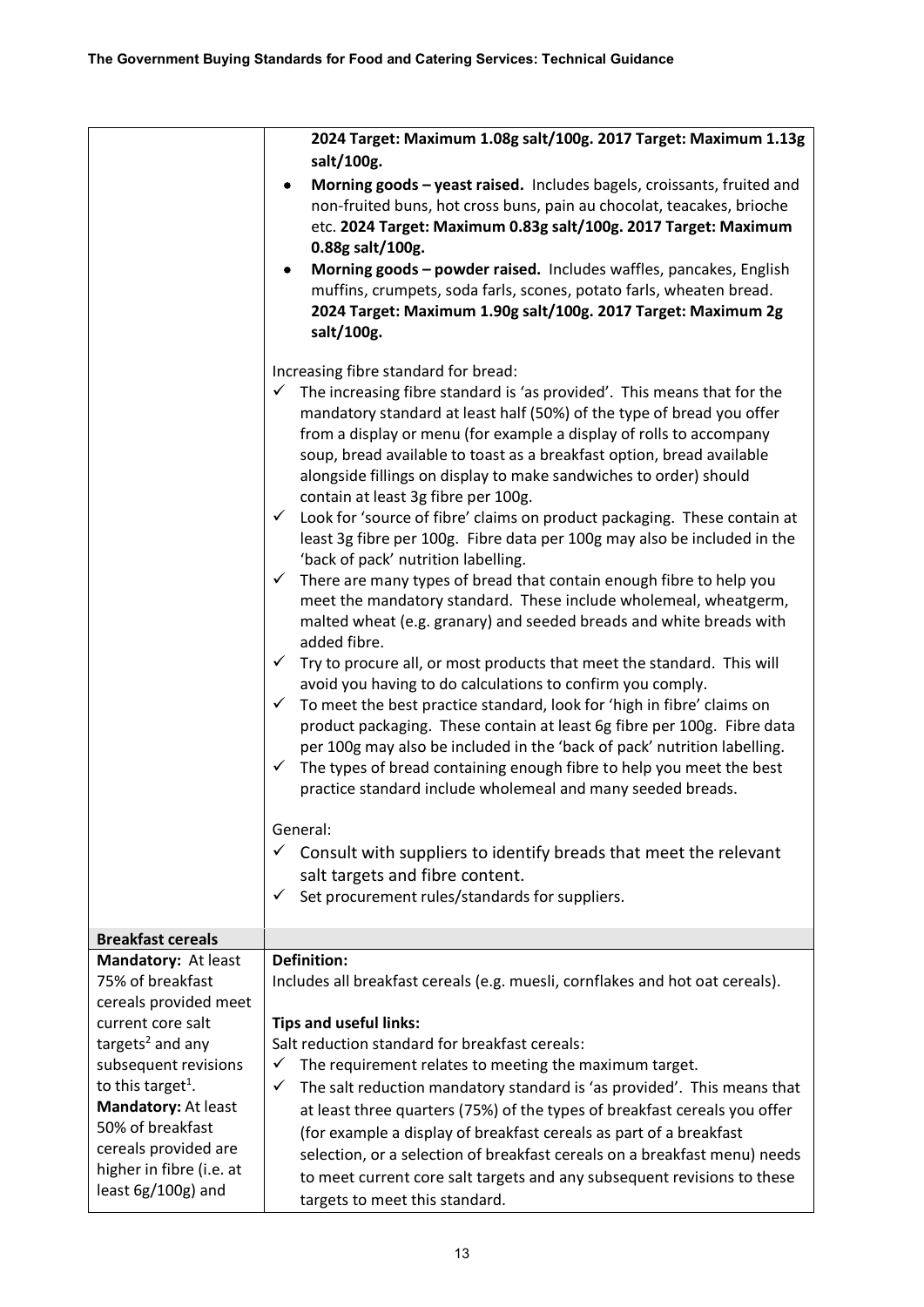| shall not exceed           | ✓<br>To allow time for manufacturers to reformulate their products to meet                                                                         |
|----------------------------|----------------------------------------------------------------------------------------------------------------------------------------------------|
| 12.3g/100g total           | the 2024 salt reduction targets, Government is allowing an                                                                                         |
| sugars (10g additional     | implementation period of 3 years for compliance with these updated                                                                                 |
| allowance for dried        | targets following publication of this technical guidance. In the                                                                                   |
| fruit in cereal).          | meantime, the 2017 salt targets must be met.                                                                                                       |
|                            |                                                                                                                                                    |
| <b>Best practice: In</b>   | Look to procure products that meet the 2024 salt targets to future proof<br>✓                                                                      |
| addition to the above      | your procurement practices where possible.                                                                                                         |
| mandatory standard         | ✓<br>There is one salt target for all types of breakfast cereal. The 2017 salt                                                                     |
| for fibre, at least 25%    | target and 2024 salt target are provided below:                                                                                                    |
| of all breakfast cereals   | Breakfast cereals 2024 Target: Maximum 0.9g salt/100g. 2017                                                                                        |
| provided contain at        | Target: Maximum 1.0g salt/100g.                                                                                                                    |
| least 6g per 100g of       |                                                                                                                                                    |
| fibre (i.e. high in fibre) | Increasing fibre and reducing sugar standard for breakfast cereals:                                                                                |
| and shall not exceed       | The mandatory standard is 'as provided'. This means that at least half<br>✓                                                                        |
| 5g/100g total sugars       | (50%) of the amount of breakfast cereals you offer (for example a                                                                                  |
| (10g additional            | display of breakfast cereals as part of a breakfast selection, or a                                                                                |
| allowance for dried        | selection of breakfast cereals on a breakfast menu) should contain at                                                                              |
| fruit in cereal).          | least 6g fibre per 100g and not more than 12.3g total sugars per 100g                                                                              |
|                            | Look for 'high in fibre' claims on product packaging. These contain at<br>✓                                                                        |
|                            | least 6g fibre per 100g. Fibre data per 100g may also be included in the                                                                           |
|                            | 'back of pack' nutrition labelling.                                                                                                                |
|                            | Total sugars data per 100g is provided within back of pack nutrition<br>✓                                                                          |
|                            | labelling.                                                                                                                                         |
|                            | Categories of breakfast cereals that include products that meet both the<br>✓                                                                      |
|                            | mandatory and best practice standards for fibre and total sugar include                                                                            |
|                            | wheat biscuits, shredded wholegrain cereals, porridge and plain instant                                                                            |
|                            | oat-based cereals. In addition, any cereal consisting of a plain cereal                                                                            |
|                            | base (e.g. oats) and milk powder only that is not sugar sweetened (with                                                                            |
|                            | sucrose or with added lactose for example) is also considered to be                                                                                |
|                            | compliant (even though it may exceed the total sugar threshold).                                                                                   |
|                            | For any high fibre cereal that also contains dried fruit an allowance of<br>✓                                                                      |
|                            | 10g total sugar is applied for the mandatory and for the best practice                                                                             |
|                            | standard (to enable practical implementation of the standard this is                                                                               |
|                            | regardless of whether the dried fruit itself is sugar sweetened/coated                                                                             |
|                            | during the manufacturing process). For example, to be included in the                                                                              |
|                            | 50% of breakfast cereals that meet the mandatory standard, a high fibre<br>breakfast cereal that contains dried fruit must not contain more than   |
|                            | 22.3g (12.3g + 10g) total sugar. There are many high fibre breakfast                                                                               |
|                            | cereal options with dried fruit that contain less total sugar on the                                                                               |
|                            |                                                                                                                                                    |
|                            | market. Encourage the procurement of these healthier products to go<br>further. If it does not contain dried fruit, it must not exceed 12.3g total |
|                            | sugar per 100g. Similarly, the allowance is also applied for the best                                                                              |
|                            | practice standard. To be included in the additional 25% that meet the                                                                              |
|                            | best practice standard, a high fibre breakfast cereal with added dried                                                                             |
|                            | fruit must not exceed 15g total sugar per $100g$ (5g + 10g). If it does not                                                                        |
|                            | contain dried fruit, it must not exceed 5g total sugar per 100g.                                                                                   |
|                            |                                                                                                                                                    |
|                            | General:                                                                                                                                           |
|                            | Set procurement rules/standards for suppliers.<br>✓                                                                                                |
|                            | Consult with suppliers to identify breakfast cereals that meet the salt<br>✓                                                                       |
|                            | target, are high in fibre and do not exceed total sugar thresholds.                                                                                |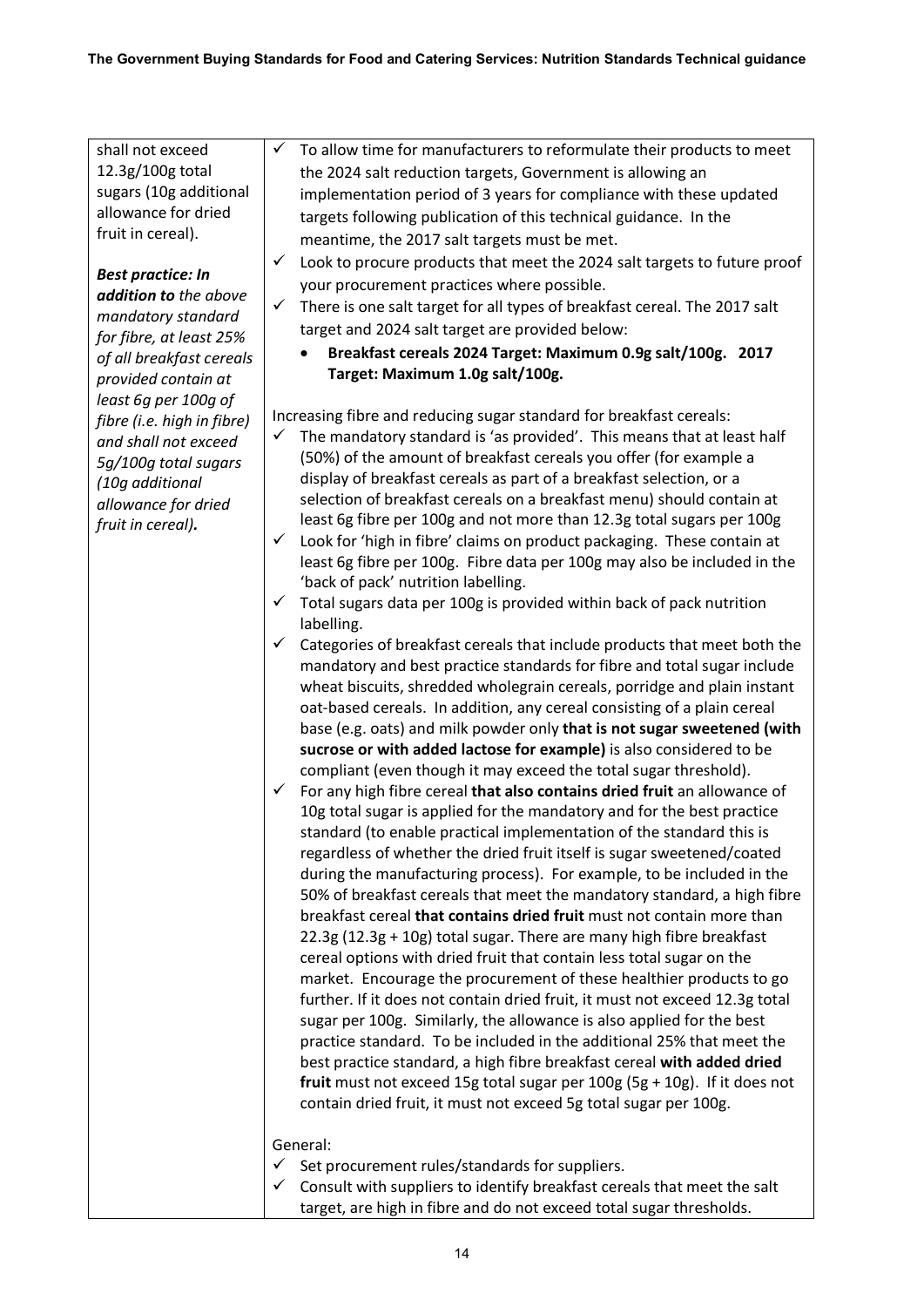|                                                                               | Try to provide all, or the vast majority of breakfast cereals that meet the<br>✓<br>standards. This will avoid you having to do calculations to confirm you<br>comply.                                                                                                                                                                                                                                                                                                                                                                                                                                                                                                                                                                                                                                                                                                                                                                                                                                                                                                                                                                                                                                                                                                         |
|-------------------------------------------------------------------------------|--------------------------------------------------------------------------------------------------------------------------------------------------------------------------------------------------------------------------------------------------------------------------------------------------------------------------------------------------------------------------------------------------------------------------------------------------------------------------------------------------------------------------------------------------------------------------------------------------------------------------------------------------------------------------------------------------------------------------------------------------------------------------------------------------------------------------------------------------------------------------------------------------------------------------------------------------------------------------------------------------------------------------------------------------------------------------------------------------------------------------------------------------------------------------------------------------------------------------------------------------------------------------------|
| <b>Cakes</b>                                                                  |                                                                                                                                                                                                                                                                                                                                                                                                                                                                                                                                                                                                                                                                                                                                                                                                                                                                                                                                                                                                                                                                                                                                                                                                                                                                                |
| <b>Mandatory: Cakes</b>                                                       | <b>Definition:</b>                                                                                                                                                                                                                                                                                                                                                                                                                                                                                                                                                                                                                                                                                                                                                                                                                                                                                                                                                                                                                                                                                                                                                                                                                                                             |
| provided be lower in<br>saturated fat, where<br>available.                    | Includes all types of cakes, ambient and chilled, including cake bars and<br>slices, American muffins, flapjacks, Swiss rolls.                                                                                                                                                                                                                                                                                                                                                                                                                                                                                                                                                                                                                                                                                                                                                                                                                                                                                                                                                                                                                                                                                                                                                 |
| Mandatory: At least<br>75% of cakes provided<br>are to not exceed<br>220kcal. | Saturated fats include animal fats found in meat, meat products, butter,<br>ghee, cheese, cream, crème fraiche, yogurt, suet and lard, and in coconut oil<br>and palm oil. They are also found in products made using these such as<br>cakes.                                                                                                                                                                                                                                                                                                                                                                                                                                                                                                                                                                                                                                                                                                                                                                                                                                                                                                                                                                                                                                  |
|                                                                               | 220kcal maximum is per portion.                                                                                                                                                                                                                                                                                                                                                                                                                                                                                                                                                                                                                                                                                                                                                                                                                                                                                                                                                                                                                                                                                                                                                                                                                                                |
|                                                                               | <b>Tips and useful links:</b><br>Reducing saturated fat standard for cakes:<br>For some types of cake, versions that are lower in saturated fat than the<br>standard product may not be available for procurement. In practical terms,<br>'lower in saturated fat' is not limited to an alternative to the standard<br>product available on the market that is lower in saturated fat (e.g. jam<br>sponge in place of jam sponge with buttercream icing). Other options that<br>could be implemented to comply with this standard are:<br>Using less saturated fat than would be expected in a standard recipe<br>$\checkmark$<br>when making cakes (e.g. using a vegetable based hard fat that is lower in<br>saturated fat in place of butter or, better still, reduced fat spread); and<br>Varying the types of cakes on offer (e.g. cakes made by the whisking<br>$\checkmark$<br>method (that uses limited, if any fat, plain fruit cakes without<br>buttercream icing).<br>Reducing energy standard for cakes:<br>The standard is as 'provided'. At least three quarters (75%) of the cakes<br>$\checkmark$<br>on offer for selection from a display or menu do not exceed 220kcal per<br>portion. Displays should be re-stocked to reflect this percentage.<br>General: |
|                                                                               | $\checkmark$ Offer healthier alternatives to cakes (such as currant buns or fruit bread<br>- with or without reduced or low fat spread).                                                                                                                                                                                                                                                                                                                                                                                                                                                                                                                                                                                                                                                                                                                                                                                                                                                                                                                                                                                                                                                                                                                                       |
|                                                                               | Set procurement rules/standards for suppliers.<br>✓                                                                                                                                                                                                                                                                                                                                                                                                                                                                                                                                                                                                                                                                                                                                                                                                                                                                                                                                                                                                                                                                                                                                                                                                                            |
| <b>Cheese</b>                                                                 | <b>Definition:</b>                                                                                                                                                                                                                                                                                                                                                                                                                                                                                                                                                                                                                                                                                                                                                                                                                                                                                                                                                                                                                                                                                                                                                                                                                                                             |
| Mandatory: At least<br>50% of hard yellow                                     | Includes cheddar and similar hard cheeses.                                                                                                                                                                                                                                                                                                                                                                                                                                                                                                                                                                                                                                                                                                                                                                                                                                                                                                                                                                                                                                                                                                                                                                                                                                     |
| cheese procured by                                                            |                                                                                                                                                                                                                                                                                                                                                                                                                                                                                                                                                                                                                                                                                                                                                                                                                                                                                                                                                                                                                                                                                                                                                                                                                                                                                |
| volume shall have a                                                           | <b>Tips and useful links:</b>                                                                                                                                                                                                                                                                                                                                                                                                                                                                                                                                                                                                                                                                                                                                                                                                                                                                                                                                                                                                                                                                                                                                                                                                                                                  |
| maximum total fat                                                             | The standard relates to 'procured by volume'. This means that at least                                                                                                                                                                                                                                                                                                                                                                                                                                                                                                                                                                                                                                                                                                                                                                                                                                                                                                                                                                                                                                                                                                                                                                                                         |
| content of 25g/100g.                                                          | half (50%) of the amount of cheddar and similar hard cheeses you                                                                                                                                                                                                                                                                                                                                                                                                                                                                                                                                                                                                                                                                                                                                                                                                                                                                                                                                                                                                                                                                                                                                                                                                               |
|                                                                               | procure should not contain more than 25g total fat per 100g.                                                                                                                                                                                                                                                                                                                                                                                                                                                                                                                                                                                                                                                                                                                                                                                                                                                                                                                                                                                                                                                                                                                                                                                                                   |
|                                                                               | Total fat data per 100g is included in 'back of pack' nutrition labelling.<br>✓                                                                                                                                                                                                                                                                                                                                                                                                                                                                                                                                                                                                                                                                                                                                                                                                                                                                                                                                                                                                                                                                                                                                                                                                |
|                                                                               | Set procurement rules/standards for suppliers.                                                                                                                                                                                                                                                                                                                                                                                                                                                                                                                                                                                                                                                                                                                                                                                                                                                                                                                                                                                                                                                                                                                                                                                                                                 |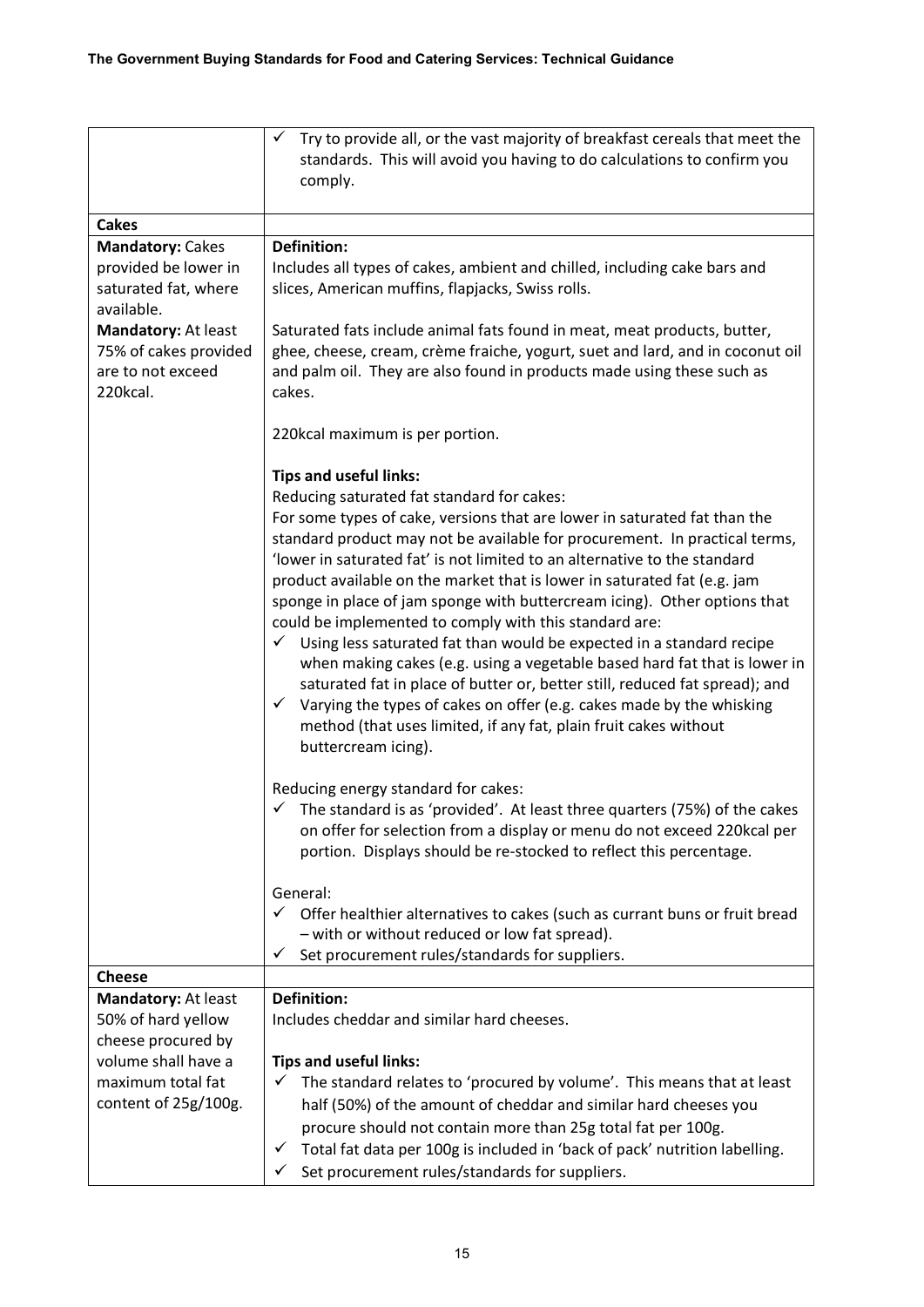|                                          | $\checkmark$ Consult with suppliers to identify hard yellow cheeses that have a        |
|------------------------------------------|----------------------------------------------------------------------------------------|
|                                          | maximum total fat content of 25g/100g.                                                 |
|                                          | Try to procure the vast majority of hard yellow cheeses that meet the<br>✓             |
|                                          | standard. This will avoid you having to do calculations to confirm you                 |
|                                          | comply.                                                                                |
|                                          | Look for 'reduced fat' or 'lighter' options. These hard yellow cheese<br>$\checkmark$  |
|                                          |                                                                                        |
|                                          | products are likely to meet this standard.                                             |
|                                          | Choose a variety of cheeses to vary the fat content of the cheeses you<br>$\checkmark$ |
|                                          | use. Full fat hard cheeses such as cheddar tend to be higher in fat than               |
|                                          | softer cheeses such as Edam and Brie (e.g. for a cheese selection board),              |
|                                          | mozzarella (e.g. on pizzas) or feta cheese (e.g. in salads).                           |
| <b>Confectionery and</b>                 |                                                                                        |
| packet sweet snacks                      |                                                                                        |
| Mandatory: At least                      | <b>Definition:</b>                                                                     |
| 75% of confectionery                     | Includes all chocolate and sugar confectionery.                                        |
| and packet sweet                         |                                                                                        |
| snacks provided are in                   | Chocolate confectionery includes chocolate bars, filled bars, assortments,             |
| the smallest standard                    | carob, diabetic and low calorie chocolate, seasonal products e.g. Easter eggs,         |
| single serve portion                     | chocolate produced for Christmas and Halloween.                                        |
| size available within                    |                                                                                        |
| the market and do not                    | Sweet confectionery and packet sweet snacks include boiled sweets, gums,               |
| exceed 200 kcal                          | pastilles, fudge, chews, mints, rock, liquorice, toffees, chewing gum, sweet           |
| (maximum) for                            | and sweet and savoury popcorn, nougat and halva, seasonal products e.g.                |
| chocolate and 125 kcal                   | sweets produced for Christmas, Halloween etc. Excludes sugar free sweets               |
| (maximum) for sugar                      | and chewing gum.                                                                       |
| confectionery.                           |                                                                                        |
|                                          | The calorie limit is for the smallest standard single serve portion size.              |
| <b>Best practice: All</b>                |                                                                                        |
| confectionery and                        | <b>Tips and useful links:</b>                                                          |
| packet sweet snacks                      | Set procurement rules/standards for suppliers.<br>$\checkmark$<br>$\checkmark$         |
| provided are in the<br>smallest standard | Consult with suppliers to identify products that meet the standards.                   |
| single serve portion                     | Try to provide the vast majority of products that meet the energy                      |
| size available within                    | thresholds. This will avoid you having to do calculations to confirm you               |
| the market and do not                    | comply with the mandatory standard.                                                    |
| exceed 200 kcal                          |                                                                                        |
| (maximum) for                            |                                                                                        |
| chocolate and 125 kcal                   |                                                                                        |
| (maximum) for sugar                      |                                                                                        |
| confectionery.                           |                                                                                        |
| <b>Cooking sauces</b>                    |                                                                                        |
| Mandatory: At least                      | <b>Definition:</b>                                                                     |
| 75% of cooking sauces                    | Includes cook-in and pasta sauces, thick sauces and pastes.                            |
| (procured by volume)                     |                                                                                        |
| meet current core salt                   | <b>Tips and useful links:</b>                                                          |
| targets <sup>2</sup> and any             | $\checkmark$<br>The requirement relates to meeting maximum targets.                    |
| subsequent revisions                     | The mandatory standard relates to 'procured by volume'. This means<br>✓                |
| to this target <sup>1</sup> .            | that at least three quarters (75%) of the amount of cooking sauces you                 |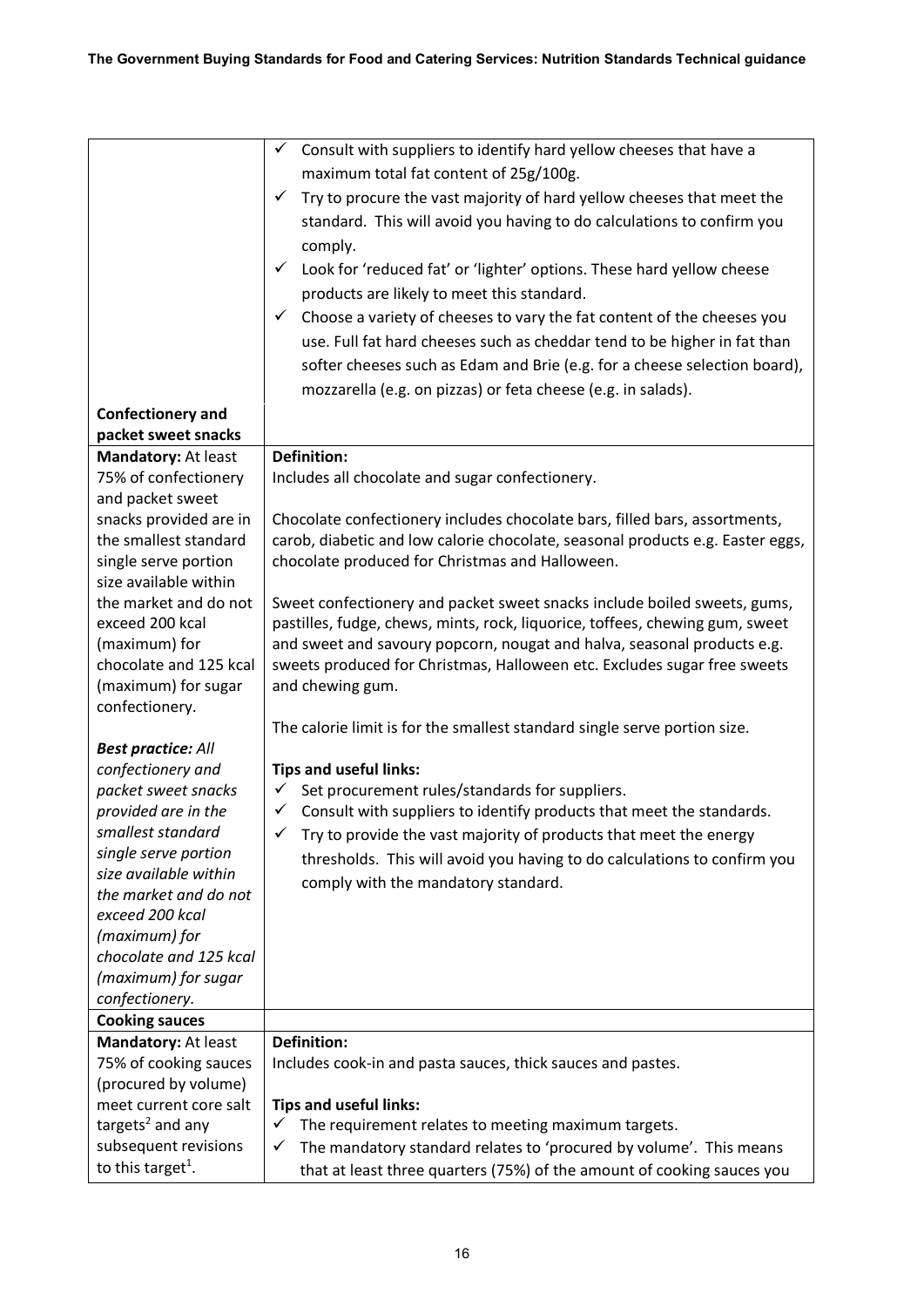|                        | procure needs to meet current core salt targets and any subsequent                        |
|------------------------|-------------------------------------------------------------------------------------------|
|                        |                                                                                           |
|                        | revisions to these targets to meet this standard.<br>$\checkmark$                         |
|                        | To allow time for manufacturers to reformulate their products to meet                     |
|                        | the 2024 salt reduction targets, Government is allowing an                                |
|                        | implementation period of 3 years for compliance with these updated                        |
|                        | targets following publication of this technical guidance. In the                          |
|                        | meantime, the 2017 salt targets must be met.                                              |
|                        | Look to procure products that meet the 2024 salt targets to future proof<br>$\checkmark$  |
|                        | your procurement practices where possible.                                                |
|                        | Try to procure all, or most products that meet the salt targets. This will                |
|                        | avoid you having to do calculations to confirm you comply with the<br>standard.           |
|                        | $\checkmark$ There are three separate salt targets for different types of cooking         |
|                        | sauces to comply with. The 2017 salt targets and 2024 salt targets are<br>provided below: |
|                        | All cook in and pasta sauces (except pesto and other thick sauces and                     |
|                        | pastes). Includes all cooking sauces e.g. pasta sauce, curry, Mexican,                    |
|                        | Chinese etc. Excludes thick varieties. 2024 Target: Maximum 0.83g                         |
|                        | salt/100g. 2017 Target: Maximum 0.93g salt/100g.                                          |
|                        | Pesto and other thick sauces. Includes thick cooking sauces intended                      |
|                        | to be used in smaller quantities e.g. pesto and stir fry sauces (e.g. a                   |
|                        | portion size of under 90g). 2024 Target: Maximum 1.55g salt/100g.                         |
|                        | 2017 Target: Maximum 1.63g salt/100g.                                                     |
|                        | Thick pastes. Includes all thick pastes used in very small quantities                     |
|                        | (e.g. 15-20g) such as curry and Thai. 2024 Target: Maximum 3.56g                          |
|                        | salt/100g. 2017 Target: Maximum 3.75g salt/100g.                                          |
|                        | $\checkmark$ Set procurement rules/standards for suppliers.                               |
|                        | $\checkmark$ Consult with suppliers to identify products that meet the relevant salt      |
|                        | target.                                                                                   |
|                        |                                                                                           |
| Ice cream              |                                                                                           |
| Mandatory: At least    | <b>Definition:</b>                                                                        |
| 75% of ice cream       | Includes all types of ice cream, dairy and non-dairy, choc ices, ice cream                |
| provided to not        | desserts e.g. Arctic roll.                                                                |
| exceed 220 kcals.      |                                                                                           |
|                        | 220kcal maximum is per portion.                                                           |
|                        | <b>Tips and useful links:</b>                                                             |
|                        | The standard is as 'provided'. At least three quarters (75%) of the ice<br>✓              |
|                        | cream on offer for selection from a display or menu do not exceed                         |
|                        | 220kcal per portion. Displays should be re-stocked to reflect this                        |
|                        | percentage.                                                                               |
|                        | Set procurement rules/standards for suppliers.<br>$\checkmark$                            |
|                        | Consult with suppliers to identify single serve products/tubs that meet<br>$\checkmark$   |
|                        | the standard.                                                                             |
| <b>Meat and meat</b>   |                                                                                           |
| products               |                                                                                           |
| Mandatory: At least    | <b>Definition:</b>                                                                        |
| 75% of meat products   | Includes bacon, ham/other cured meats, sausages and sausage meat                          |
| (procured by volume)   | products, meat pies, cooked uncured meats, burgers and grill steaks,                      |
| meet current core salt | frankfurters and hotdogs.                                                                 |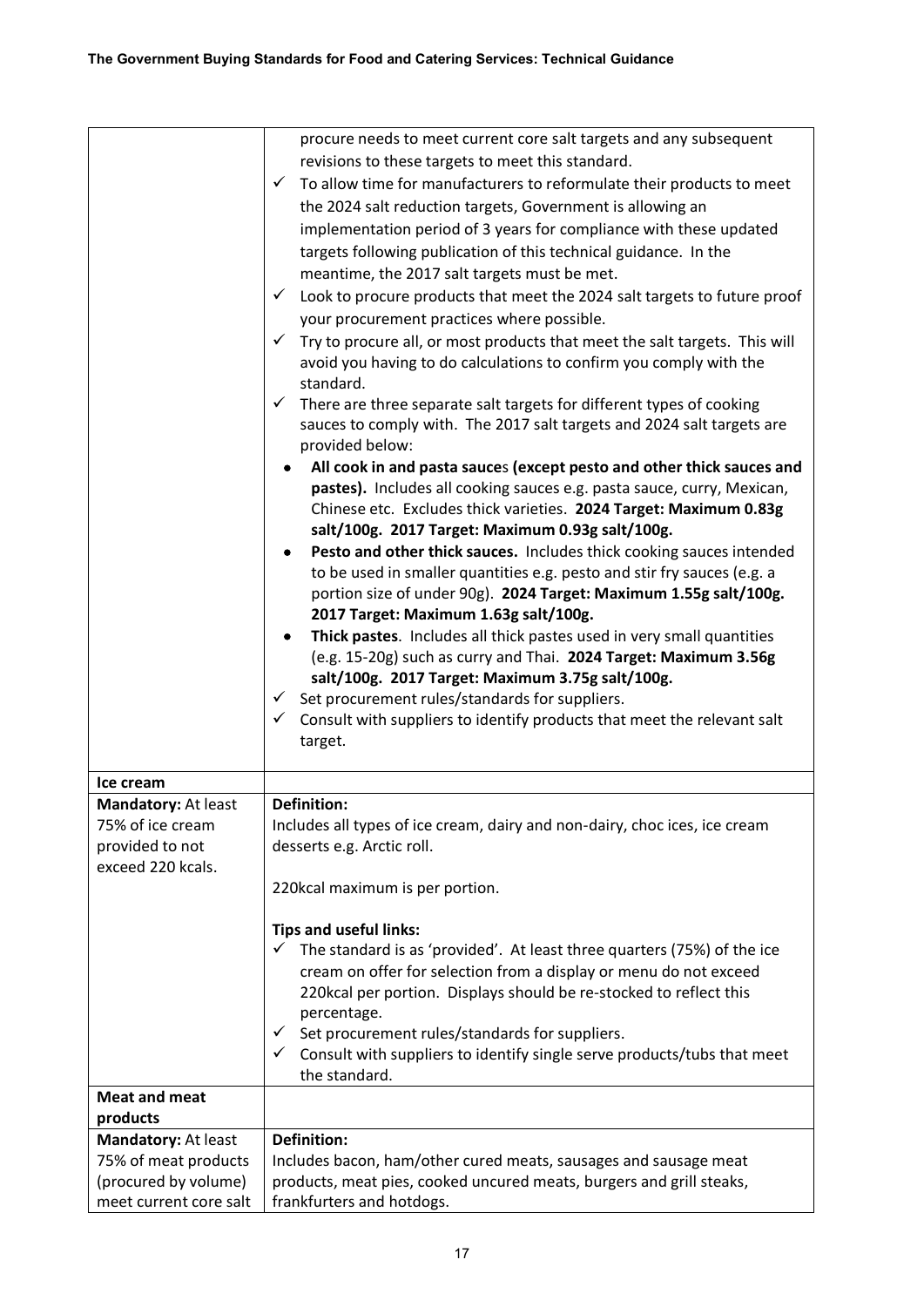| targets <sup>2</sup> and any  |                                                                                                                  |
|-------------------------------|------------------------------------------------------------------------------------------------------------------|
| subsequent revisions          | <b>Tips and useful links:</b>                                                                                    |
| to this target <sup>1</sup> . | Salt reduction standard for meat products:                                                                       |
| Mandatory: Meat and           | The requirement relates to meeting maximum targets or using an<br>✓                                              |
| meat products                 | average target as a maximum where a maximum target is not set (i.e. for                                          |
| (procured by volume),         | bacon and ham/other cured meats).                                                                                |
| be lower in saturated         | The salt reduction mandatory standard relates to 'procured by volume'.<br>✓                                      |
| fat, where available.         | This means that at least three quarters (75%) of the amount of meat                                              |
|                               | products you procure needs to meet current core salt targets and any                                             |
|                               | subsequent revisions to these targets to meet this standard.                                                     |
|                               | To allow time for manufacturers to reformulate their products to meet<br>✓                                       |
|                               | the 2024 salt reduction targets, Government is allowing an                                                       |
|                               | implementation period of 3 years for compliance with these updated                                               |
|                               | targets following publication of this technical guidance. In the                                                 |
|                               | meantime, the 2017 salt targets must be met                                                                      |
|                               | Look to procure products that meet the 2024 salt targets to future proof<br>$\checkmark$                         |
|                               | your procurement practices where possible.                                                                       |
|                               | Try to procure all, or most products that meet the salt targets. This will<br>✓                                  |
|                               |                                                                                                                  |
|                               | avoid you having to do calculations to confirm you comply with the<br>standard.                                  |
|                               | There are a number of salt targets for different types of meat products<br>✓                                     |
|                               | to comply with. The 2017 salt targets and 2024 salt targets are provided                                         |
|                               | below:                                                                                                           |
|                               |                                                                                                                  |
|                               | Bacon. Includes all types of injection cured bacon, e.g. sliced back,<br>٠                                       |
|                               | streaky, smoked and unsmoked bacon, bacon joints. Excludes all dry<br>and immersion cured bacon.                 |
|                               | 2024 Target: Maximum 2.59g salt/100g. 2017 target: Maximum                                                       |
|                               | 2.88g/100g (NB: average salt target is used as a maximum).                                                       |
|                               | Ham/other cured meats. Includes hams, cured pork loin and<br>٠                                                   |
|                               | shoulder, corned beef etc. Excludes 'Protected Designation of Origin'                                            |
|                               | and traditional speciality guaranteed products, e.g. parma ham,                                                  |
|                               | salami, pepperoni. Also excludes speciality products produced using                                              |
|                               | traditional methods such as immersion and dry cured processes                                                    |
|                               | including cured tongue. 2024 Target and 2017 Target are the same:                                                |
|                               | Maximum 1.63g salt/100g (NB: average salt target is used as a                                                    |
|                               | maximum).                                                                                                        |
|                               | <b>Sausages</b>                                                                                                  |
|                               | Sausages. Includes all fresh, chilled and frozen meat sausages,<br>$\circ$                                       |
|                               | e.g. pork, beef, chicken, turkey, etc. 2024 Target: Maximum                                                      |
|                               | 1.31g salt/100g. 2017 Target: 1.38g salt/100g.                                                                   |
|                               | Cooked sausages and sausage meat products. Includes all<br>$\circ$                                               |
|                               | cooked sausages and sausage meat products e.g. stuffing, turkey                                                  |
|                               | roll with stuffing etc. Excludes Scotch eggs. 2024 Target:<br>Maximum 1.53g salt/100g. 2017 Target: Maximum 1.7g |
|                               | salt/100g.                                                                                                       |
|                               | <b>Meat pies</b>                                                                                                 |
|                               | Delicatessen, pork pies and sausage rolls. Includes all<br>$\circ$                                               |
|                               | delicatessen pies, pork pies and sausage rolls e.g. game pie,                                                    |
|                               | cranberry topped pork pie, Melton Mowbray pork pie etc. 2024                                                     |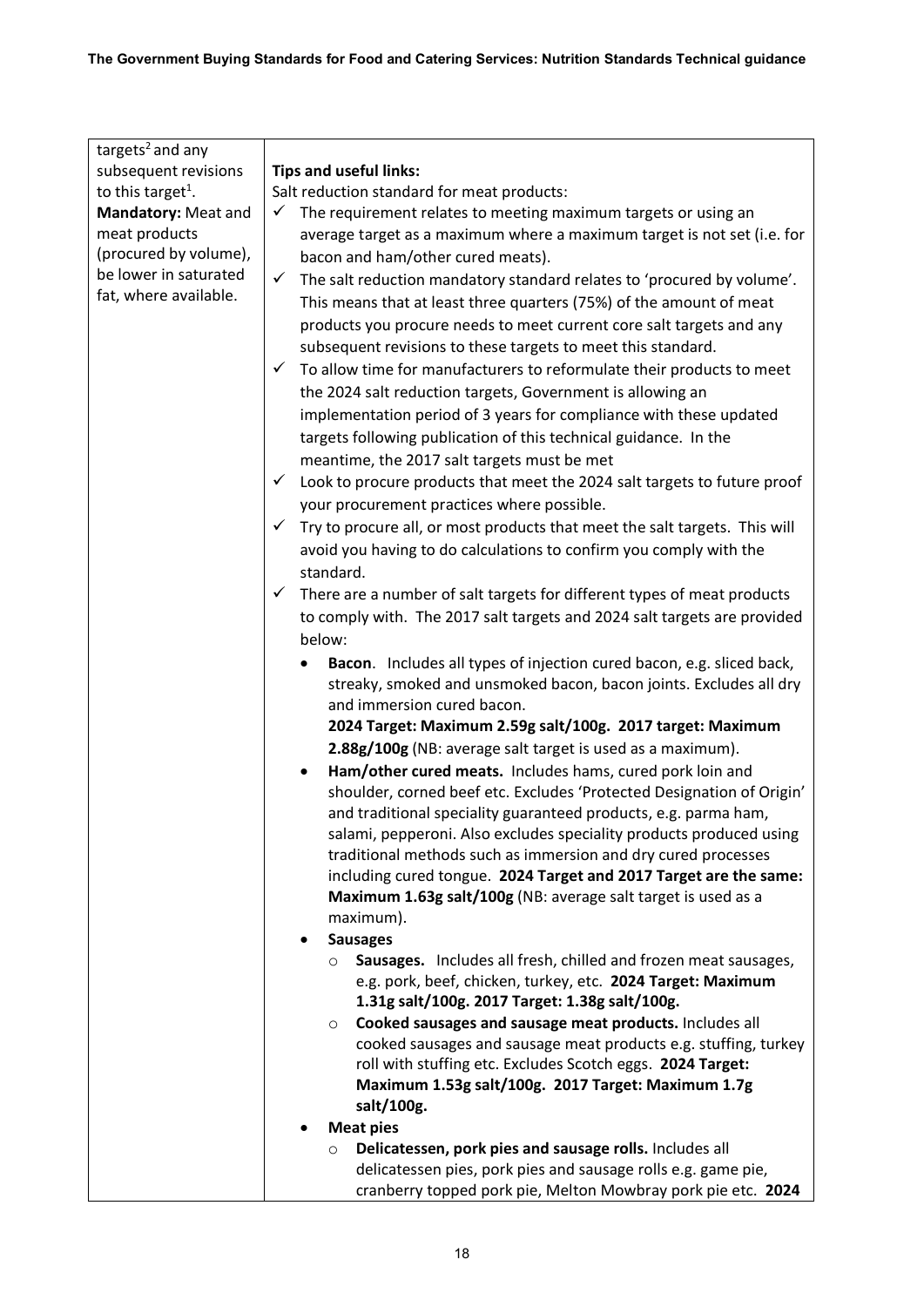| Target: Maximum 1.08g salt/100g. 2017 Target: Maximum                         |
|-------------------------------------------------------------------------------|
| 1.13g salt/100g.                                                              |
| Cornish and meat-based pasties. Includes all Cornish and meat-<br>$\circ$     |
| based pasties only. 2024 Salt Target: Maximum 0.9g salt/100g.                 |
| 2017 Salt Target: 1.0g salt/100g.                                             |
| Other meat-based pastry products. Includes all meat-based<br>$\circ$          |
| pastry products, pies, slices, etc whether chilled, canned, frozen            |
| etc. Excludes pork pies and sausage rolls and Cornish and meat-               |
|                                                                               |
| based pasties (see separate targets for these). 2024 Target:                  |
| Maximum 0.71g salt/100g. 2017 Target: Maximum 0.75g                           |
| salt/100g.                                                                    |
| Cooked uncured meat. Includes all roast meat, sliced meat etc.                |
| <b>Excludes ham.</b>                                                          |
| Whole muscle. Includes all chilled, frozen and canned whole<br>$\circ$        |
| muscle e.g. beef, lamb, chicken, turkey etc. Also includes                    |
| rotisserie and roasted products. 2024 Target and 2017 Target                  |
| are the same: Maximum 0.68g salt/100g.                                        |
| Reformed whole muscle. Includes all reformed whole muscle<br>$\circ$          |
|                                                                               |
| e.g. beef, lamb, chicken, turkey etc. 2024 Target and 2017                    |
| Target are the same: Maximum 0.9g salt/100g.                                  |
| Comminuted or chopped reformed meat. Includes all<br>$\circ$                  |
| comminuted or chopped reformed and shaped uncured meats                       |
| e.g. beef, lamb, chicken, turkey etc. 2024 Target and 2017                    |
| Target are the same: Maximum 1.35g salt/100g.                                 |
| Burgers and grill steaks. Includes all standard, speciality and topped        |
| burgers and grill steaks e.g. fresh and frozen burgers and grill steak,       |
| beef burgers, hamburgers, pork/bacon burgers, chicken burgers,                |
| turkey burgers and all kebabs. Excludes canned burgers (see                   |
|                                                                               |
| separate category). 2024 Target: Maximum 0.84g salt/100g. 2017                |
| Target: Maximum 0.88g salt/100g.                                              |
| Frankfurters, hotdogs, and burgers                                            |
| Canned frankfurters, canned hotdogs and canned burgers only.<br>$\circ$       |
| Excludes fresh and frozen burgers, sausages and chilled                       |
| frankfurters (see separate categories for these). 2024 Target                 |
| and 2017 Target are the same: Maximum 1.75g salt/100g                         |
| Fresh chilled frankfurters. 2024 Target and 2017 Target are the<br>$\circ$    |
|                                                                               |
| same: Maximum 1.88g salt/100g.                                                |
|                                                                               |
| Reducing saturated fat standard for meat and for meat products:               |
|                                                                               |
| <b>Definition:</b>                                                            |
| Includes all meat, and all meat products covered under the salt reduction     |
| standard above.                                                               |
|                                                                               |
| Saturated fats include animal fats found in meat, meat products, butter,      |
| ghee, cheese, cream, crème fraiche, yogurt, suet and lard, and in coconut oil |
| and palm oil. They are also found in products made using these.               |
|                                                                               |
|                                                                               |
| For some meat products, versions that are lower in saturated fat than the     |
| standard product may not be available for procurement. In practical terms     |
| 'lower in saturated fat' is not limited to an alternative to the standard     |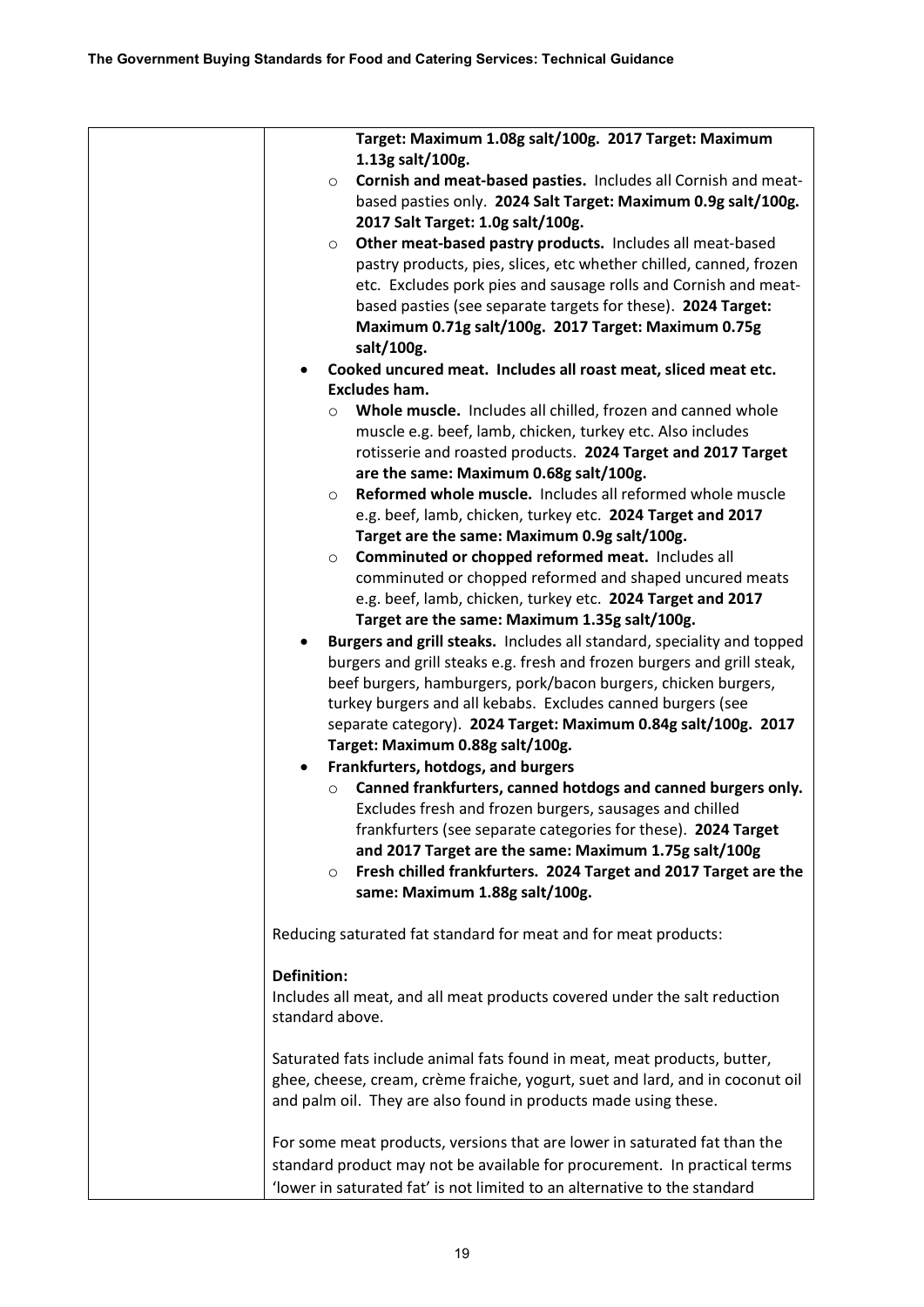|                                                                                                                 | product available on the market that is lower in saturated fat (e.g. lower fat<br>sausages, trimmed back bacon instead of streaky bacon). Other options that<br>could be implemented to comply with this standard are:<br>Using less saturated fat than would be expected in a standard recipe<br>✓<br>(e.g. lower fat beef mince in a Bolognese sauce, using leaner cuts of<br>meat); and<br>Substituting all or a proportion of the meat/meat product in recipes with<br>✓<br>alternative ingredients such as beans and pulses for example.<br>General:<br>Set procurement rules/standards for suppliers.<br>✓<br>Consult with suppliers to identify products that meet the relevant salt<br>✓<br>targets and are lower in saturated fat.      |
|-----------------------------------------------------------------------------------------------------------------|--------------------------------------------------------------------------------------------------------------------------------------------------------------------------------------------------------------------------------------------------------------------------------------------------------------------------------------------------------------------------------------------------------------------------------------------------------------------------------------------------------------------------------------------------------------------------------------------------------------------------------------------------------------------------------------------------------------------------------------------------|
| <b>Milk</b>                                                                                                     |                                                                                                                                                                                                                                                                                                                                                                                                                                                                                                                                                                                                                                                                                                                                                  |
| Mandatory: At least<br>75% of milk procured<br>by volume is lower fat<br>(semi-skimmed, 1% or<br>skimmed milk). | <b>Definition:</b><br>Includes all types of milk (for example cow's, goat's and sheep's milk).<br><b>Tips and useful links:</b><br>$\checkmark$ The standard relates to 'procured by volume'. This means that at least<br>three quarters (75%) of the amount of milk you procure is lower fat milk.<br>The standard refers to total milk procured (which is then used for<br>✓<br>whatever purpose e.g. in recipes, with breakfast cereals or hot drinks).<br>Semi skimmed, 1% fat and skimmed milk meet this standard.<br>✓<br>$\checkmark$ Set procurement rules/standards for suppliers.<br>Try to procure all, or the vast majority of milk that meets the standard.<br>This will avoid you having to do calculations to confirm you comply. |
| <b>Morning goods</b>                                                                                            |                                                                                                                                                                                                                                                                                                                                                                                                                                                                                                                                                                                                                                                                                                                                                  |
| Mandatory: At least<br>75% of morning goods<br>provided are to not<br>exceed 220 kcals.                         | <b>Definition:</b><br>Includes croissants, crumpets, English muffins, pancakes, buns, teacakes,<br>scones, waffles, Danish pastries, fruit loaves and bagels.<br>220 kcal maximum is per portion.<br><b>Tips and useful links:</b><br>The standard is as 'provided'. At least three quarters (75%) of the<br>$\checkmark$<br>morning goods on offer for selection from a display or menu do not                                                                                                                                                                                                                                                                                                                                                  |
|                                                                                                                 | exceed 220kcal per portion. Displays should be re-stocked to reflect this<br>percentage.<br>$\checkmark$ Look for healthier options (such as currant buns or fruit loaf – with or<br>without reduced or low fat spread).<br>Set procurement rules/standards for suppliers.<br>✓<br>See separate mandatory standard for reducing saturated fat in pastries<br>you offer, too.                                                                                                                                                                                                                                                                                                                                                                     |
| <b>Oils and fat spreads</b>                                                                                     |                                                                                                                                                                                                                                                                                                                                                                                                                                                                                                                                                                                                                                                                                                                                                  |
| Mandatory: At least                                                                                             | <b>Definition:</b>                                                                                                                                                                                                                                                                                                                                                                                                                                                                                                                                                                                                                                                                                                                               |
| 75% of oils and 75% of<br>spreads procured by<br>volume are based on<br>unsaturated fats.                       | Unsaturated oils (that is predominantly monounsaturated and<br>polyunsaturated oils) are liquid at room temperature and include most<br>vegetable oils such as sunflower, rapeseed, soya and olive. This standard                                                                                                                                                                                                                                                                                                                                                                                                                                                                                                                                |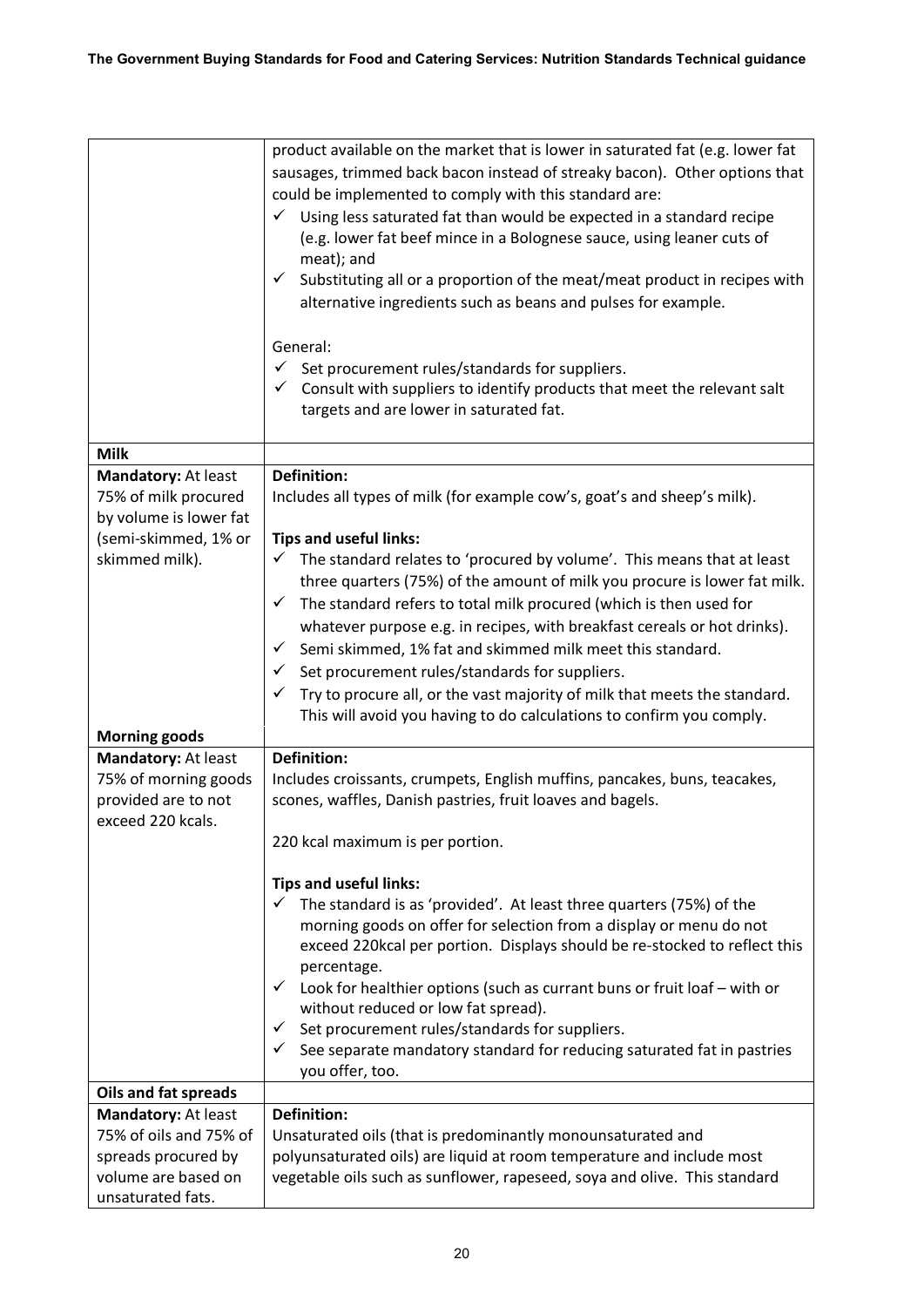|                                                                                                                  | refers to these unsaturated oils and fat spreads containing predominantly<br>unsaturated oils.                                                                                                                                                                                                                                                                                                                                                                                                                                                                                                                                                                                                                                                                                                                                                         |
|------------------------------------------------------------------------------------------------------------------|--------------------------------------------------------------------------------------------------------------------------------------------------------------------------------------------------------------------------------------------------------------------------------------------------------------------------------------------------------------------------------------------------------------------------------------------------------------------------------------------------------------------------------------------------------------------------------------------------------------------------------------------------------------------------------------------------------------------------------------------------------------------------------------------------------------------------------------------------------|
|                                                                                                                  | NB: Coconut and palm oil are not unsaturated oils. They are vegetable oils<br>but are rich in saturated fat. Similarly, butter, other spreading fats<br>containing predominantly saturated fats and solid cooking fats such as ghee,<br>lard, dripping and compound cooking fat are not unsaturated fats.                                                                                                                                                                                                                                                                                                                                                                                                                                                                                                                                              |
|                                                                                                                  | This standard applies to oils and to fat spreads separately.                                                                                                                                                                                                                                                                                                                                                                                                                                                                                                                                                                                                                                                                                                                                                                                           |
|                                                                                                                  | <b>Tips and useful links:</b><br>The standard relates to 'procured by volume'. This means that at least<br>✓<br>three quarters (75%) of the amount of oils and three quarters (75%) of<br>the amount of fats you procure need to be based on unsaturated fats.<br>Try to procure all, or the vast majority of oils and fat spreads that meet<br>$\checkmark$<br>the standard. This will avoid you having to do calculations to confirm<br>you comply.<br>Look for reduced fat and low-fat spreads and check the nutrition<br>✓<br>labelling/product specification. Look for those based on predominantly<br>monounsaturated fats (e.g. olive or rapeseed oil) and/or<br>polyunsaturated fats (e.g. sunflower oil).<br>Set procurement rules/standards for suppliers.<br>✓<br>Consult with suppliers to identify products that meet this standard.<br>✓ |
| Pre-packed<br>sandwiches and other                                                                               |                                                                                                                                                                                                                                                                                                                                                                                                                                                                                                                                                                                                                                                                                                                                                                                                                                                        |
| savoury pre-packed                                                                                               |                                                                                                                                                                                                                                                                                                                                                                                                                                                                                                                                                                                                                                                                                                                                                                                                                                                        |
| meals (wraps, salads,                                                                                            |                                                                                                                                                                                                                                                                                                                                                                                                                                                                                                                                                                                                                                                                                                                                                                                                                                                        |
| pasta salads)                                                                                                    |                                                                                                                                                                                                                                                                                                                                                                                                                                                                                                                                                                                                                                                                                                                                                                                                                                                        |
| Mandatory: At least                                                                                              | <b>Definition:</b>                                                                                                                                                                                                                                                                                                                                                                                                                                                                                                                                                                                                                                                                                                                                                                                                                                     |
| 50% of pre-packed<br>sandwiches and other<br>savoury pre-packed<br>meals (wraps, salads,                         | The energy and saturated fat standard apply to pre-packed sandwiches and<br>other savoury pre-packed meals such as (but not limited to) wraps, salads<br>and pasta salads. The salt reduction standard and higher fibre standards<br>apply to pre-packed sandwiches only.                                                                                                                                                                                                                                                                                                                                                                                                                                                                                                                                                                              |
| pasta salads) provided<br>contain 400kcal<br>(1680kJ) or less per<br>serving and do not<br>exceed 5.0g saturated | Pre-packed food is any food that has been pre-portioned and put into<br>packaging before being provided/put on sale that cannot be altered without<br>opening or changing the packaging. This excludes sandwiches and hot food<br>options made on site.                                                                                                                                                                                                                                                                                                                                                                                                                                                                                                                                                                                                |
| fat per 100g for an<br>implementation<br>period of 18 months<br>and will increase the<br>standard to 75%         | Saturated fats include animal fats found in meat, meat products, butter,<br>ghee, cheese, cream, crème fraiche, yogurt, suet and lard, and in coconut<br>and palm oil. They are also found in products made using these.                                                                                                                                                                                                                                                                                                                                                                                                                                                                                                                                                                                                                               |
| thereafter with a                                                                                                | <b>Tips and useful links:</b>                                                                                                                                                                                                                                                                                                                                                                                                                                                                                                                                                                                                                                                                                                                                                                                                                          |
| further<br>implementation                                                                                        | Energy and saturated fat standard for pre-packed sandwiches and other<br>savoury pre-packed meals:                                                                                                                                                                                                                                                                                                                                                                                                                                                                                                                                                                                                                                                                                                                                                     |
| period of 18 months.                                                                                             | This standard is 'as provided'. This means that at a percentage of the<br>✓                                                                                                                                                                                                                                                                                                                                                                                                                                                                                                                                                                                                                                                                                                                                                                            |
| Mandatory: At least                                                                                              | types pre-packed sandwiches and other savoury pre-packed meals e.g.                                                                                                                                                                                                                                                                                                                                                                                                                                                                                                                                                                                                                                                                                                                                                                                    |
| 75% of pre-packed                                                                                                | wraps/salads/pasta salads on offer for selection from a display or menu                                                                                                                                                                                                                                                                                                                                                                                                                                                                                                                                                                                                                                                                                                                                                                                |
| sandwiches provided                                                                                              | (for example a display as part of a lunch selection) need to contain no                                                                                                                                                                                                                                                                                                                                                                                                                                                                                                                                                                                                                                                                                                                                                                                |
| meet current core salt                                                                                           | more than 400kcal per portion/pack and do not exceed 5g saturated fat                                                                                                                                                                                                                                                                                                                                                                                                                                                                                                                                                                                                                                                                                                                                                                                  |
| targets <sup>2</sup> and any                                                                                     | per 100g.                                                                                                                                                                                                                                                                                                                                                                                                                                                                                                                                                                                                                                                                                                                                                                                                                                              |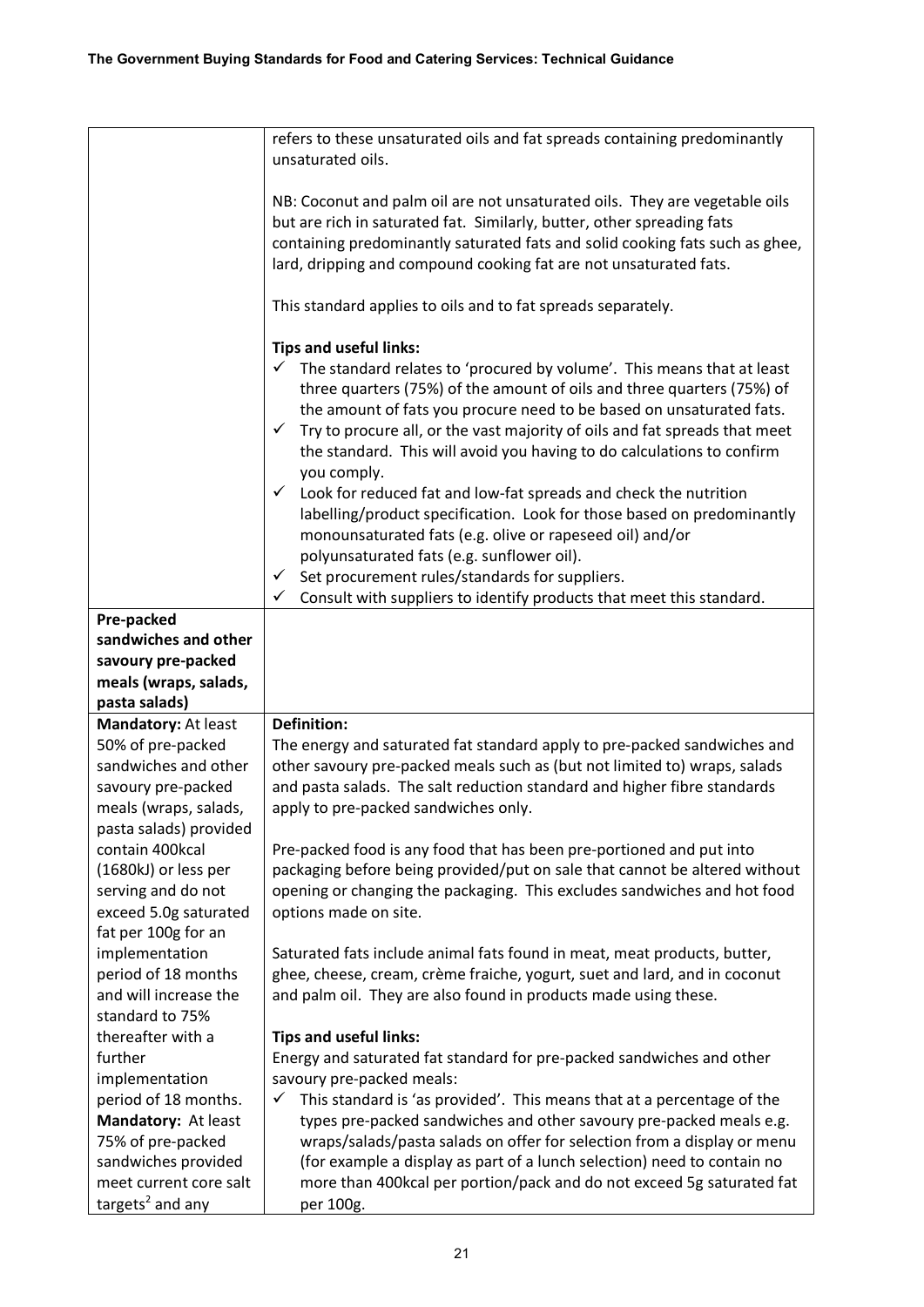| subsequent revisions          | $\checkmark$ To allow time for manufacturers to reformulate their products to meet       |
|-------------------------------|------------------------------------------------------------------------------------------|
|                               |                                                                                          |
| to this target <sup>1</sup> . | this standard, Government has set the percentage of products that meet                   |
| Mandatory: At least           | this standard to be at least half (50%) for an initial 18 months following               |
| 75% of pre-packed             | publication of this technical guidance. This will increase to 75%                        |
| sandwiches provided           | thereafter with a further implementation period of 18 months.                            |
| contains bread with at        | Both energy and saturated fat nutrient data are included in back of pack<br>$\checkmark$ |
| least 3g fibre per            | nutrition labelling.                                                                     |
| 100g.                         |                                                                                          |
|                               | Salt reduction standard for pre-packed sandwiches:                                       |
|                               | $\checkmark$ The requirement relates to meeting maximum targets.                         |
|                               | $\checkmark$<br>The salt reduction mandatory standard is 'as provided'. This means that  |
|                               | at least three quarters (75%) of pre-packed sandwiches you offer from a                  |
|                               | display or menu (for example a display of pre-packed sandwiches as part                  |
|                               | of a lunch selection) needs to meet current core salt targets and any                    |
|                               | subsequent revisions to these targets to meet this standard.                             |
|                               | $\checkmark$                                                                             |
|                               | To allow time for manufacturers to reformulate their products to meet                    |
|                               | the 2024 salt reduction targets, Government is allowing an                               |
|                               | implementation period of 3 years for compliance with these updated                       |
|                               | targets following publication of this technical guidance. In the                         |
|                               | meantime, the 2017 salt targets must be met.                                             |
|                               | $\checkmark$ Look to procure products that meet the 2024 salt targets to future proof    |
|                               | your procurement practices where possible.                                               |
|                               | Try to procure all, or most products that meet the salt targets. This will<br>✓          |
|                               | avoid you having to do calculations to confirm you comply with the                       |
|                               | standard.                                                                                |
|                               | $\checkmark$ There are two salt targets for different types of pre-packed sandwiches     |
|                               | to comply with. The 2017 salt targets and 2024 salt targets are provided                 |
|                               | below:                                                                                   |
|                               | Pre-packed sandwiches with 'high salt' fillings. Includes sandwiches<br>✓                |
|                               | where the filling includes cured meat (e.g. ham, bacon, pastrami,                        |
|                               | chorizo, salt beef etc), olives, anchovies and smoked fish, hard cheese,                 |
|                               | prawns, crayfish, crab and tuna. 2024 Target: Maximum 1.43g                              |
|                               | salt/100g. 2017 Target: Maximum 1.5g salt/100g.                                          |
|                               | Pre-packed sandwiches without 'high salt' fillings. Includes sandwiches                  |
|                               | with lower salt fillings e.g. chicken, vegetables, egg etc (where                        |
|                               | ingredients are other than those specified in the 'high salt' category                   |
|                               | above). 2024 Target: Maximum 0.83g salt/100g. 2017 Target:                               |
|                               | Maximum 0.88g salt/100g.                                                                 |
|                               |                                                                                          |
|                               | Increasing fibre standard for pre-packed sandwiches:                                     |
|                               | The increasing fibre standards is 'as provided'. This means that at least<br>✓           |
|                               | three quarters (75%) of the type of bread used in the pre-packed                         |
|                               |                                                                                          |
|                               | sandwiches you offer (for example a display of pre-packed sandwiches)                    |
|                               | should contain at least 3g fibre per 100g.                                               |
|                               | Look for 'source of fibre' claims on product packaging. These contain at<br>$\checkmark$ |
|                               | least 3g fibre per 100g. Fibre data per 100g may also be included in the                 |
|                               | 'back of pack' nutrition labelling.                                                      |
|                               | There are many types of bread that contain enough fibre to meet the<br>✓                 |
|                               | standard. These include wholemeal, wheatgerm, malted wheat (e.g.                         |
|                               | granary) and seeded breads and white breads with added fibre.                            |
|                               |                                                                                          |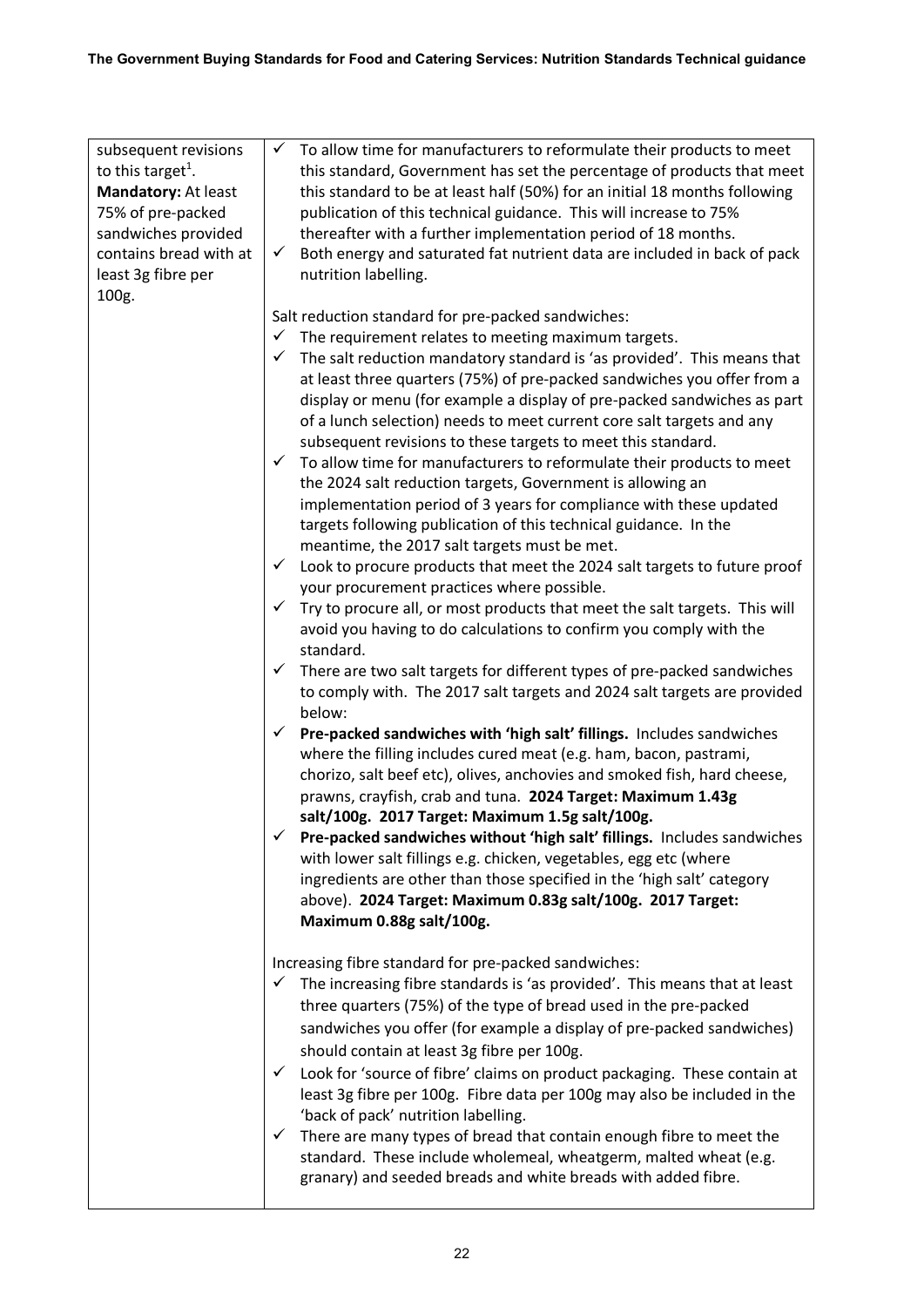|                                                                                          | General:<br>$\checkmark$<br>Set procurement rules/standards for suppliers.<br>Consult with suppliers to identify breads that meet the relevant salt<br>✓                                                                                                                                                                                                                                                                                                                                                                                                                                                                                                                                                                                                                                                                                                                                                                                                     |
|------------------------------------------------------------------------------------------|--------------------------------------------------------------------------------------------------------------------------------------------------------------------------------------------------------------------------------------------------------------------------------------------------------------------------------------------------------------------------------------------------------------------------------------------------------------------------------------------------------------------------------------------------------------------------------------------------------------------------------------------------------------------------------------------------------------------------------------------------------------------------------------------------------------------------------------------------------------------------------------------------------------------------------------------------------------|
|                                                                                          | targets and fibre content.                                                                                                                                                                                                                                                                                                                                                                                                                                                                                                                                                                                                                                                                                                                                                                                                                                                                                                                                   |
| <b>Pastries</b>                                                                          |                                                                                                                                                                                                                                                                                                                                                                                                                                                                                                                                                                                                                                                                                                                                                                                                                                                                                                                                                              |
| <b>Mandatory: Pastries</b><br>provided be lower in<br>saturated fat, where<br>available. | <b>Definition:</b><br>Includes pastries such as Danish pastries, pain au chocolate, maple and<br>pecan plaits, cinnamon whirls and croissants.<br>Saturated fats include animal fats found in meat, meat products, butter,<br>ghee, cheese, cream, crème fraiche, yogurt, suet and lard, and in coconut<br>and palm oil. They are also found in products made using these such as                                                                                                                                                                                                                                                                                                                                                                                                                                                                                                                                                                            |
|                                                                                          | pastries.<br><b>Tips and useful links:</b><br>For some types of pastries, versions that are lower in saturated fat than the<br>standard product may not be available for procurement. In practical terms<br>'lower in saturated fat' is not limited to an alternative to the standard<br>product available on the market that is lower in saturated fat (eg reduced fat<br>croissants in place of all butter croissants). Other options that could be<br>implemented to comply with this standard are:<br>Using less saturated fat than would be expected in a standard recipe<br>✓<br>when making pastries (e.g. using a vegetable based hard fat that is lower<br>in saturated fat in place of butter or, better still, reduced fat spread);<br>and<br>Offering alternatives lower in saturated fat than pastries (such as bagels<br>$\checkmark$<br>or crumpets at breakfast, currant buns or fruit loaf - with or without<br>reduced or low fat spread). |
| <b>Puddings</b>                                                                          | General:<br>Set procurement rules/standards for suppliers.<br>See separate mandatory standard for reducing the energy content of the<br>morning goods you offer, too.                                                                                                                                                                                                                                                                                                                                                                                                                                                                                                                                                                                                                                                                                                                                                                                        |
| Mandatory: At least<br>75% of puddings<br>provided to not<br>exceed 220 kcals.           | <b>Definition:</b><br>Includes all types of ambient (including canned), chilled and frozen large<br>and individual pies, tarts and flans (fruit and other), cheesecake, gateaux,<br>dairy desserts, sponge puddings, rice pudding, crumbles, fruit fillings,<br>powdered desserts, custards, jellies, meringues, seasonal products such<br>as Christmas puddings.<br>220kcal maximum is per portion and relates to 'bought in' puddings as a                                                                                                                                                                                                                                                                                                                                                                                                                                                                                                                 |
|                                                                                          | minimum.<br><b>Tips and useful links:</b><br>The standard is as 'provided'. At least three quarters (75%) of the<br>puddings on offer for selection from a display or menu do not exceed<br>220kcal per portion. Any displays should be re-stocked to reflect this<br>percentage.<br>Set procurement rules/standards for suppliers.                                                                                                                                                                                                                                                                                                                                                                                                                                                                                                                                                                                                                          |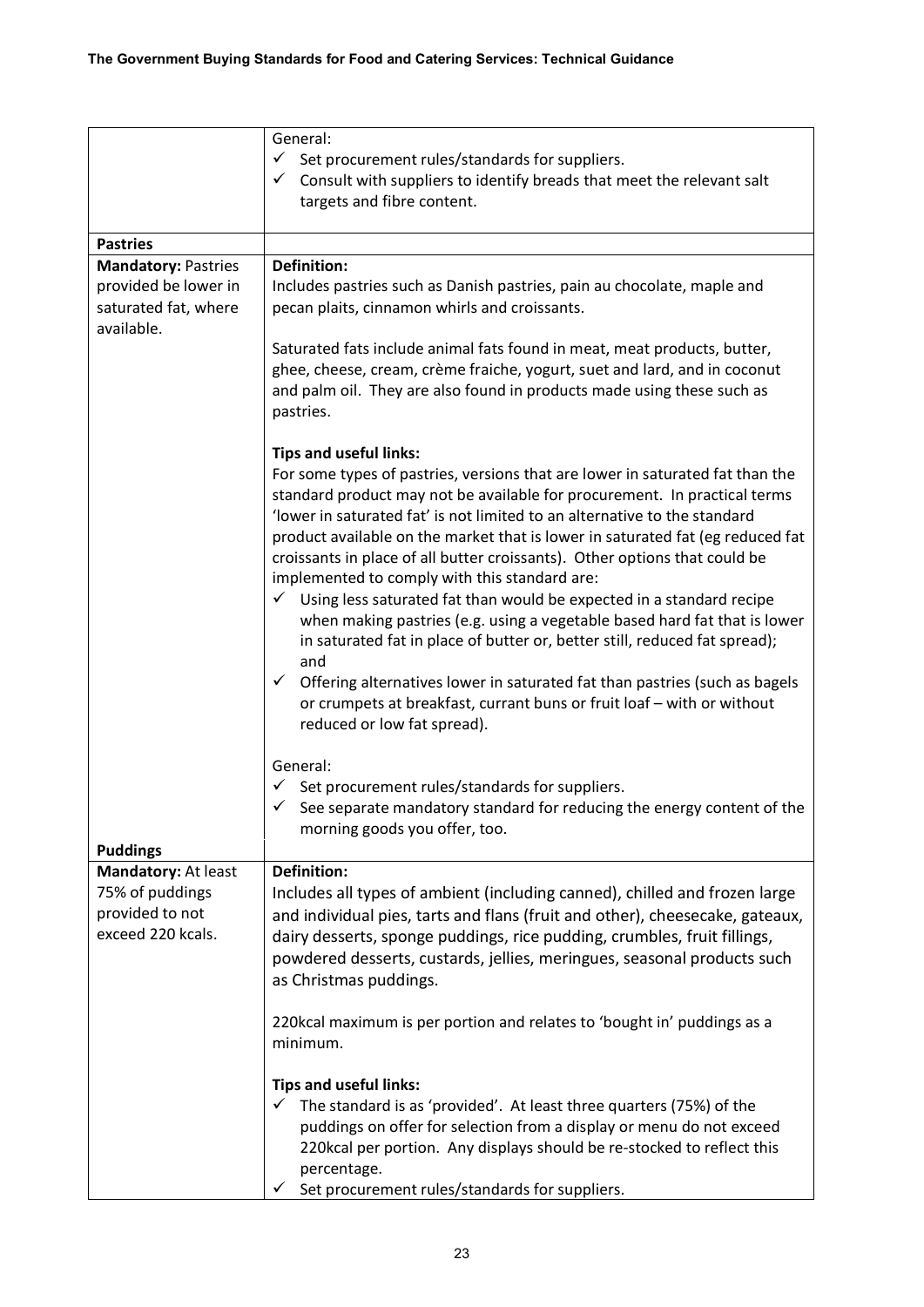|                               | Consult with suppliers to identify puddings that meet the standard.<br>✓                                                                     |
|-------------------------------|----------------------------------------------------------------------------------------------------------------------------------------------|
|                               | See separate mandatory standard for the fruit content of desserts you<br>✓                                                                   |
|                               | offer, too.                                                                                                                                  |
| <b>Ready meals</b>            |                                                                                                                                              |
| Mandatory: At least           | <b>Definition:</b>                                                                                                                           |
| 75% of ready meals            | All ready meals including meal centres:                                                                                                      |
| (procured by volume)          | All Chinese, Thai, Italian, traditional and other ready meals and meal<br>✓                                                                  |
| meet current core salt        | centres with or without accompaniment (potato, rice, noodles, pasta,                                                                         |
| targets <sup>2</sup> and any  | etc) made from meat, poultry, fish, Quorn or vegetables;                                                                                     |
| subsequent revisions          | Side dishes such as vegetable curries, dhal and other dishes that can be<br>✓                                                                |
| to this target <sup>1</sup> . | consumed as a meal; and                                                                                                                      |
| Mandatory: At least           | Products such as cheese pies/rolls, breaded fish (excluding shellfish) and<br>✓                                                              |
| 75% of ready meals            | chicken, dressed salad with protein, marinated meats etc.                                                                                    |
| (procured by volume)          |                                                                                                                                              |
| shall contain less than       | <b>Tips and useful links:</b>                                                                                                                |
| 6g saturated fat per          | Salt reduction standard for ready meals and meal centres:                                                                                    |
| portion.                      | The requirement relates to meeting the maximum target.<br>✓                                                                                  |
|                               | The salt reduction mandatory standard relates to 'procured by volume'.<br>✓                                                                  |
|                               | This means that at least three quarters (75%) of the amount of ready.                                                                        |
|                               | meals and meal centres you procure needs to meet current core salt                                                                           |
|                               | targets and any subsequent revisions to these targets to meet this                                                                           |
|                               | standard.                                                                                                                                    |
|                               | To allow time for manufacturers to reformulate their products to meet                                                                        |
|                               | the 2024 salt reduction targets, Government is allowing an                                                                                   |
|                               | implementation period of 3 years for compliance with these updated                                                                           |
|                               | targets following publication of this technical guidance. In the                                                                             |
|                               | meantime, the 2017 salt targets must be met.<br>✓                                                                                            |
|                               | Look to procure products that meet the 2024 salt targets to future proof                                                                     |
|                               | your procurement practices where possible.<br>$\checkmark$<br>Try to procure all, or most products that meet the salt targets. This will     |
|                               | avoid you having to do calculations to confirm you comply with the                                                                           |
|                               | standard.                                                                                                                                    |
|                               | $\checkmark$ There is one salt target for all types of ready meals and meal centres.                                                         |
|                               | The 2017 salt target and 2024 salt target are provided below:                                                                                |
|                               | Ready meals and meal centres 2024 Target: Maximum 0.90g                                                                                      |
|                               | salt/100g. 2017 Target: Maximum 0.95g salt/100g.                                                                                             |
|                               |                                                                                                                                              |
|                               | Reducing saturated fat standard for ready meals and meal centres:                                                                            |
|                               | Saturated fats include animal fats found in meat, meat products, butter,<br>$\checkmark$                                                     |
|                               | ghee, cheese, cream, crème fraiche, yogurt, suet and lard, and in                                                                            |
|                               | coconut and palm oil. They are also found in products made using these                                                                       |
|                               | such as ready meals.                                                                                                                         |
|                               | The standard relates to 'procured by volume'. This means that at least<br>✓                                                                  |
|                               | three quarters (75%) of the amount of ready meals and meal centres<br>you procure need to contain no more than 6g saturated fat per portion. |
|                               | Saturated fat nutrient data is included in back of pack nutrition labelling.<br>✓                                                            |
|                               | Look for ready meals and meal centres with front of pack colour coding<br>$\checkmark$                                                       |
|                               | that are 'not high' (i.e. green or amber) for saturated fat. These ready                                                                     |
|                               | meals and meal centres do not exceed 6g saturated fat per portion.                                                                           |
|                               |                                                                                                                                              |
|                               | General:                                                                                                                                     |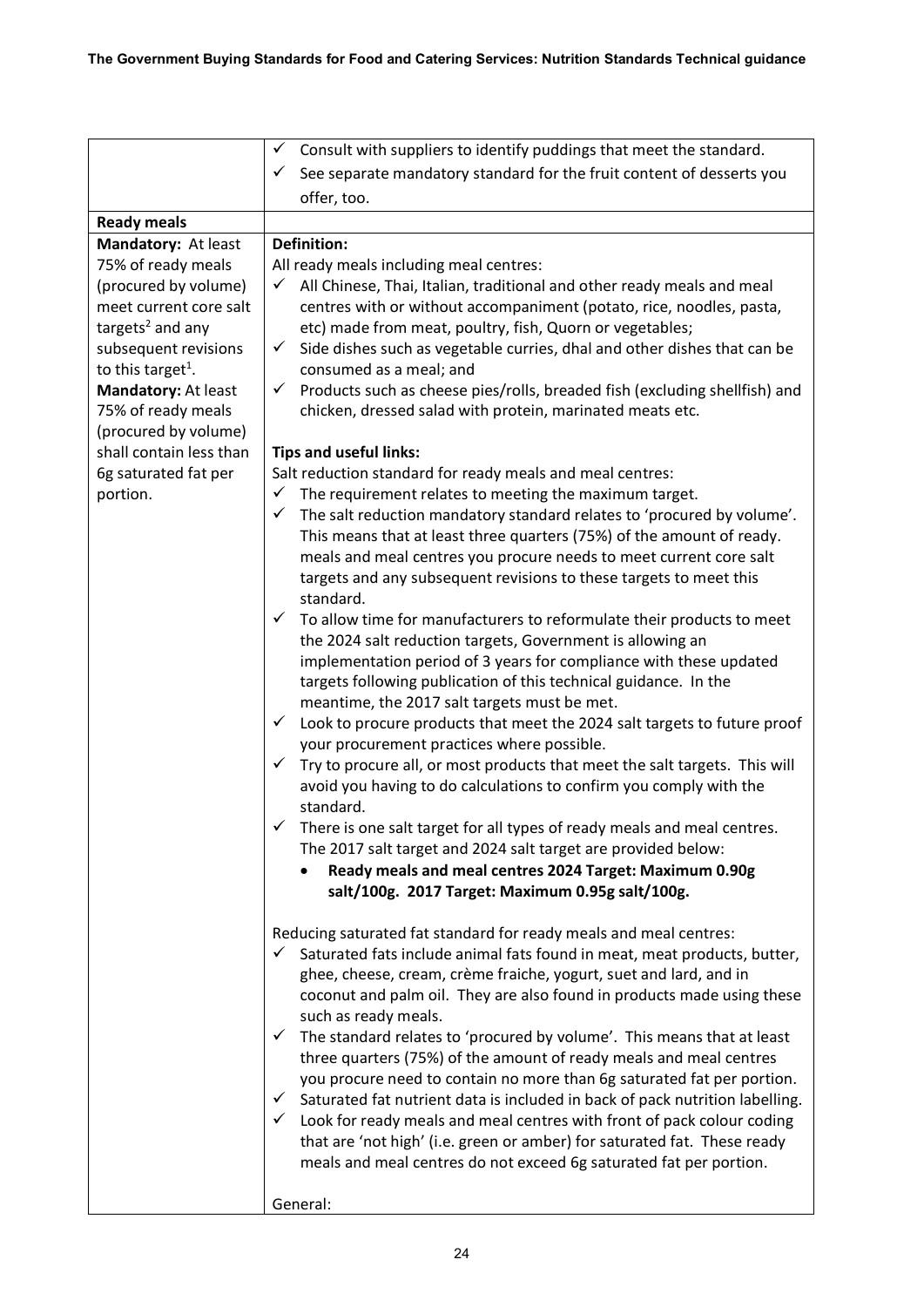|                                                                                                                                                                              | Set procurement rules/standards for suppliers.<br>$\checkmark$<br>$\checkmark$ Consult with suppliers to identify ready meals that meet the salt target<br>and are lower in saturated fat.                                                                                                                                                                                                                                                                                                                                                                                                                                                                                                                                                                                                                                                                                                                                                                                                                                                                                                                                                                                                                                                                                                                                                                                                                                                                                                                                                                       |
|------------------------------------------------------------------------------------------------------------------------------------------------------------------------------|------------------------------------------------------------------------------------------------------------------------------------------------------------------------------------------------------------------------------------------------------------------------------------------------------------------------------------------------------------------------------------------------------------------------------------------------------------------------------------------------------------------------------------------------------------------------------------------------------------------------------------------------------------------------------------------------------------------------------------------------------------------------------------------------------------------------------------------------------------------------------------------------------------------------------------------------------------------------------------------------------------------------------------------------------------------------------------------------------------------------------------------------------------------------------------------------------------------------------------------------------------------------------------------------------------------------------------------------------------------------------------------------------------------------------------------------------------------------------------------------------------------------------------------------------------------|
| <b>Savoury snacks</b>                                                                                                                                                        |                                                                                                                                                                                                                                                                                                                                                                                                                                                                                                                                                                                                                                                                                                                                                                                                                                                                                                                                                                                                                                                                                                                                                                                                                                                                                                                                                                                                                                                                                                                                                                  |
| Mandatory: Savoury<br>snacks are only<br>provided in packet<br>sizes of 35g or less.<br><b>Best practice: Savoury</b><br>snacks are only<br>provided in packet               | <b>Definition:</b><br>Includes crisps and other savoury snacks, excluding nuts and seeds.<br>Savoury snacks include crisps and any product made from small pieces of<br>potato, wheat, rice, corn or other base ingredient, which have been baked,<br>extruded, cooked or processed in any way. Crisps are defined in this instance<br>as products that comprise sliced, whole, fried potato.<br><b>Tips and useful links:</b>                                                                                                                                                                                                                                                                                                                                                                                                                                                                                                                                                                                                                                                                                                                                                                                                                                                                                                                                                                                                                                                                                                                                   |
| sizes of 30g or less.                                                                                                                                                        | Set procurement rules/standards for suppliers.<br>✓<br>Consult with suppliers to identify products that meet the pack size<br>✓<br>requirement.                                                                                                                                                                                                                                                                                                                                                                                                                                                                                                                                                                                                                                                                                                                                                                                                                                                                                                                                                                                                                                                                                                                                                                                                                                                                                                                                                                                                                  |
| <b>Soups</b>                                                                                                                                                                 |                                                                                                                                                                                                                                                                                                                                                                                                                                                                                                                                                                                                                                                                                                                                                                                                                                                                                                                                                                                                                                                                                                                                                                                                                                                                                                                                                                                                                                                                                                                                                                  |
| Mandatory: At least<br>75% of soups<br>procured by volume<br>meet current core salt<br>targets <sup>2</sup> and any<br>subsequent revisions<br>to this target <sup>1</sup> . | <b>Definition:</b><br>Soup as consumed. Includes all wet soups (canned, condensed, ambient and<br>fresh) and dried soups as consumed.<br><b>Tips and useful links:</b><br>The requirement relates to meeting the maximum target.<br>$\checkmark$<br>The salt reduction mandatory standard relates to 'procured by volume'.<br>✓<br>This means that at least three quarters (75%) of the amount of soup you<br>procure needs to meet current core salt targets and any subsequent<br>revisions to these targets to meet this standard.<br>To allow time for manufacturers to reformulate their products to meet<br>$\checkmark$<br>the 2024 salt reduction targets, Government is allowing an<br>implementation period of 3 years for compliance with these updated<br>targets following publication of this technical guidance. In the<br>meantime, the 2017 salt targets must be met.<br>Look to procure products that meet the 2024 salt targets to future proof<br>your procurement practices where possible.<br>Try to procure all, or most products that meet the salt targets. This will<br>$\checkmark$<br>avoid you having to do calculations to confirm you comply with the<br>standard.<br>There is one salt target for different types of soup. The 2017 salt target<br>✓<br>and 2024 salt target are provided below:<br>2024 Target: Maximum 0.59g salt/100g. 2017 Target: Maximum<br>0.63g salt/100g.<br>Set procurement rules/standards for suppliers.<br>$\checkmark$<br>Consult with suppliers to identify soups that meet the salt target.<br>✓ |
| <b>Stock</b>                                                                                                                                                                 |                                                                                                                                                                                                                                                                                                                                                                                                                                                                                                                                                                                                                                                                                                                                                                                                                                                                                                                                                                                                                                                                                                                                                                                                                                                                                                                                                                                                                                                                                                                                                                  |
| Mandatory: All stock<br>preparations shall be<br>lower salt varieties<br>(i.e. below<br>0.6g/100mls<br>reconstituted).                                                       | <b>Definition:</b><br>Includes all flavours of stocks and bouillons including granules, powder,<br>pastes, cubes, reduction jellies and ready to use products, as consumed<br>(made up according to manufacturers' instructions).<br><b>Tips and useful links:</b><br>Set procurement rules/standards for suppliers.<br>✓<br>Consult with suppliers to identify products that meet the standard.<br>✓                                                                                                                                                                                                                                                                                                                                                                                                                                                                                                                                                                                                                                                                                                                                                                                                                                                                                                                                                                                                                                                                                                                                                            |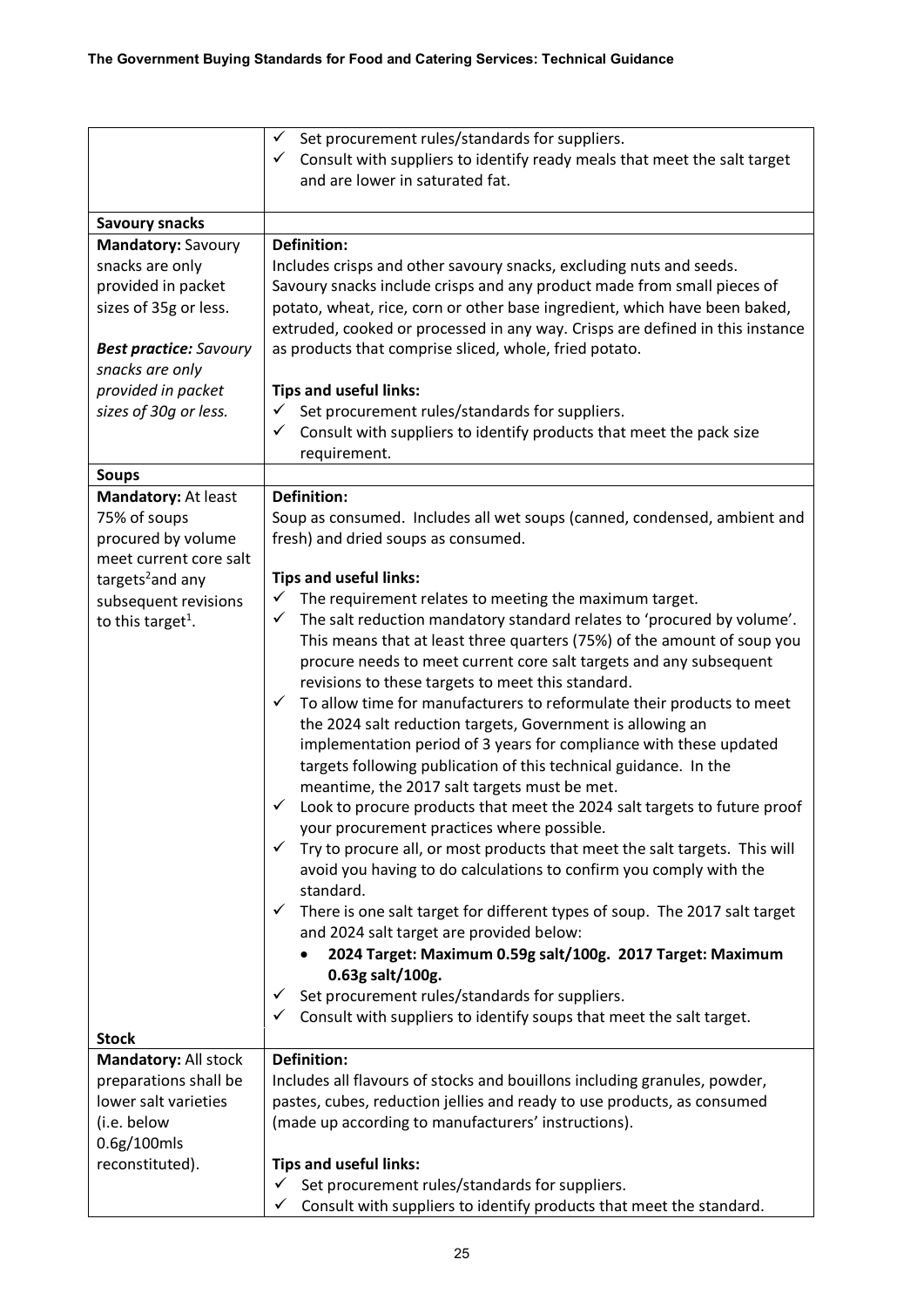| <b>Yogurts</b>                    |                                                                                                                                                     |
|-----------------------------------|-----------------------------------------------------------------------------------------------------------------------------------------------------|
| Mandatory: At least               | <b>Definition:</b>                                                                                                                                  |
| 75% of yogurts                    | Includes all sweetened dairy yogurt, fromage frais products including non-                                                                          |
| provided to not                   | dairy alternatives (such as soya, goat, sheep products). Excludes natural                                                                           |
| exceed 120 kcals.                 | yogurt and unsweetened yogurt and unsweetened fromage frais.                                                                                        |
|                                   | 120kcal maximum is per portion.                                                                                                                     |
|                                   |                                                                                                                                                     |
|                                   | <b>Tips and useful links:</b>                                                                                                                       |
|                                   | $\checkmark$<br>The standard is as 'provided'. At least three quarters (75%) of the                                                                 |
|                                   | yoghurts on offer for selection from a display or menu do not exceed                                                                                |
|                                   | 220kcal per portion. Displays should be re-stocked to reflect this                                                                                  |
|                                   | percentage.                                                                                                                                         |
|                                   | Set procurement rules/standards for suppliers.                                                                                                      |
| <b>ALL food categories</b>        |                                                                                                                                                     |
| covered by the                    |                                                                                                                                                     |
| current core salt                 |                                                                                                                                                     |
| targets                           |                                                                                                                                                     |
| <b>Best practice: At least</b>    | <b>Definition:</b>                                                                                                                                  |
| 75% of all products               | Includes all those foods and drinks for which there is a salt target.                                                                               |
| (procured by                      |                                                                                                                                                     |
| volume/provided) that             | The 75% applies individually to each food category, and not only to the                                                                             |
| are covered by the                | combined provision/volume.                                                                                                                          |
| current salt targets <sup>2</sup> |                                                                                                                                                     |
| and any subsequent                | The requirement relates to meeting maximum targets or using an average                                                                              |
| revisions to this                 | target as a maximum where a maximum target is not set.                                                                                              |
| target <sup>1</sup> meet this     |                                                                                                                                                     |
| target.                           | <b>Tips and useful links:</b>                                                                                                                       |
|                                   | The remaining product categories that are covered by salt targets (that<br>✓                                                                        |
|                                   | are not already included within the mandatory standards) are set out in<br>in Annex A as well as whether each category should be interpreted as 'as |
|                                   | provided' or 'procured by volume.'                                                                                                                  |
|                                   | To allow time for manufacturers to reformulate their products to meet<br>$\checkmark$                                                               |
|                                   | the 2024 salt reduction targets, Government is allowing an                                                                                          |
|                                   | implementation period of 3 years for compliance with these updated                                                                                  |
|                                   | targets following publication of this technical guidance. In the                                                                                    |
|                                   | meantime, the 2017 salt targets must be met.                                                                                                        |
|                                   | Look to procure products that meet the 2024 salt targets to future proof<br>✓                                                                       |
|                                   | your procurement practices where possible.                                                                                                          |
|                                   | Try to procure all, or most products that meet the salt targets. This will                                                                          |
|                                   | avoid you having to do calculations to confirm you comply with the                                                                                  |
|                                   | standard.                                                                                                                                           |
|                                   | Set procurement rules/standards for suppliers.<br>✓                                                                                                 |
|                                   | Consult with suppliers to identify products that meet the salt targets.                                                                             |
| D: Menus                          | Definitions, top tips for implementation and supporting information                                                                                 |
|                                   |                                                                                                                                                     |
| <b>Standard</b>                   |                                                                                                                                                     |
| <b>Best Practice: Menu</b>        | Definition:                                                                                                                                         |
| cycles are analysed to            | Nutrient-based standards are targets defining the minimum or maximum                                                                                |
| meet nutrient based               | provision of a range of nutrients that should be present in meals or menus.                                                                         |
| standards relevant for            | They relate to both macronutrient content (particularly saturated fat, free                                                                         |
| the majority of                   |                                                                                                                                                     |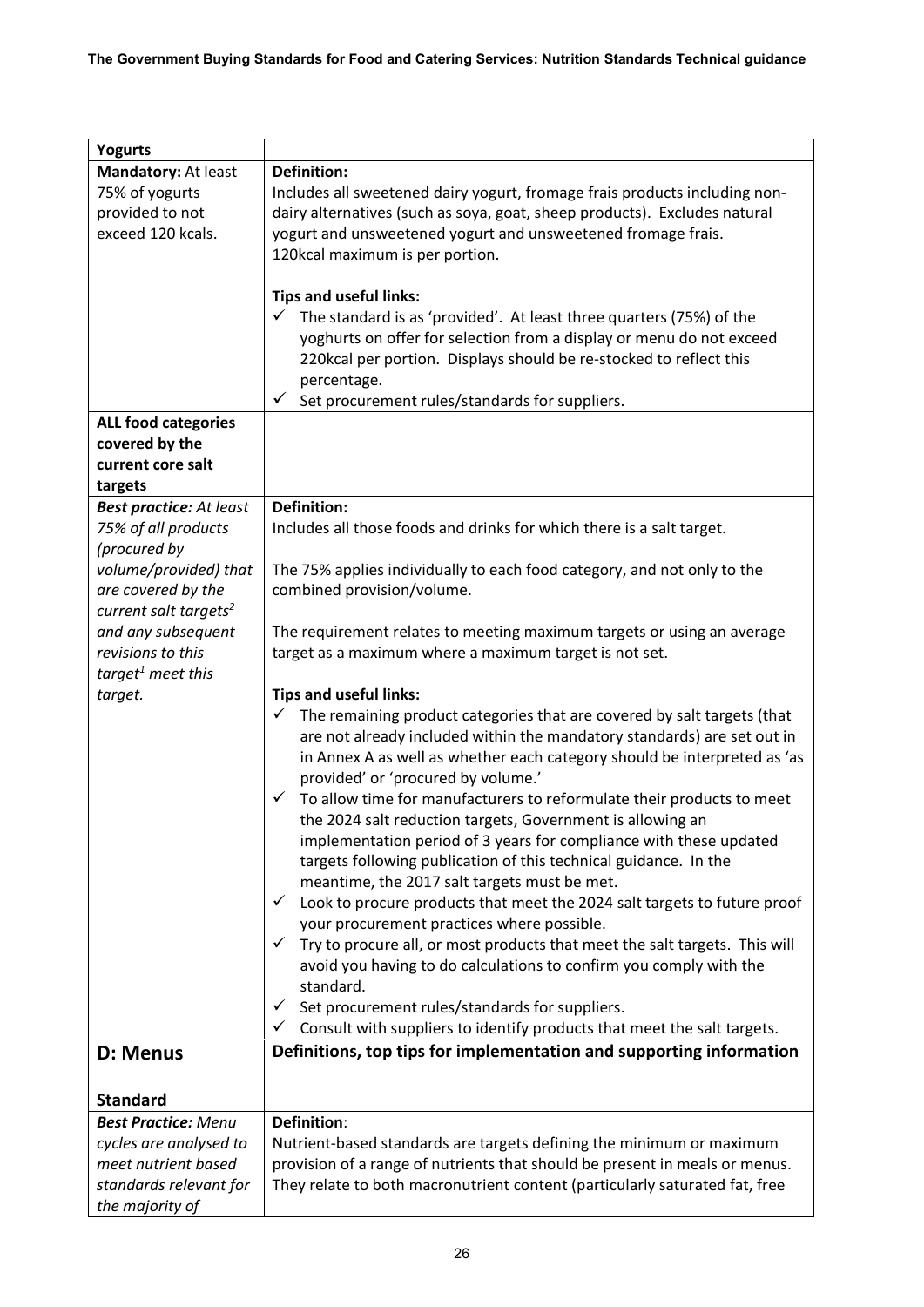| customers using the         | sugars and fibre), and micronutrient content (that is, vitamins and minerals,                                                                                                                                                                                                                                                                                                                                                                                                                                                                                                                                                                                                                                                                                                                                                                                                                                                                                                    |
|-----------------------------|----------------------------------------------------------------------------------------------------------------------------------------------------------------------------------------------------------------------------------------------------------------------------------------------------------------------------------------------------------------------------------------------------------------------------------------------------------------------------------------------------------------------------------------------------------------------------------------------------------------------------------------------------------------------------------------------------------------------------------------------------------------------------------------------------------------------------------------------------------------------------------------------------------------------------------------------------------------------------------|
|                             |                                                                                                                                                                                                                                                                                                                                                                                                                                                                                                                                                                                                                                                                                                                                                                                                                                                                                                                                                                                  |
|                             |                                                                                                                                                                                                                                                                                                                                                                                                                                                                                                                                                                                                                                                                                                                                                                                                                                                                                                                                                                                  |
| catering provision.         | including salt).<br><b>Tips and useful links:</b><br>Nutrient analysis of menus is necessary to comply with this GBSF best<br>✓<br>practice standard.<br>See PHE's scientific principles for developing nutrient-based standards<br>✓<br>for planning nutritionally balanced menus. The approach taken to meet<br>nutrient based standards will depend on what catering provision is<br>provided - whether meals are provided over the whole day, or for a<br>particular meal episode (e.g. breakfast, lunch or evening meal)<br>Meeting GBSF, and following current food-based healthy eating<br>$\checkmark$<br>guidance will help ensure menus are developed to meet nutrient<br>requirements.<br>Consider the main population group that you are catering for (age,<br>✓<br>gender). This will determine the nutrition standards that you will need<br>to meet to comply with this standard.<br>Nutrient-based standards for adults aged 19 to 74 years are provided in<br>✓ |
|                             | PHE's scientific principles for developing nutrient-based standards for<br>planning nutritionally balanced menus.<br>Consider obtaining support from a registered nutritionist or dietitian to<br>✓<br>calculate any additional nutrient standards you require using PHE's<br>scientific principles, and to develop and analyse compliant menus using<br>appropriate nutrient analysis software. The Association for Nutrition and<br>British Dietetic Association websites provide details on how to find a                                                                                                                                                                                                                                                                                                                                                                                                                                                                     |
|                             | registered nutritionist or dietitian.                                                                                                                                                                                                                                                                                                                                                                                                                                                                                                                                                                                                                                                                                                                                                                                                                                                                                                                                            |
|                             | ✓<br>Energy (calorie) data from the nutrient analysis can be used to comply                                                                                                                                                                                                                                                                                                                                                                                                                                                                                                                                                                                                                                                                                                                                                                                                                                                                                                      |
|                             | with the separate best practice standard for calorie labelling on menus.                                                                                                                                                                                                                                                                                                                                                                                                                                                                                                                                                                                                                                                                                                                                                                                                                                                                                                         |
| <b>Best Practice: Menus</b> | <b>Definition:</b>                                                                                                                                                                                                                                                                                                                                                                                                                                                                                                                                                                                                                                                                                                                                                                                                                                                                                                                                                               |
| (for food and               | Calorie (kcal) content to be provided per portion of food or drink.                                                                                                                                                                                                                                                                                                                                                                                                                                                                                                                                                                                                                                                                                                                                                                                                                                                                                                              |
| beverages) to include       |                                                                                                                                                                                                                                                                                                                                                                                                                                                                                                                                                                                                                                                                                                                                                                                                                                                                                                                                                                                  |
| calorie and allergen        | <b>Tips and useful links:</b>                                                                                                                                                                                                                                                                                                                                                                                                                                                                                                                                                                                                                                                                                                                                                                                                                                                                                                                                                    |
| labelling where not         | $\checkmark$ If you are undertaking nutrient analysis of your menu cycles to comply                                                                                                                                                                                                                                                                                                                                                                                                                                                                                                                                                                                                                                                                                                                                                                                                                                                                                              |
| stated in law.              | with the menu analysis best practice standard, calorie data from this can<br>be used for labelling purposes.                                                                                                                                                                                                                                                                                                                                                                                                                                                                                                                                                                                                                                                                                                                                                                                                                                                                     |
|                             | Consider obtaining support from a registered nutritionist or dietitian to<br>$\checkmark$                                                                                                                                                                                                                                                                                                                                                                                                                                                                                                                                                                                                                                                                                                                                                                                                                                                                                        |
|                             | comply with this best practice standard. The Association for Nutrition                                                                                                                                                                                                                                                                                                                                                                                                                                                                                                                                                                                                                                                                                                                                                                                                                                                                                                           |
|                             | and British Dietetic Association websites provide details on how to find a                                                                                                                                                                                                                                                                                                                                                                                                                                                                                                                                                                                                                                                                                                                                                                                                                                                                                                       |
|                             | registered nutritionist or dietitian.                                                                                                                                                                                                                                                                                                                                                                                                                                                                                                                                                                                                                                                                                                                                                                                                                                                                                                                                            |
|                             | Mandatory calorie labelling comes into force on 6 April 2022 for<br>$\checkmark$                                                                                                                                                                                                                                                                                                                                                                                                                                                                                                                                                                                                                                                                                                                                                                                                                                                                                                 |
|                             | businesses with 250 or more employees which offers for sale food or                                                                                                                                                                                                                                                                                                                                                                                                                                                                                                                                                                                                                                                                                                                                                                                                                                                                                                              |
|                             | drink which is not prepacked and suitable for immediate consumption                                                                                                                                                                                                                                                                                                                                                                                                                                                                                                                                                                                                                                                                                                                                                                                                                                                                                                              |
|                             | by the person who buys it. The Calorie Labelling (Out of Home Sector)                                                                                                                                                                                                                                                                                                                                                                                                                                                                                                                                                                                                                                                                                                                                                                                                                                                                                                            |
|                             | (England) regulations are available at: Calorie Labelling (Out of Home                                                                                                                                                                                                                                                                                                                                                                                                                                                                                                                                                                                                                                                                                                                                                                                                                                                                                                           |
|                             |                                                                                                                                                                                                                                                                                                                                                                                                                                                                                                                                                                                                                                                                                                                                                                                                                                                                                                                                                                                  |
|                             | Sector)(England) Regulations 2021<br>$\checkmark$                                                                                                                                                                                                                                                                                                                                                                                                                                                                                                                                                                                                                                                                                                                                                                                                                                                                                                                                |
|                             | It is mandatory to provide information on 14 major allergens to                                                                                                                                                                                                                                                                                                                                                                                                                                                                                                                                                                                                                                                                                                                                                                                                                                                                                                                  |
|                             | consumers when selling 'non-prepacked' or 'loose' food - this                                                                                                                                                                                                                                                                                                                                                                                                                                                                                                                                                                                                                                                                                                                                                                                                                                                                                                                    |
|                             | information can be communicated through different means to suit the                                                                                                                                                                                                                                                                                                                                                                                                                                                                                                                                                                                                                                                                                                                                                                                                                                                                                                              |
|                             | business. Suggested best practice would be to provide printed                                                                                                                                                                                                                                                                                                                                                                                                                                                                                                                                                                                                                                                                                                                                                                                                                                                                                                                    |
|                             | information on these 14 allergens on the menu or another display sign                                                                                                                                                                                                                                                                                                                                                                                                                                                                                                                                                                                                                                                                                                                                                                                                                                                                                                            |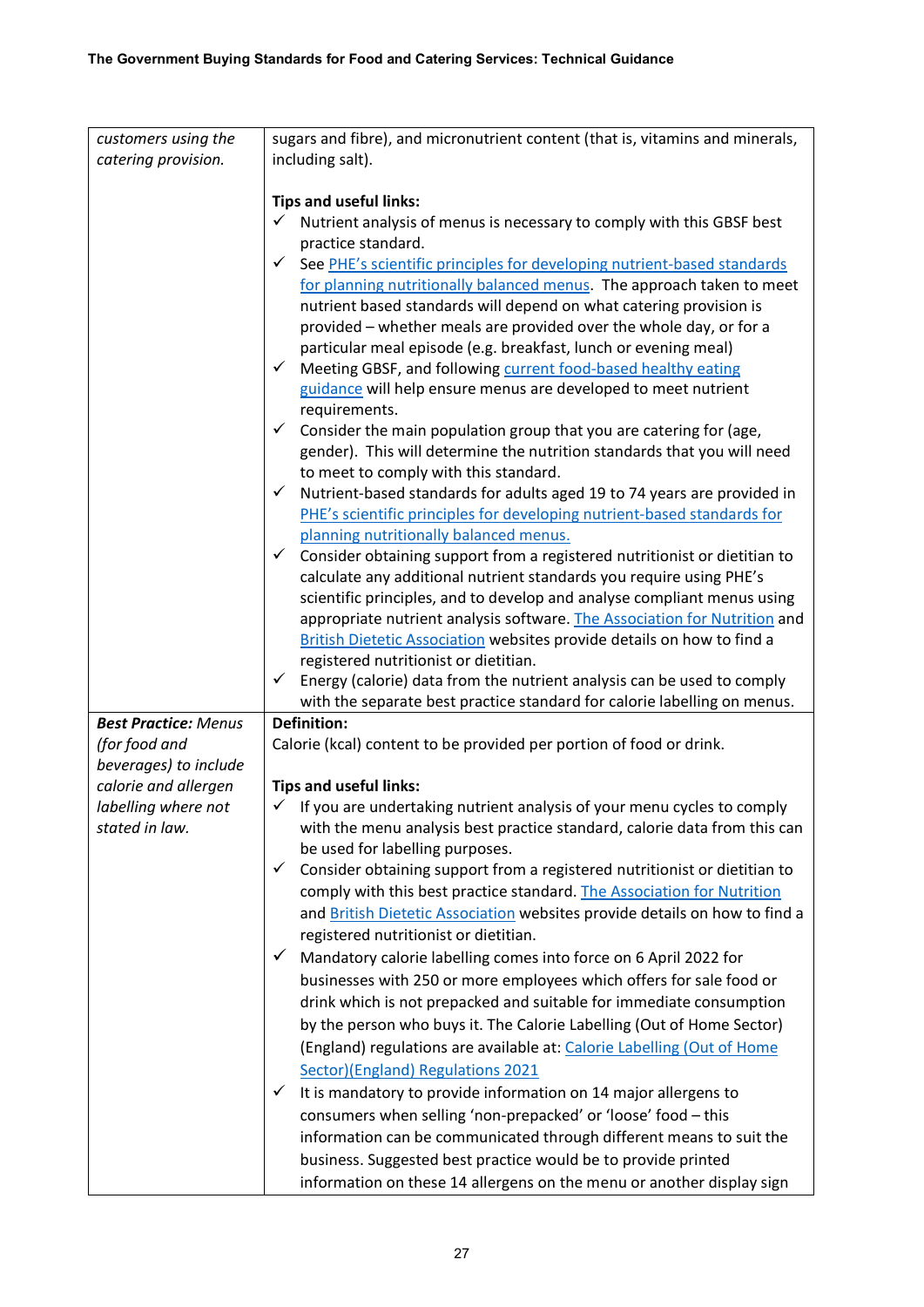|              | for each food item sold. You should ensure that this information is     |
|--------------|-------------------------------------------------------------------------|
|              | always kept to date and changed, if ingredients change.                 |
| $\checkmark$ | If food is prepacked on site before a customer orders it, new allergen  |
|              | labelling requirements apply from 1 October 2021. This food is known as |
|              | 'prepacked for direct sale'.                                            |
| $\checkmark$ | You can find out more guidance on allergens on the Food Standards       |
|              | Agency website at: https://www.food.gov.uk/business-                    |
|              | guidance/allergen-guidance-for-food-businesses                          |
| $\checkmark$ | Best practice involves making it as easy as possible for consumers to   |
|              | access the information they need on allergens. As well as making        |
|              | allergen information more visible on menus, you could also proactively  |
|              | ask consumers directly whether they have any allergen or dietary        |
|              | requirements.                                                           |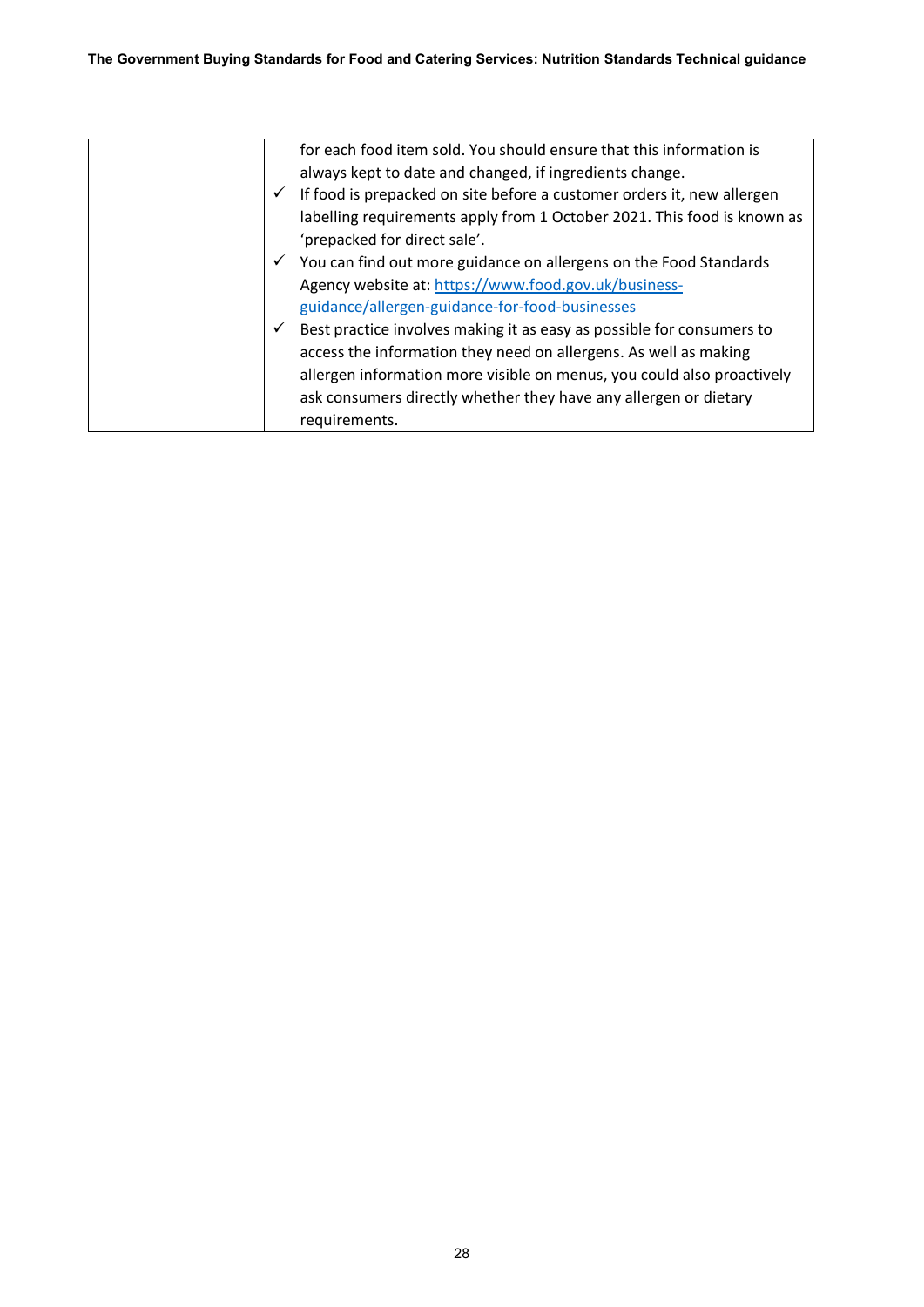## <span id="page-28-0"></span>**Evidence**

Examples of evidence that could be used to help you demonstrate compliance with the updated nutrition standards include:

- Catering policies and standard recipes that are updated as necessary in line with changes in provision.

- Orders and invoices.

- Product specifications.

- Other procurement records.

- Copies of menus annotated with prices and with relevant notes highlighting how the standards are met. Updated as and when menus change.

- Photographs (eg of dining areas and relevant aspects of provision).

- Independent review of practices to confirm compliance (that could include spot checks).

- Copies of any menu analysis demonstrating how nutrient-based standards are being met (best practice standard). Updated as and when menus change.

## <span id="page-28-1"></span>**Further Information**

Many of the new GBSF nutrition standards have been set to reflect ambitions and guidelines set for all sectors of industry to reduce the sugar, calorie and salt content of their products as part of the reduction and reformulation programme. See [further information on the programme.](https://www.gov.uk/government/collections/sugar-reduction)

Making additional changes to your provision to provide healthier options that go beyond these standards can provide further leverage to help move population intakes towards Government's dietary recommendations and reduce the risk of dietary-related disease. See further information on [what constitutes a healthy balanced diet.](https://www.gov.uk/government/publications/the-eatwell-guide) Annex C provides food-based guidance that reflects this approach to help all those involved choose, cook and serve healthier food and drink options.

<span id="page-28-3"></span><span id="page-28-2"></span><sup>1</sup> PHE Salt reduction: targets for 2024 <https://www.gov.uk/government/publications/salt-reduction-targets-for-2024> <sup>2</sup> Current core salt targets are available at: <https://www.gov.uk/government/collections/sugar-reduction#salt-reduction->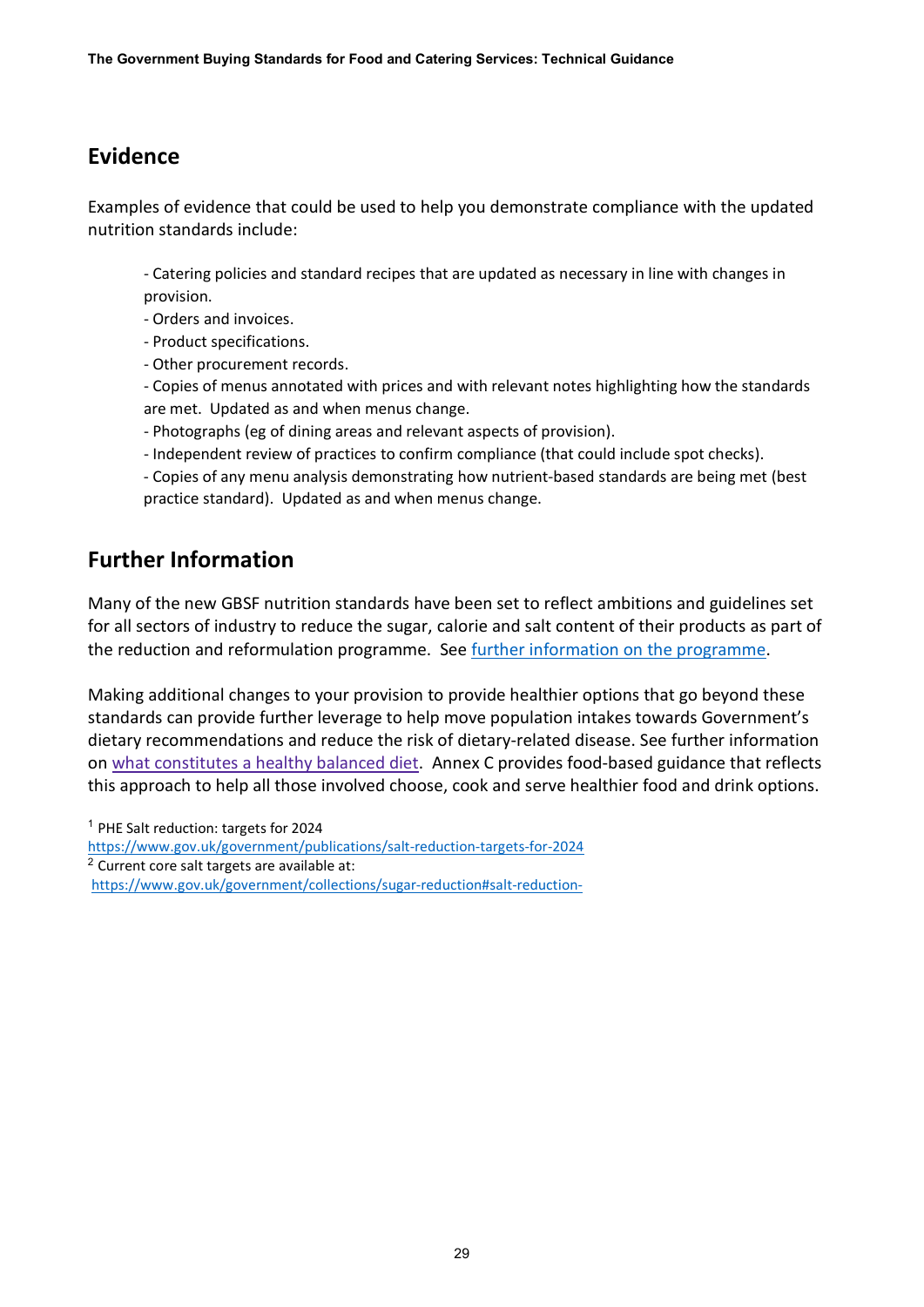## **Annex A: Implementing the salt reduction voluntary (best practice) standard**

Table 2 sets out the remaining product categories covered by salt targets that are not already included within the mandatory standards. To meet the salt reduction voluntary (best practice) standard, in addition to meeting the mandatory salt reduction standard, you need to ensure that at least three quarters (75%) of all products procured by volume/provided that are covered by the categories listed below meet salt targets.

When working to meet the salt reduction best practice standard note that:

- To allow time for manufacturers to reformulate their products to meet the 2024 salt reduction targets, Government is allowing an implementation period of 3 years for compliance with these updated targets following publication of this technical guidance. In the meantime, the 2017 salt targets must be met.

- Look to procure products that meet the 2024 salt targets to future proof your procurement practices where possible.

- Try to procure all, or most products that meet the salt targets. This will avoid you having to do calculations to confirm you comply with the standard.

- The requirement relates to meeting maximum targets or using an average target as a maximum where a maximum target is not set.

<span id="page-29-1"></span>

| <b>Main product</b><br>category<br>(and whether<br>'provided' or<br>'procured by<br>volume') | Sub-categories (where relevant)                                     | Salt target for<br>2024 (g per 100g<br>as a maximum) | Salt target for<br>2017 (g per 100g<br>as a maximum) |
|----------------------------------------------------------------------------------------------|---------------------------------------------------------------------|------------------------------------------------------|------------------------------------------------------|
| <b>Cheese</b>                                                                                | Cheddar and other similar "hard pressed" cheeses. Includes Cheddar, | 1.90                                                 | 2.0                                                  |
|                                                                                              | Cheshire, Lancashire, Wensleydale, Caerphilly, Double Gloucester,   |                                                      |                                                      |

#### <span id="page-29-0"></span>**Table 2: Categories covered by the GBSF best practice salt reduction standard**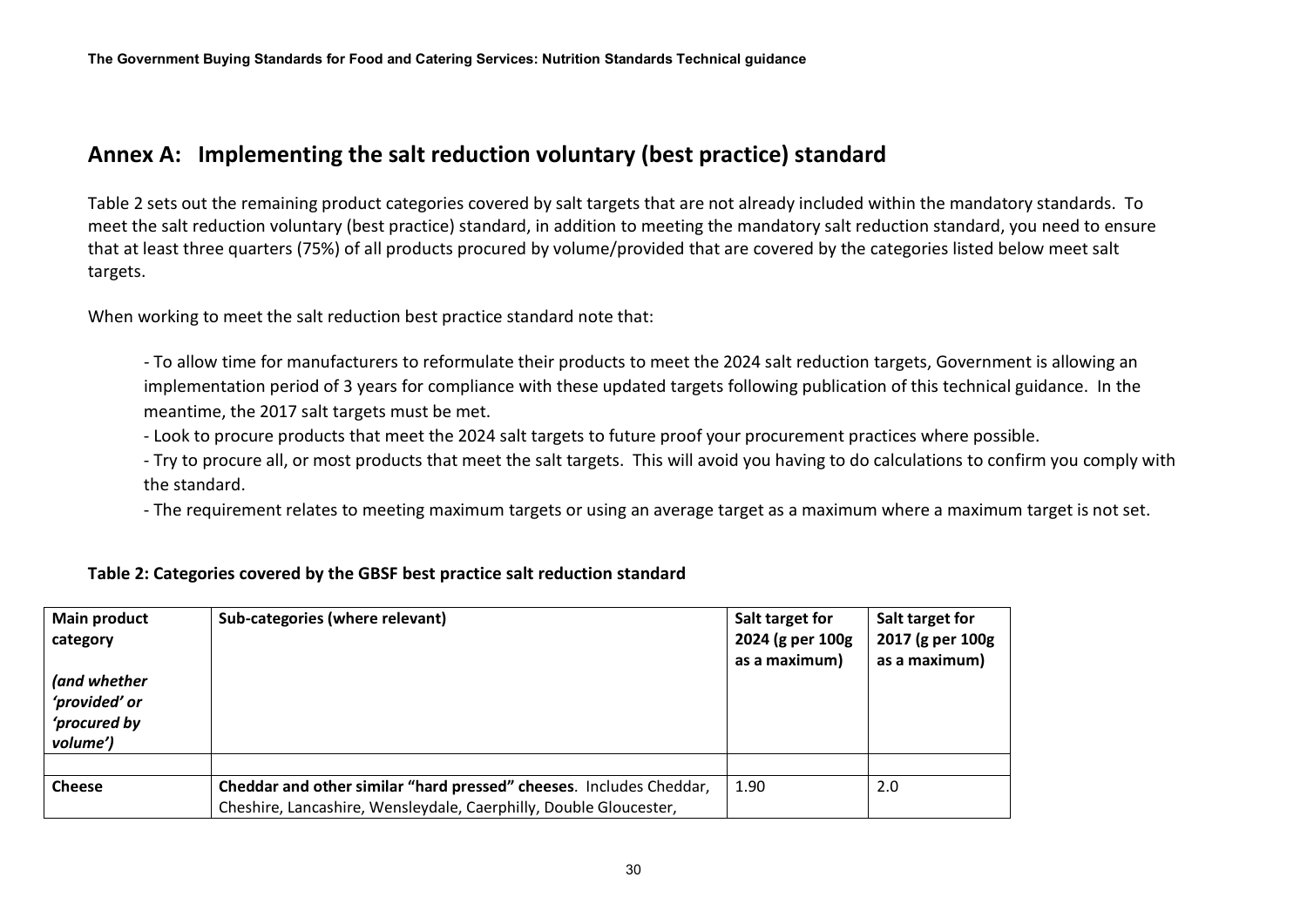| (Procured by       | Leicester, Derby etc including mild, medium or mature and those          |      |      |
|--------------------|--------------------------------------------------------------------------|------|------|
| volume)            | products where levels of fat have been reduced. Also includes 'string    |      |      |
|                    | type' cheese that contain no emulsifiers.                                |      |      |
|                    | "Fresh" cheeses. Soft white cheese e.g. Philadelphia includes all soft   | 0.68 | 0.68 |
|                    | white cheese, flavoured or unflavoured, including reduced fat products.  |      |      |
|                    | Excludes cottage cheese and fromage frais. Excludes Brie, Camembert      |      |      |
|                    | and other similar soft rinded cheeses.                                   |      |      |
|                    | Cottage cheese. Includes all plain and flavoured cottage cheese.         | 0.48 | 0.53 |
|                    | Mozzarella. Includes mozzarella products for food industry use and       | 1.35 | 1.35 |
|                    | grated mozzarella sold in retail outlets. Excludes fresh mozzarella sold |      |      |
|                    | in retail outlets.                                                       |      |      |
|                    | Blue cheese. UK produced blue cheeses only.                              | 1.80 | 2.0  |
|                    | Processed Cheese. Cheese spreads.                                        | 1.8  | 1.8  |
|                    | Other processed cheese. Includes all sliced cheese and 'string' type     | 2.0  | 2.0  |
|                    | cheese with emulsifiers. Excludes stringed cheese without emulsifiers    |      |      |
|                    | and cheese spreads.                                                      |      |      |
|                    |                                                                          |      |      |
| <b>Butter</b>      | Salted butters and buttery spreads. Includes all regional and salted     | 1.60 | 1.68 |
|                    | butter and buttermilk-enriched spreads. Also includes flavoured butter   |      |      |
| (Procured by       | and buttery spreads e.g. garlic butter. Excludes lightly salted butters. |      |      |
| volume)            | Lightly salted butter. Includes all lightly salted butters (made using   | 1.06 | 1.13 |
|                    | different processes to that used for salted butters).                    |      |      |
|                    |                                                                          |      |      |
| <b>Fat spreads</b> | Margarines/other spreads. Includes all margarines, spreads and           | 1.24 | 1.38 |
|                    | spreadable butters which include an oil element and spreads, e.g.        |      |      |
| (Procured by       | sunflower, olive oil, sterol/stanol etc. Excludes buttermilk-enriched    |      |      |
| volume)            | spreads (see 'butter' category).                                         |      |      |
|                    |                                                                          |      |      |
| <b>Baked beans</b> | Baked beans in tomato sauce without accompaniments.                      | 0.56 | 0.56 |
|                    | Baked beans and canned pasta with accompaniments. Includes baked         | 0.69 | 0.73 |
| (Procured by       | beans or canned pasta in tomato sauce with sausages, meatballs, other    |      |      |
| volume)            | meats and cheese, spaghetti bolognese, macaroni cheese etc.              |      |      |
|                    |                                                                          |      |      |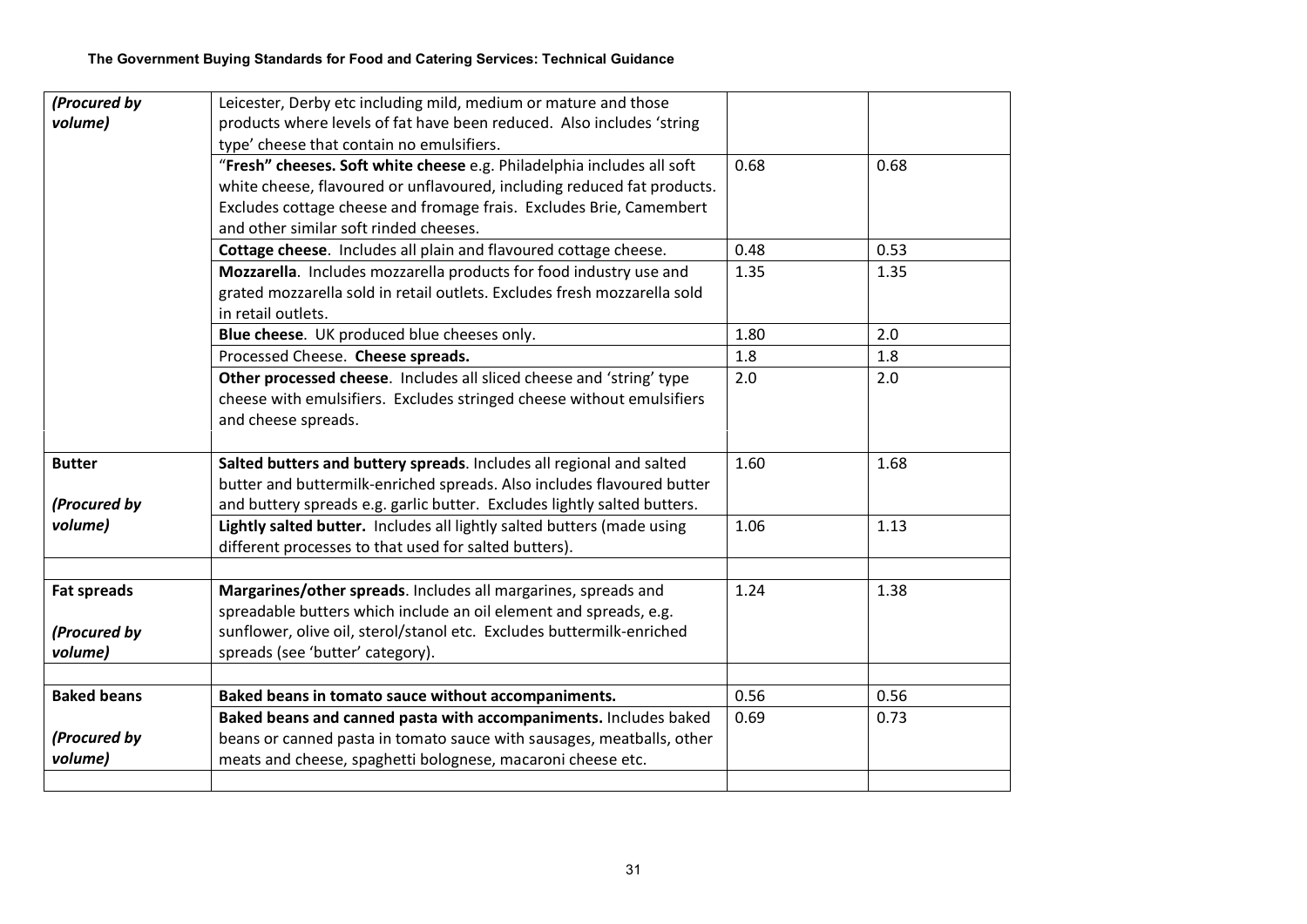| <b>Ready meal sides</b><br>and<br>accompaniments<br>(Procured by<br>volume) | Includes bhajis, samosas, spring rolls, pakoras, gyozas and other similar<br>products. Also includes vegetable-based croquettes, arancini, macaroni<br>and cheese coated bites, onion rings, coated garlic mushrooms and<br>other similar products. Excludes mini sausage rolls, pasties or pies,<br>coated prawns, calamari and deep-fried cheese. | 0.88 | New target for<br>2024 |
|-----------------------------------------------------------------------------|-----------------------------------------------------------------------------------------------------------------------------------------------------------------------------------------------------------------------------------------------------------------------------------------------------------------------------------------------------|------|------------------------|
|                                                                             |                                                                                                                                                                                                                                                                                                                                                     |      |                        |
| <b>Pizzas</b>                                                               | Pizzas with cured meat toppings (as consumed). Includes all fresh and<br>frozen pizza with cured meat e.g. ham, pepperoni, as consumed                                                                                                                                                                                                              | 1.25 | 1.25                   |
| (Procured by                                                                | (following cooking according to manufacturers' instructions).                                                                                                                                                                                                                                                                                       |      |                        |
| volume)                                                                     | Pizzas with all other toppings (as consumed).<br>$\checkmark$                                                                                                                                                                                                                                                                                       | 1.13 |                        |
|                                                                             | Includes all fresh and frozen pizza without cured meat e.g. chicken,                                                                                                                                                                                                                                                                                |      |                        |
|                                                                             | beef, fish, margherita, as consumed (following cooking according to                                                                                                                                                                                                                                                                                 |      |                        |
|                                                                             | manufacturers' instructions).                                                                                                                                                                                                                                                                                                                       |      |                        |
|                                                                             |                                                                                                                                                                                                                                                                                                                                                     |      |                        |
| <b>Crisps and snacks</b>                                                    | Standard potato crisps. All standard potato crisps (sliced potato or                                                                                                                                                                                                                                                                                | 1.38 | 1.45                   |
|                                                                             | vegetable only), all flavours except salt and vinegar. Includes crisps                                                                                                                                                                                                                                                                              |      |                        |
| (provided)                                                                  | aimed at a more adult market.                                                                                                                                                                                                                                                                                                                       |      |                        |
|                                                                             | Extruded and sheeted snacks. All extruded or sheeted snacks e.g.<br>cheese flavour corn puffs, potato hoops, pretzels, formed crisps,<br>sheeted crisps, tortillas, all flavours except salt and vinegar.                                                                                                                                           | 1.90 | 2.0                    |
|                                                                             | Pelleted snacks. All snacks made from pellets e.g. prawn cocktail                                                                                                                                                                                                                                                                                   | 2.73 | 2.88                   |
|                                                                             | flavour shells, crispy bacon flavour corn snacks, curly cheese snacks,                                                                                                                                                                                                                                                                              |      |                        |
|                                                                             | and mini poppadoms, all flavours except salt and vinegar.                                                                                                                                                                                                                                                                                           |      |                        |
|                                                                             | Salt and Vinegar products. All crisps, snacks etc salt and vinegar                                                                                                                                                                                                                                                                                  | 2.25 | 2.5                    |
|                                                                             | flavour only. Includes salt and vinegar popcorn and nuts.                                                                                                                                                                                                                                                                                           |      |                        |
|                                                                             | Savoury popcorn. All savoury and salted popcorn. Includes 'sweet and                                                                                                                                                                                                                                                                                | 1.44 | New target for         |
|                                                                             | savoury' popcorn, and coated popcorn. Excludes no added salt popcorn                                                                                                                                                                                                                                                                                |      | 2024                   |
|                                                                             | and salt and vinegar popcorn.                                                                                                                                                                                                                                                                                                                       |      |                        |
|                                                                             | Sweet popcorn. All sweet popcorn, including coated popcorn. Excludes<br>'sweet and savoury popcorn' and popcorn kernels.                                                                                                                                                                                                                            | 1.00 | New target for<br>2024 |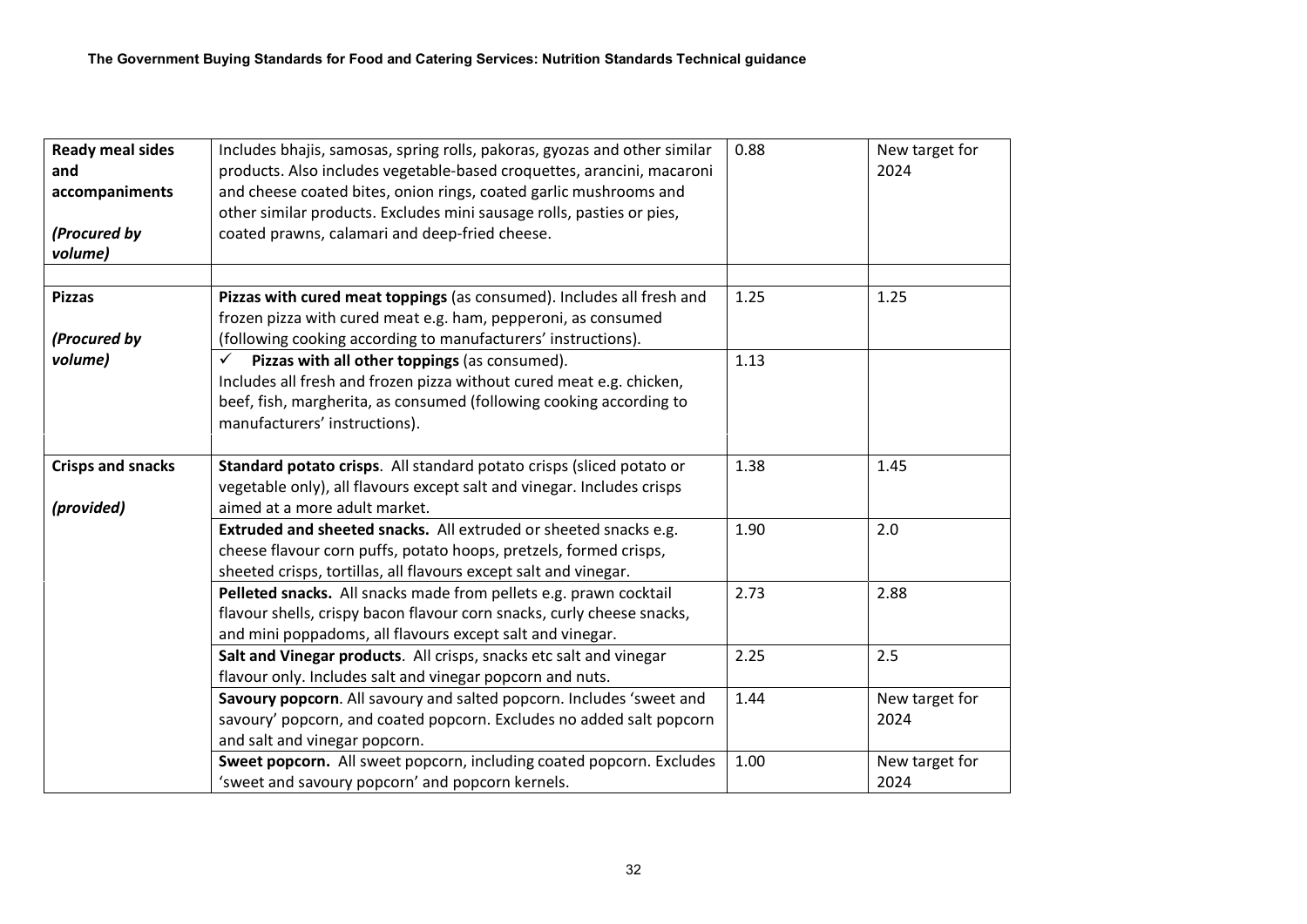|                                                                      | Flavoured nuts. Salted and flavoured nuts. Includes salted and<br>flavoured dried seeds, beans, peas and corn e.g. dried wasabi peas,<br>broad beans, edamame beans. Excludes coated nuts, fruit and nut<br>mixes, and plain/unflavoured nuts.                                                                                                                                        | 1.20 | New target for<br>2024 |
|----------------------------------------------------------------------|---------------------------------------------------------------------------------------------------------------------------------------------------------------------------------------------------------------------------------------------------------------------------------------------------------------------------------------------------------------------------------------|------|------------------------|
| Cakes, pastries, fruit<br>pies and other<br>pastry-based<br>desserts | Cakes. Includes all sponge cakes, cake bars, malt loaf, American<br>muffins, doughnuts, flapjacks, brownies etc. Also includes iced finger<br>buns. All other buns are included in Morning goods - yeast raised<br>(covered under the mandatory standard).                                                                                                                            | 0.66 | 0.7                    |
| (Provided)                                                           | Pastries. Includes all puff pastry based and laminated pastries such as<br>Danish pastries, maple and pecan plait etc. Includes strudels and other<br>products made with filo pastry. Excludes all sweet shortcrust and choux<br>pastry-based products.                                                                                                                               | 0.45 | 0.45                   |
|                                                                      | Sweet Pies and other shortcrust or choux pastry based desserts.<br>Includes all fruit pies and other desserts made with shortcrust and<br>choux pastry e.g. apple pie, jam tarts, tarte au citron, tarte au<br>chocolate, treacle tart, lemon meringue pie, custard tart, banoffee pie,<br>éclairs, profiteroles, choux buns etc. Excludes all puff pastry and<br>laminated pastries. | 0.30 | 0.33                   |
| <b>Table Sauces and</b><br>condiments                                | Tomato ketchup. Includes standard and reduced salt and sugar<br>varieties. Includes all flavours.                                                                                                                                                                                                                                                                                     | 1.63 | 1.7                    |
| (Procured by                                                         | Brown sauce. Includes all standard and reduced salt and sugar brown,<br>BBQ, curry-flavoured etc sauces.                                                                                                                                                                                                                                                                              | 1.2  | 1.2                    |
| volume)                                                              | Salad cream. Includes reduced fat varieties.                                                                                                                                                                                                                                                                                                                                          | 1.50 | 1.58                   |
|                                                                      | Mayonnaise (not reduced fat/calorie). Includes all flavours. Includes<br>vegan alternatives.                                                                                                                                                                                                                                                                                          | 1.25 | 1.25                   |
|                                                                      | Mayonnaise (reduced fat/calorie only). Includes all flavours. Includes<br>vegan alternatives.                                                                                                                                                                                                                                                                                         | 1.61 | 1.7                    |
|                                                                      | Salad dressing. Includes all oil and vinegar based dressings, including<br>reduced fat varieties.                                                                                                                                                                                                                                                                                     | 1.43 | 1.5                    |
|                                                                      | Chilli sauce. Includes all chilli and sweet chilli sauce. Also includes<br>Sriracha sauce. Excludes chilli cooking sauce.                                                                                                                                                                                                                                                             | 2.88 | New target for<br>2024 |
|                                                                      | Dips. Includes all ambient and chilled dips.                                                                                                                                                                                                                                                                                                                                          | 0.9  | New target for<br>2024 |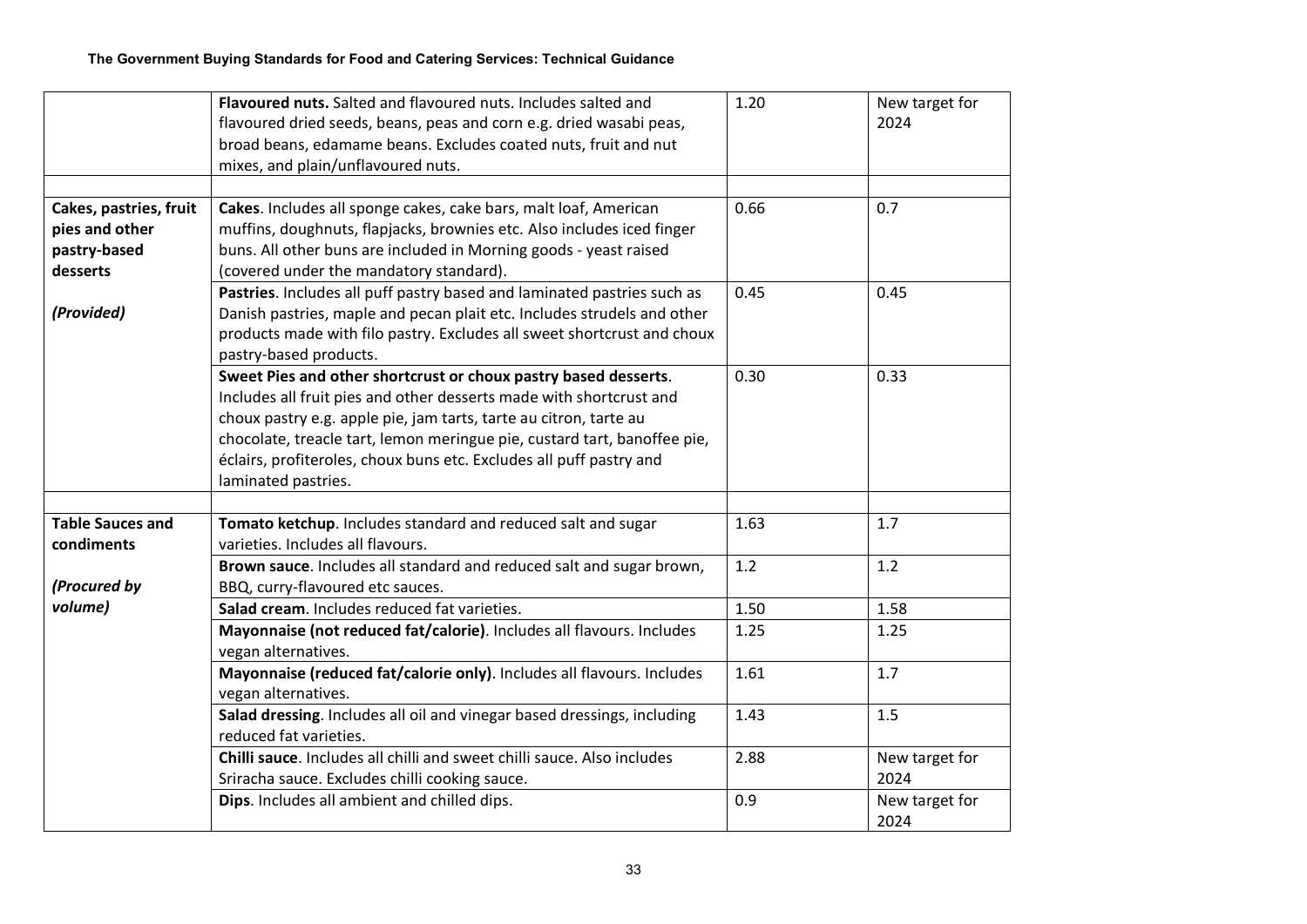|                           | All other condiments. Includes horseradish, tartare sauce, mint sauce,<br>chutney, seafood sauce. | 1.8  | New target for<br>2024 |
|---------------------------|---------------------------------------------------------------------------------------------------|------|------------------------|
|                           |                                                                                                   |      |                        |
| <b>Biscuits</b>           | Sweet Biscuits. Includes all filled and unfilled sweet biscuits, whether                          | 0.85 | 0.95                   |
|                           | coated (full or half) or not, breakfast biscuits and cereal bars.                                 |      |                        |
| (Provided)                | Savoury biscuits. Includes all filled and unfilled savoury biscuits.                              | 1.75 | 1.75                   |
| Pasta                     | Pasta and noodles, plain and flavoured. Includes fresh, canned, frozen                            | 0.58 | 0.88                   |
|                           | pasta (including spaghetti/hoops in tomato sauce) and noodles. Also                               |      |                        |
| (Procured by              | includes dry flavoured noodles and pasta with flavour or sauce sold as a                          |      |                        |
| volume)                   | snack or meal - in these circumstances, the target is for the products as                         |      |                        |
|                           | consumed (made up according to manufacturer's instructions) and not                               |      |                        |
|                           | as sold. Excludes stuffed pasta and pasta ready meals (covered under                              |      |                        |
|                           | the mandatory standard) and canned pasta in tomato sauce with                                     |      |                        |
|                           | accompaniments. Also excludes dried pasta.                                                        |      |                        |
| <b>Rice</b>               |                                                                                                   | 0.15 | 0.18                   |
|                           | Rice (unflavoured), as consumed. Includes all unflavoured rice and                                |      |                        |
|                           | couscous, dried, cooked (made up according to manufacturer's                                      |      |                        |
| (Procured by<br>volume)   | instructions, where appropriate).                                                                 | 0.58 | 0.58                   |
|                           | Flavoured rice, as consumed. Includes all pouched, flavoured rice and                             |      |                        |
|                           | couscous, including ambient and dried products, as consumed (made                                 |      |                        |
|                           | up according to manufacturer's instructions, where appropriate).                                  |      |                        |
| <b>Other cereals</b>      | Other cereals. Includes ready made pastry - puff, short crust, filo etc.                          | 0.6  | 0.63                   |
|                           | (fresh and frozen); Yorkshire puddings, dumplings, batter and crumble                             |      |                        |
| (Procured by              | mix, taco shells, flan cases, vol au vent cases, tempura batter and                               |      |                        |
| volume)                   | Chinese pancakes. Excludes flavoured and unflavoured couscous and                                 |      |                        |
|                           | mini poppadoms. Also excludes large poppadoms.                                                    |      |                        |
| <b>Processed puddings</b> | Dessert mixes, as consumed. Includes dehydrated dessert mixes (made                               | 0.45 | 0.45                   |
| Excludes mousses,         | up according to manufacturer's instructions). Excludes custard powder                             |      |                        |
| crème caramel, jelly,     | and jelly crystals.                                                                               |      |                        |
|                           |                                                                                                   |      |                        |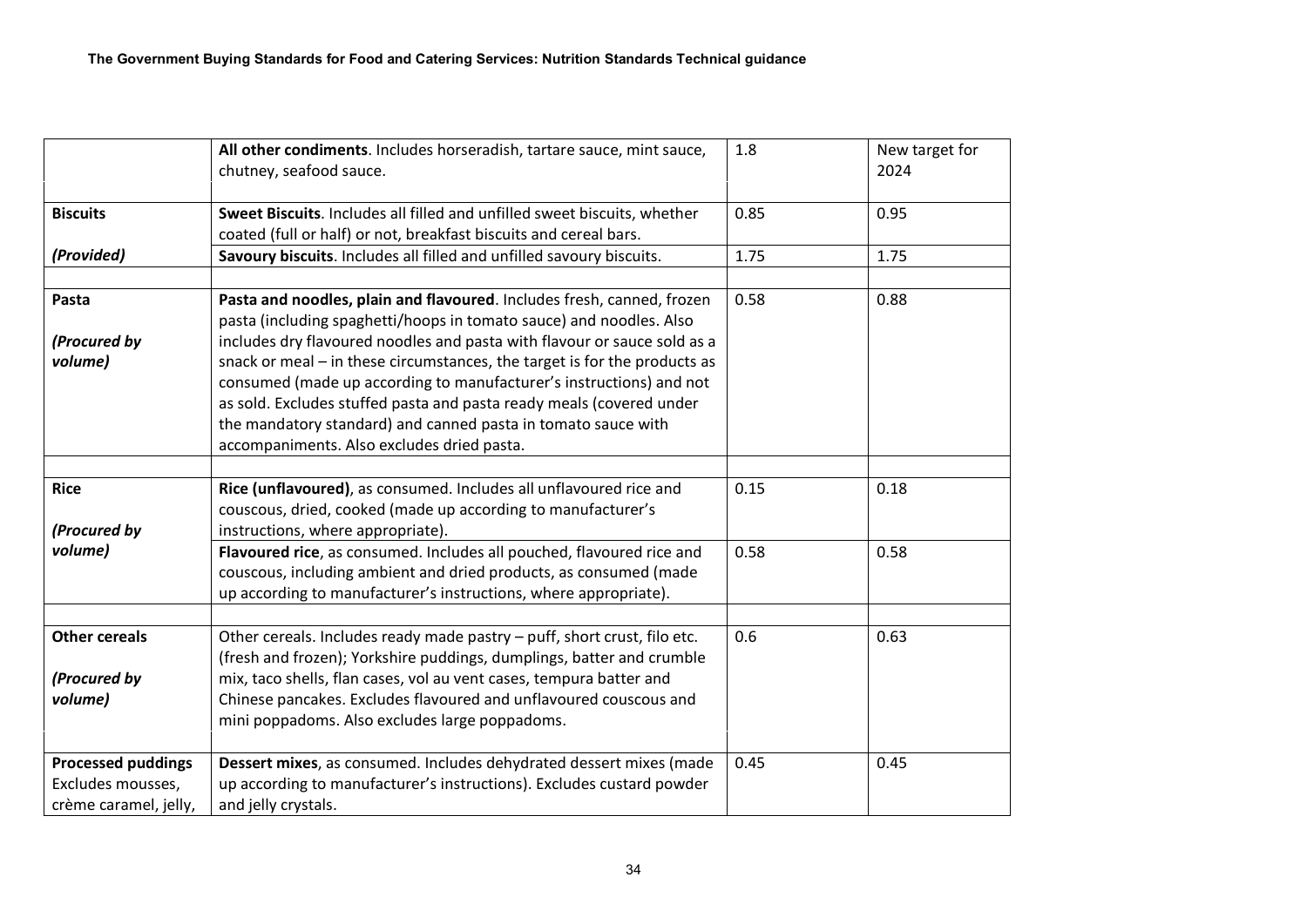#### **The Government Buying Standards for Food and Catering Services: Technical Guidance**

| rice pudding, ready     | Cheesecake. Includes ambient, chilled, frozen and dehydrated (as         | 0.33 | 0.35 |
|-------------------------|--------------------------------------------------------------------------|------|------|
| to eat custard and      | consumed, made up according to manufacturer's instructions).             |      |      |
| custard powder as       | Sponge-based processed puddings. Includes jam roly-poly, spotted         | 0.56 | 0.63 |
| these contain no        | dick, sticky toffee pudding etc. Excludes canned versions.               |      |      |
| added salt (the         | All other processed puddings. Includes all other processed and pre-      | 0.25 | 0.28 |
| sodium present is       | prepared puddings e.g. bread and butter pudding, brownie desserts,       |      |      |
| that naturally          | crumbles, trifle etc. Excludes sweet pies and all other desserts made    |      |      |
| occurring in the        | with shortcrust and choux pastry.                                        |      |      |
| ingredients only).      |                                                                          |      |      |
| Jelly crystals are also |                                                                          |      |      |
| excluded for            |                                                                          |      |      |
| technical reasons.      |                                                                          |      |      |
|                         |                                                                          |      |      |
| (Procured by            |                                                                          |      |      |
| volume)                 |                                                                          |      |      |
|                         |                                                                          |      |      |
| Quiche                  | Quiches. Includes all quiches and flans.                                 | 0.6  | 0.68 |
|                         |                                                                          |      |      |
| (Procured by            |                                                                          |      |      |
| volume)                 |                                                                          |      |      |
|                         |                                                                          | 0.78 | 0.78 |
| <b>Scotch Eggs</b>      | Scotch eggs. Includes vegetarian/vegan alternatives.                     |      |      |
| (Procured by            |                                                                          |      |      |
| volume)                 |                                                                          |      |      |
|                         |                                                                          |      |      |
| <b>Canned Fish</b>      | Canned tuna. Includes all tuna canned in oil, brine, spring water etc.   | 0.85 | 0.9  |
|                         | Excludes canned fish with sauce or other additions.                      |      |      |
| (Procured by            | Canned salmon. Includes all standard canned salmon. Excludes canned      | 0.8  | 0.8  |
| volume)                 | fish with sauce or other additions.                                      |      |      |
|                         | Other canned fish. Includes sardines, mackerel, pilchards in brine, oil  | 1.43 | 1.5  |
|                         | etc and canned fish with sauces or other additions e.g. tomato,          |      |      |
|                         | barbeque, mustard etc. Also includes canned shellfish e.g. prawns, crab, |      |      |
|                         | mussels etc. Excludes anchovies, smoked fish, lumpfish caviar and fish   |      |      |
|                         | roe.                                                                     |      |      |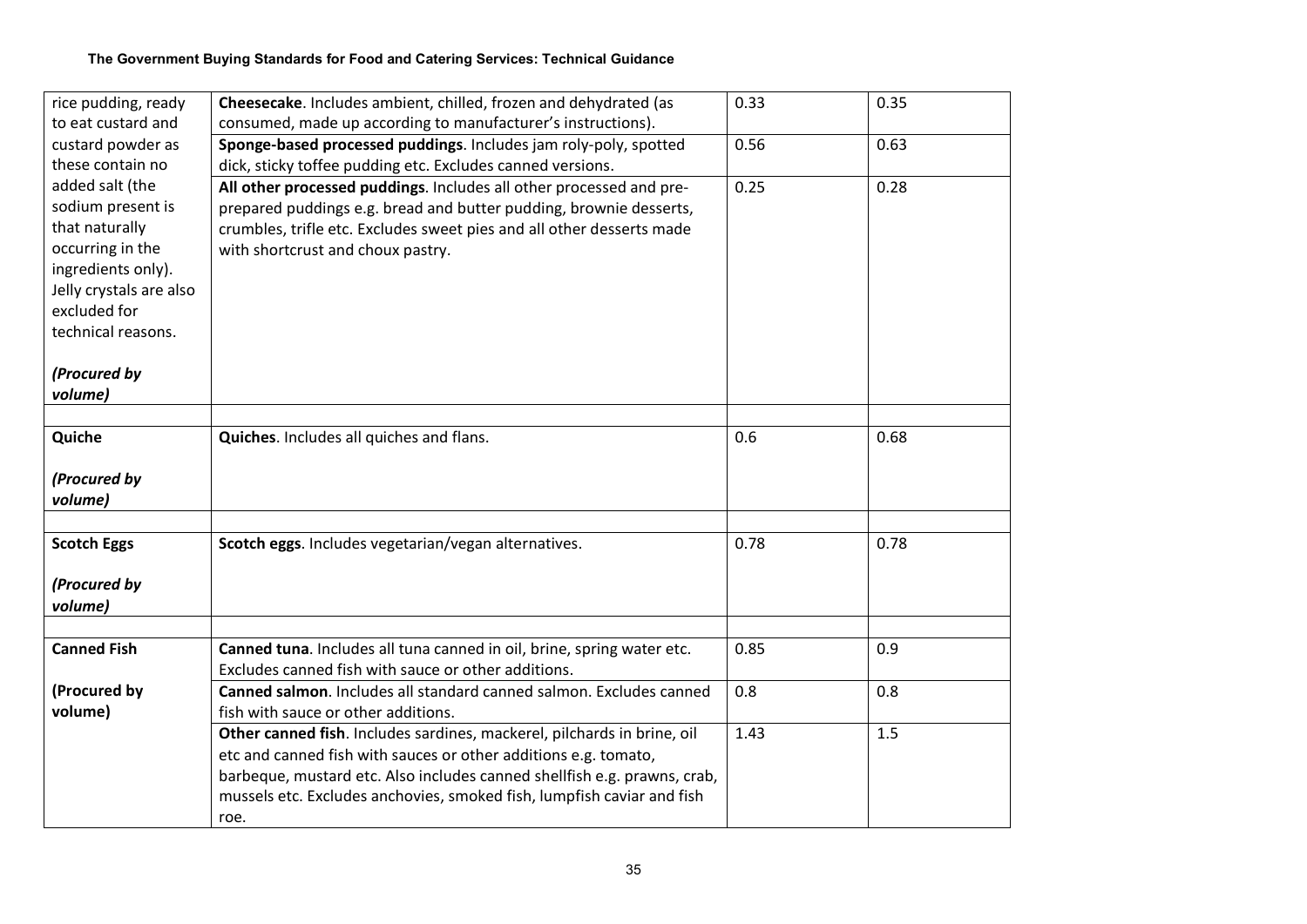| <b>Canned vegetables</b><br>(Procured by | Canned and bottled vegetables. Includes all vegetables, pulses and<br>passata in cans, jars, cartons and tetra-packs etc. Excludes processed,<br>marrowfat and mushy peas and sauerkraut.                                                                                                                                                                                                                                                                                                              | 0.13 | 0.13 |
|------------------------------------------|--------------------------------------------------------------------------------------------------------------------------------------------------------------------------------------------------------------------------------------------------------------------------------------------------------------------------------------------------------------------------------------------------------------------------------------------------------------------------------------------------------|------|------|
| volume)                                  | Canned processed, marrowfat and mushy peas. Includes these products<br>only.                                                                                                                                                                                                                                                                                                                                                                                                                           | 0.45 | 0.45 |
| <b>Meat alternatives</b><br>(Procured by | Plain meat alternatives. Includes plain tofu, Quorn ingredients (e.g.<br>mince, plain pieces and fillets), meat free mince and other similar<br>products.                                                                                                                                                                                                                                                                                                                                              | 0.63 | 0.63 |
| volume)                                  | Meat free products. Includes all meat and fish alternative products e.g.<br>sausages, burgers, bites, pies, en croute products, sausage rolls, nut<br>cutlets, falafel, flavoured "meat" pieces e.g. chicken fillets, "meatballs",<br>all meat-free "meats" e.g. ham, turkey etc, including "beanburgers",<br>"veggieburgers" and other similar products. Excludes meat-free bacon,<br>baked beans, canned vegetables.<br>Excludes ready meals and meal centres (covered under mandatory<br>standard). | 1.19 | 1.25 |
|                                          | Meat-free bacon. Includes all meat-free bacon type products, whether<br>made from soya, Quorn or other ingredients.                                                                                                                                                                                                                                                                                                                                                                                    | 1.78 | 1.88 |
| <b>Other processed</b><br>potatoes       | Dehydrated instant mashed potato, as consumed. Includes all instant<br>mashed potato products, plain and flavoured, as consumed (as made<br>up according to manufacturer's instructions).                                                                                                                                                                                                                                                                                                              | 0.15 | 0.15 |
| (Procured by<br>volume)                  | Other processed potato products. Includes all other processed potato<br>products, including frozen and chilled chips with coatings, potato<br>waffles, shaped potato, wedges, mash, potato dauphinoise etc.<br>Excludes oven chips or other processed potato products with no added<br>salt.                                                                                                                                                                                                           | 0.65 | 0.69 |
|                                          |                                                                                                                                                                                                                                                                                                                                                                                                                                                                                                        |      |      |
| <b>Beverages</b>                         | Dried Beverages, as consumed. Includes drinking chocolate, instant<br>chocolate drinks, instant malted drinks, instant cappuccino drinks etc,                                                                                                                                                                                                                                                                                                                                                          | 0.14 | 0.15 |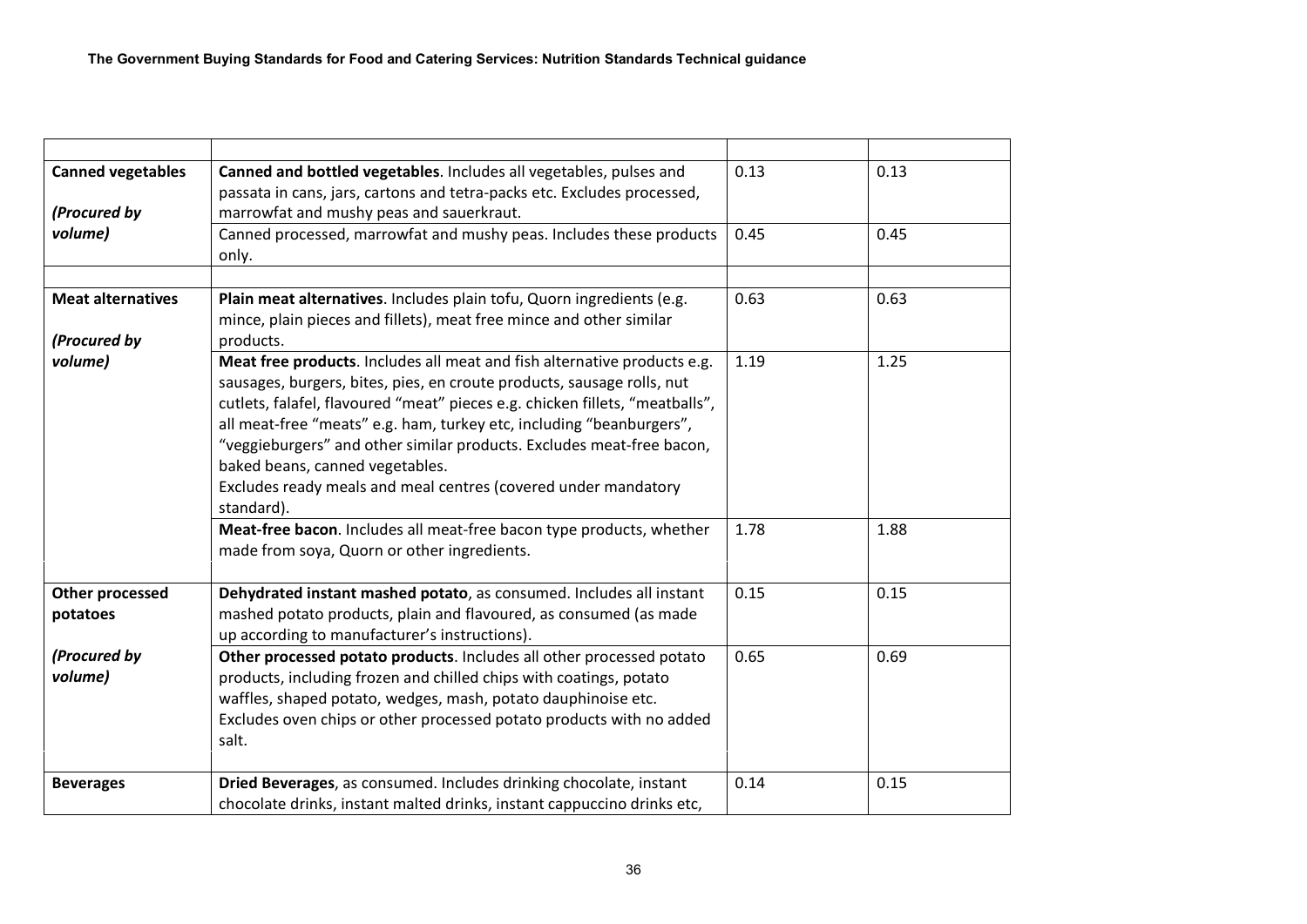#### **The Government Buying Standards for Food and Catering Services: Technical Guidance**

| (Procured by<br>volume) | as consumed (made up according to manufacturer's instructions).<br>Excludes tea and coffee.                                                      |      |      |
|-------------------------|--------------------------------------------------------------------------------------------------------------------------------------------------|------|------|
|                         |                                                                                                                                                  |      |      |
| <b>Gravies</b>          | Gravy, as consumed. Includes all flavours of gravy including granules,<br>powder, pastes, cubes, reduction jellies and ready to use products, as | 1.01 | 1.13 |
| (Procured by<br>volume) | consumed (made up according to manufacturer's instructions).                                                                                     |      |      |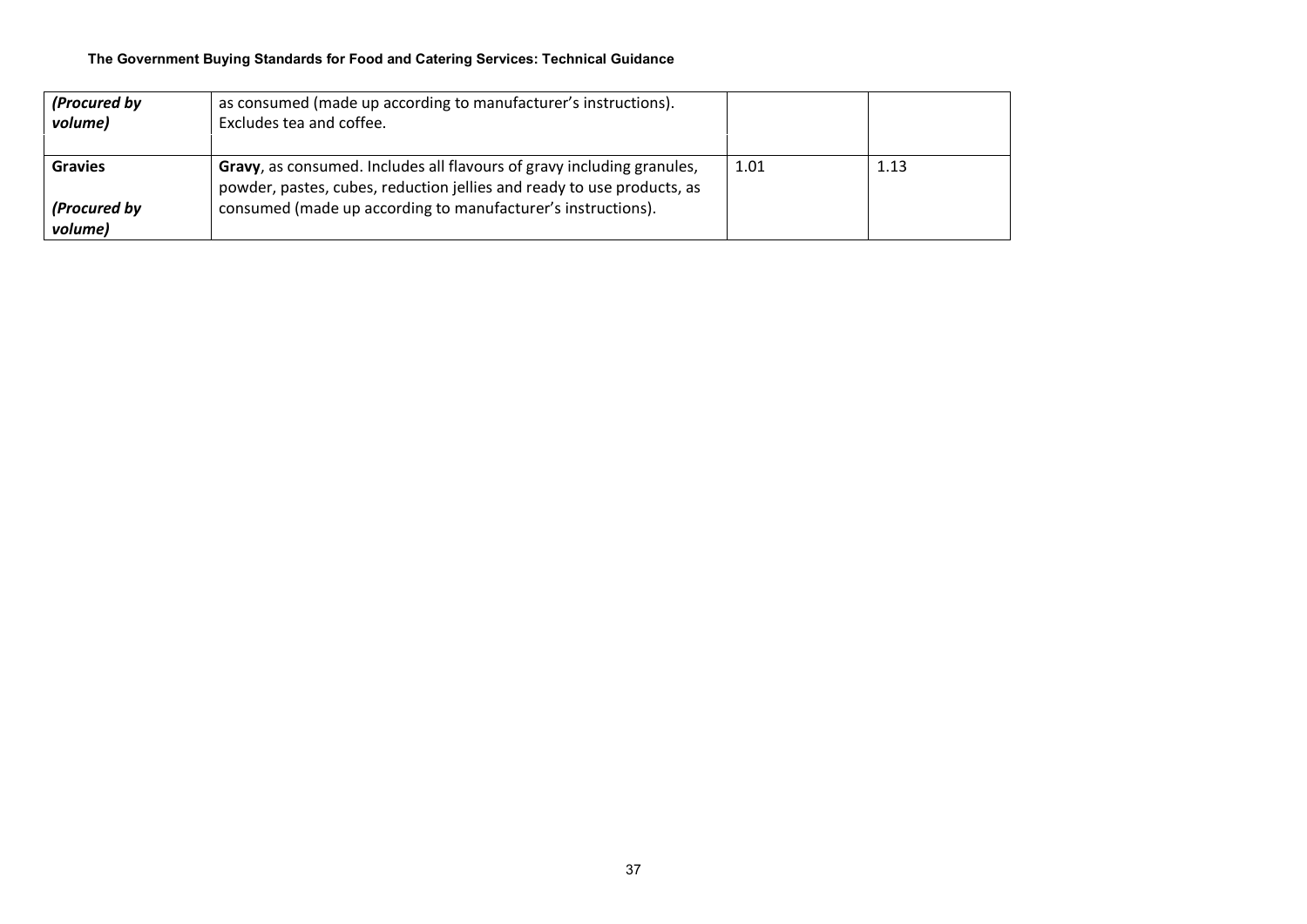## **Annex B: The updated GBSF nutrition standards – summary of changes**

Tables 3 and 4 set out the previous GBSF nutrition standards alongside the updated nutrition standards and associated explanatory notes. Table 3 sets out amendments made to update the mandatory standards and table 4 sets out amendments made to update the (voluntary) best practice standards. All changes are highlighted in bold.

### **Table 3: Changes to the MANDATORY GBSF nutrition standards**

N/A = Not applicable (i.e. no previous standard)

<span id="page-37-1"></span><span id="page-37-0"></span>

| <b>PREVIOUS Mandatory GBSF Nutrition Standard</b>       | <b>UPDATED Mandatory GBSF Nutrition</b>                        | <b>Explanatory Notes</b>                         |
|---------------------------------------------------------|----------------------------------------------------------------|--------------------------------------------------|
|                                                         | <b>Standard</b>                                                |                                                  |
| Reducing salt                                           |                                                                |                                                  |
| Vegetables and boiled starchy foods such as rice, pasta | Vegetables and boiled starchy foods such as rice,              | Re-worded for consistency.                       |
| and potatoes, are cooked without salt.                  | pasta and potatoes, shall be cooked without salt.              |                                                  |
| Salt is not available on tables.                        | Salt shall not be available on tables.                         | Re-worded for consistency.                       |
| At least 50% of meat and meat products, breads,         | At least 75% of meat products, breads, soups,                  | Increased the percentage of products within      |
| breakfast cereals, soups and cooking sauces, ready      | cooking sauces and ready meals procured by                     | these categories that need to meet salt targets  |
| meals and pre-packed sandwiches (procured by            | volume, and 75% of breakfast cereals and pre-                  | from 50% to 75%.                                 |
| volume) meet Responsibility Deal salt targets and all   | packed sandwiches provided meet current core                   |                                                  |
| stock preparations are lower salt varieties (i.e. below | salt targets <sup>2</sup> and any subsequent revisions to this | Changed wording from 'procured by volume' to     |
| $0.6g/100mls$ ).                                        | target <sup>1</sup> and all stock preparations shall be lower  | 'provided' for breakfast cereals and pre-packed  |
|                                                         | salt varieties (i.e. below 0.6g/100mls                         | sandwiches.                                      |
|                                                         | reconstituted).                                                |                                                  |
|                                                         | Note: The 75% applies individually to each food                | Updated to reflect current core salt targets and |
|                                                         | category described in the above specification,                 | any subsequent revisions to these.               |
|                                                         | and not only to the combined provision/volume.                 |                                                  |
|                                                         | The requirement relates to meeting maximum                     | Re-worded for consistency.                       |
|                                                         |                                                                |                                                  |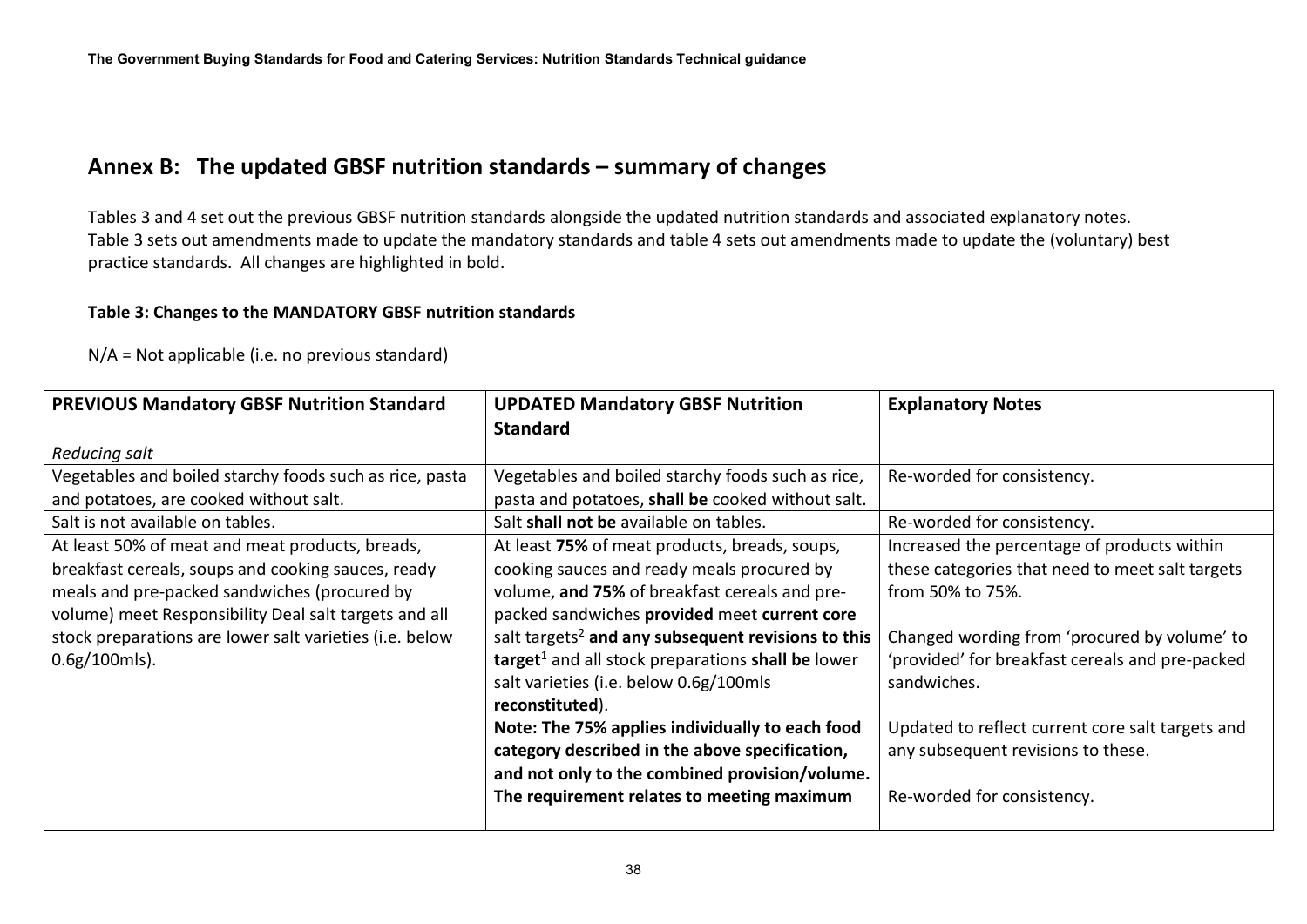|                                                        | targets, or using an average target as a            | Explanatory text provided for clarification.       |
|--------------------------------------------------------|-----------------------------------------------------|----------------------------------------------------|
|                                                        | maximum where a maximum target is not set.          |                                                    |
| Increasing fruit and vegetable consumption             |                                                     |                                                    |
| At least 50% of the volume of desserts available is    | Half of desserts available should contain at least  | Re-worded for clarity.                             |
| based on fruit - which can be fresh, canned in fruit   | 50% of their weight as fruit $-$ which may be       |                                                    |
| juice, dried or frozen.                                | fresh, canned in fruit juice, dried or frozen. This | Fresh fruit excluded as a dessert for calculation  |
|                                                        | excludes whole fresh fruit as a dessert option.     | purposes.                                          |
|                                                        | Whole fresh fruit can be a dessert option but       |                                                    |
|                                                        | should not be included when calculating             |                                                    |
|                                                        | whether half of dessert options contain at least    |                                                    |
|                                                        | 50% of their weight as fruit.                       |                                                    |
| A portion of fruit is cheaper than a portion of hot or | A portion of fruit shall be sold at a lower price   | Re-worded for consistency.                         |
| cold dessert.                                          | than a portion of hot or cold dessert.              |                                                    |
| Meal deals include a starchy carbohydrate, vegetables  | Main meals within a meal deal should include a      | Revised to refer specifically to main meals within |
| and 1 portion of fruit.                                | starchy carbohydrate which is not prepared with     | a meal deal.                                       |
|                                                        | fats or oils, and the meal deal options should      |                                                    |
|                                                        | include at least 1 portion of vegetables and 1      | Additional requirements for the preparation of     |
|                                                        | portion of fruit.                                   | starchy carbohydrate and amount of vegetables      |
|                                                        |                                                     | in a main meal that forms part of a meal deal.     |
| Meal deals                                             |                                                     |                                                    |
| N/A                                                    | Any foods and drinks within a meal deal must        | New requirement for any food and drink option      |
|                                                        | also meet the relevant GBSF standards for the       | provided as part of a meal deal.                   |
|                                                        | healthier options e.g. healthier sandwiches.        |                                                    |
| Reducing saturated fat                                 |                                                     |                                                    |
| Meat and meat products, biscuits, cakes and pastries   | Meat and meat products (procured by volume),        | Changed wording from 'procured by volume' to       |
| (procured by volume) are lower in saturated fat where  | biscuits, cakes and pastries (provided) be lower    | 'provided' for biscuits, cakes and pastries.       |
| available.                                             | in saturated fat, where available.                  |                                                    |
| At least 50% of hard yellow cheese shall have a        | At least 50% of hard yellow cheese procured by      | Re-worded for clarity.                             |
| maximum total fat content of 25g/100g.                 | volume shall have a maximum total fat content       |                                                    |
|                                                        | of 25g/100g.                                        |                                                    |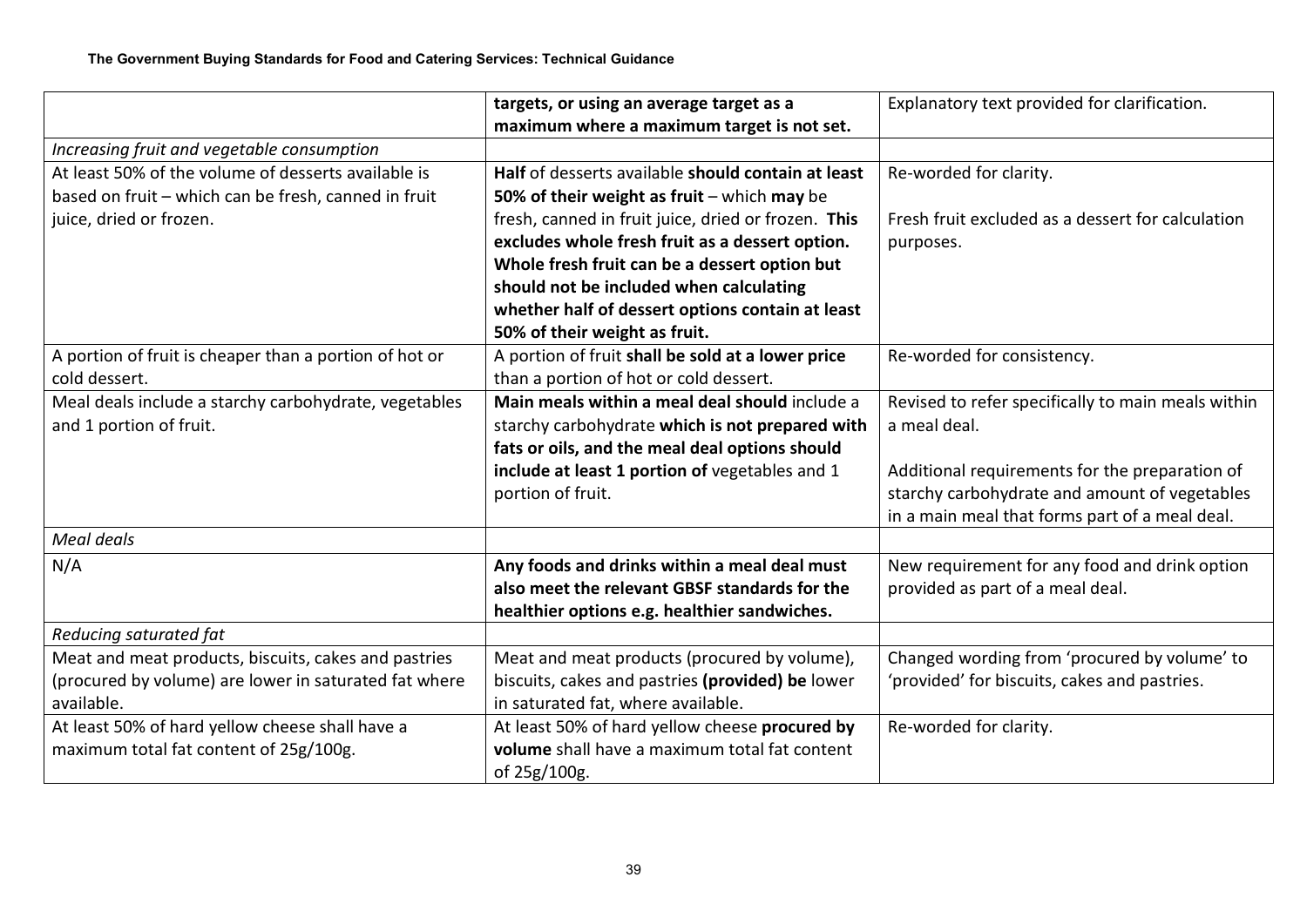| At least 75% of ready meals shall contain less than 6g | At least 75% of ready meals procured by volume   | Re-worded for clarity.                           |
|--------------------------------------------------------|--------------------------------------------------|--------------------------------------------------|
| saturated fat per portion.                             | shall contain less than 6g saturated fat per     |                                                  |
|                                                        | portion.                                         |                                                  |
| At least 75% of milk is reduced fat.                   | At least 75% of milk procured by volume is lower | Re-worded for clarity.                           |
|                                                        | fat (semi-skimmed, 1% or skimmed milk).          |                                                  |
| At least 75% of oils and spreads are based on          | At least 75% of oils and 75% of spreads procured | Re-worded for clarity.                           |
| unsaturated fats.                                      | by volume are based on unsaturated fats.         |                                                  |
| N/A                                                    | At least 50% of pre-packed sandwiches and        | New requirement for pre-packed sandwiches and    |
|                                                        | other savoury pre-packed meals (wraps, salads,   | other savoury pre-packed meals to limit their    |
|                                                        | pasta salads) provided contain 400kcal (1680kJ)  | energy and saturated fat content.                |
|                                                        | or less per serving and do not exceed 5.0g       |                                                  |
|                                                        | saturated fat per 100g for an implementation     |                                                  |
|                                                        | period of 18 months and will increase the        |                                                  |
|                                                        | standard to 75% thereafter with a further        |                                                  |
|                                                        | implementation period of 18 months.              |                                                  |
| <b>Increasing fibre</b>                                |                                                  |                                                  |
| N/A                                                    | At least 50% of bread provided contains at least | New requirement for proportion of bread          |
|                                                        | 3g fibre per 100g (i.e. is a source of fibre),   | provided to be higher fibre varieties.           |
|                                                        | excluding pre-packed sandwiches.                 |                                                  |
| N/A                                                    | At least 75% of pre-packed sandwiches provided   | New requirement for proportion of pre-packed     |
|                                                        | contains bread with at least 3g fibre per 100g.  | sandwiches provided to contain higher fibre      |
|                                                        |                                                  | bread.                                           |
|                                                        |                                                  |                                                  |
| Reducing sugar intake                                  |                                                  |                                                  |
| N/A                                                    | At least 75% of products provided that are       | New requirement for a proportion of biscuits,    |
|                                                        | included in the following categories covered by  | cakes, morning goods, puddings, yogurts and ice  |
|                                                        | the sugar reduction programme to not exceed      | cream provided to not exceed energy caps set     |
|                                                        | the following:                                   | out in published PHE sugar reduction guidelines. |
|                                                        | <b>Biscuits - 100kcals</b>                       |                                                  |
|                                                        | Cakes - 220 kcals                                |                                                  |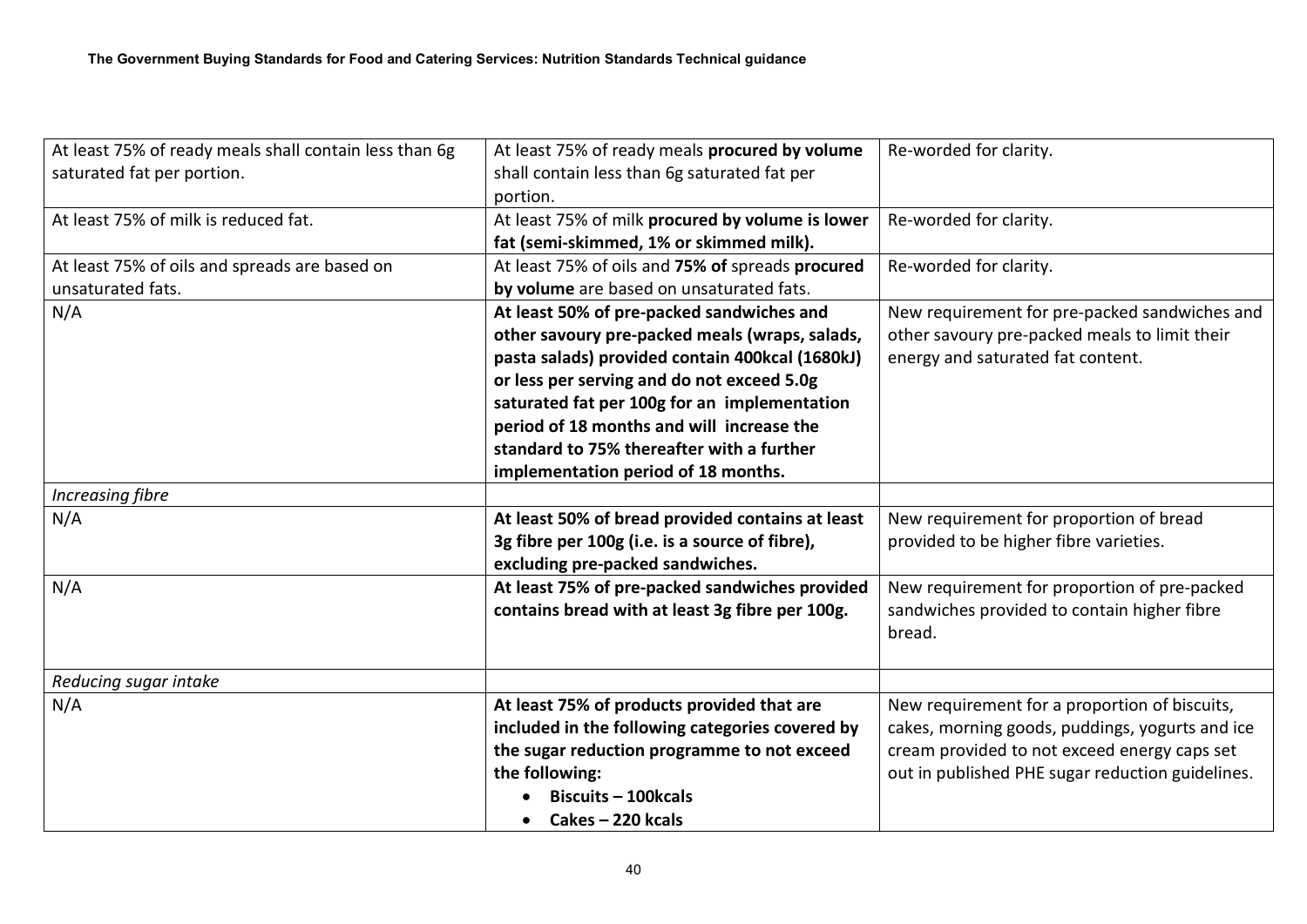|                                                                                                                                                                                                                    | Morning goods - 220 kcals<br>$\bullet$<br>Puddings - 220 kcals<br>Yogurts - 120 kcals<br>Ice cream - 220 kcals<br>Note: The 75% applies individually to each<br>product category described in the above<br>specification and not only to the combined<br>provision. |                                                                                                                                                                            |
|--------------------------------------------------------------------------------------------------------------------------------------------------------------------------------------------------------------------|---------------------------------------------------------------------------------------------------------------------------------------------------------------------------------------------------------------------------------------------------------------------|----------------------------------------------------------------------------------------------------------------------------------------------------------------------------|
| <b>Breakfast cereals</b>                                                                                                                                                                                           |                                                                                                                                                                                                                                                                     |                                                                                                                                                                            |
| At least 50% of breakfast cereals (procured by volume)<br>are higher in fibre (i.e. more than 6g/100g) and do not<br>exceed 22.5g/100g total sugars.                                                               | At least 50% of breakfast cereals provided are<br>higher in fibre (i.e. at least 6g/100g) and shall not<br>exceed 12.3g/100g total sugars (10g additional<br>allowance for dried fruit in cereal).                                                                  | Changed wording from 'procured by volume' to<br>'provided'.<br>Re-worded for consistency.<br>Revised wording on fibre criteria to reflect<br>nutrition claims legislation. |
|                                                                                                                                                                                                                    |                                                                                                                                                                                                                                                                     | Updated sugar criteria to reflect sugar reduction<br>guideline for breakfast cereals.                                                                                      |
| Fish                                                                                                                                                                                                               |                                                                                                                                                                                                                                                                     |                                                                                                                                                                            |
| If caterers serve lunch and an evening meal, fish is<br>provided twice a week, one of which is oily. If caterers<br>only serve lunch or an evening meal, an oily fish is<br>available at least once every 3 weeks. | If caterers serve lunch and an evening meal, fish<br>is provided twice per week (2 X 140g portion),<br>one of which is oily. If caterers only serve lunch<br>or an evening meal, oily fish (140g portion) is<br>available at least once every 3 weeks.              | Re-worded for clarity.                                                                                                                                                     |
| Savoury snacks                                                                                                                                                                                                     |                                                                                                                                                                                                                                                                     |                                                                                                                                                                            |
| N/A                                                                                                                                                                                                                | Savoury snacks are only provided in packet sizes<br>of 35g or less.<br>Note: Savoury snacks include crisps and any<br>product made from small pieces of potato,<br>wheat, rice, corn or other base ingredient, which<br>have been baked, extruded, cooked or        | New mandatory requirement to limit pack size.                                                                                                                              |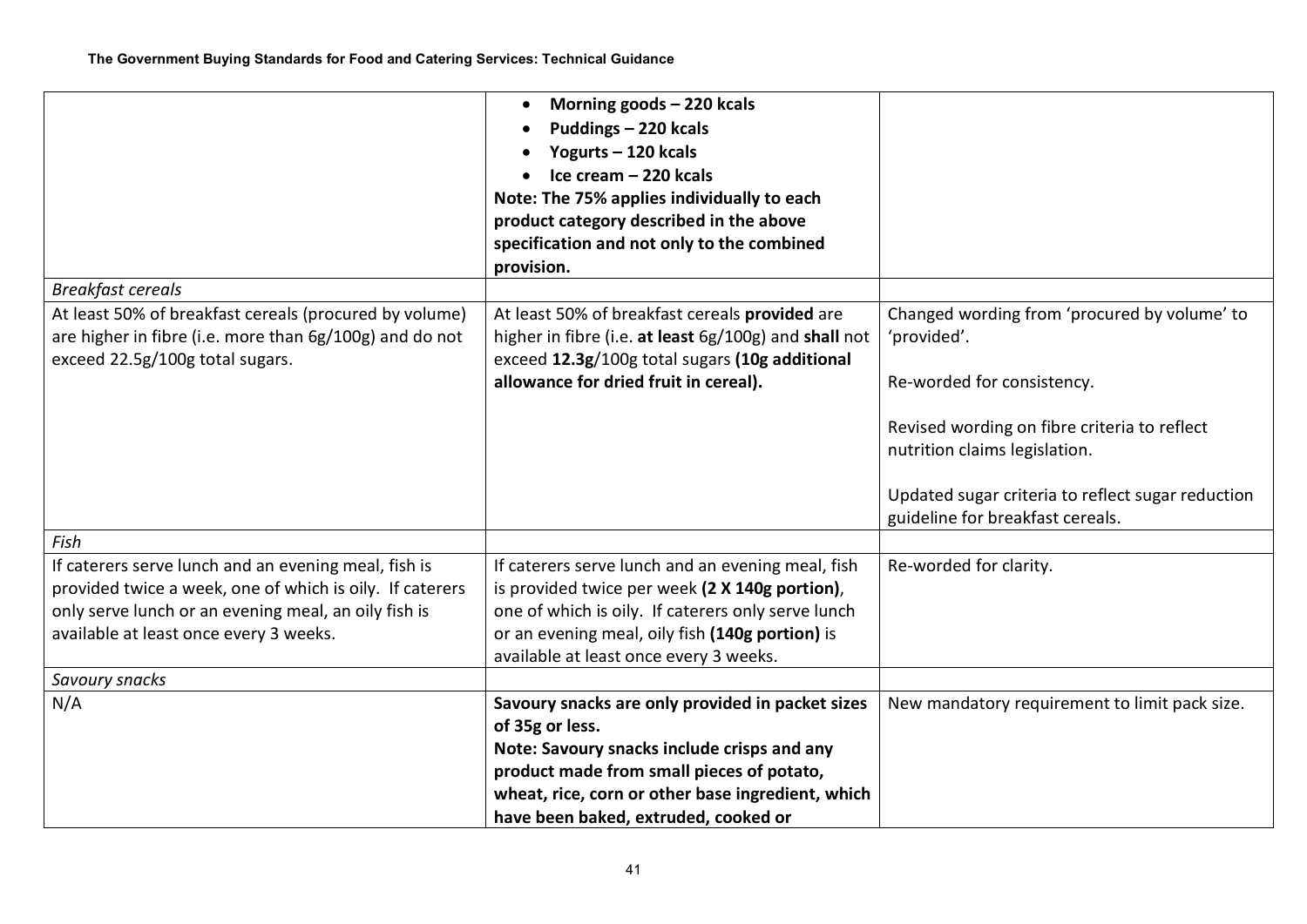|                           | processed in any way. Crisps are defined in this<br>instance as products that comprise sliced whole,                                                                                                                                              |                                                                                                                                                                             |
|---------------------------|---------------------------------------------------------------------------------------------------------------------------------------------------------------------------------------------------------------------------------------------------|-----------------------------------------------------------------------------------------------------------------------------------------------------------------------------|
|                           | fried potato.                                                                                                                                                                                                                                     |                                                                                                                                                                             |
| Confectionery             |                                                                                                                                                                                                                                                   |                                                                                                                                                                             |
| N/A                       | At least 75% of confectionery and packet sweet<br>snacks provided are in the smallest standard<br>single serve portion size available within the<br>market and do not exceed 200 kcal (maximum)<br>for chocolate and 125 kcal (maximum) for sugar | New mandatory requirement for a proportion of<br>confectionery and packet sweet snacks to not<br>exceed energy caps set out in published PHE<br>sugar reduction guidelines. |
|                           | confectionery.                                                                                                                                                                                                                                    | Compared with previous best practice standard                                                                                                                               |
|                           |                                                                                                                                                                                                                                                   | for confectionery and packet sweet snacks:                                                                                                                                  |
|                           |                                                                                                                                                                                                                                                   | Set percentage of products provided that<br>need to meet criteria (ie 75%).                                                                                                 |
|                           |                                                                                                                                                                                                                                                   | Criteria revised from 250kcal cap to 200kcal for                                                                                                                            |
|                           |                                                                                                                                                                                                                                                   | chocolate and 125kcal for sugar confectionery.                                                                                                                              |
| Sugar sweetened beverages |                                                                                                                                                                                                                                                   |                                                                                                                                                                             |
| N/A                       | No more than 10% beverages provided can be                                                                                                                                                                                                        | New mandatory requirement to limit availability                                                                                                                             |
|                           | sugar sweetened beverages (SSB).                                                                                                                                                                                                                  | of sugar sweetened beverages.                                                                                                                                               |
|                           | At least 90% of beverages provided must be low                                                                                                                                                                                                    | Compared with previous best practice standard                                                                                                                               |
|                           | calorie/no added sugar beverages.                                                                                                                                                                                                                 | for sugar sweetened beverages:                                                                                                                                              |
|                           | All SSB to be no more than 330ml pack size.                                                                                                                                                                                                       | Increased percentage of beverages that are<br>low calorie/no added sugar from 80% to 90%.<br>Changed wording from 'procured by volume'                                      |
|                           | Any SSB that are hot or cold milk-based drinks                                                                                                                                                                                                    | to 'provided'.                                                                                                                                                              |
|                           | including milk substitute drinks such as soya,                                                                                                                                                                                                    | Updated and clarified definitions for 'low                                                                                                                                  |
|                           | almond, hemp, oat, hazelnut or rice need to<br>meet 300kcal cap.                                                                                                                                                                                  | calorie/no added sugar beverages' and 'sugar<br>sweetened beverages.'                                                                                                       |
|                           | Any meal deals should not include any SSBs.                                                                                                                                                                                                       | New requirement that SSBs cannot be<br>included in meal deals.                                                                                                              |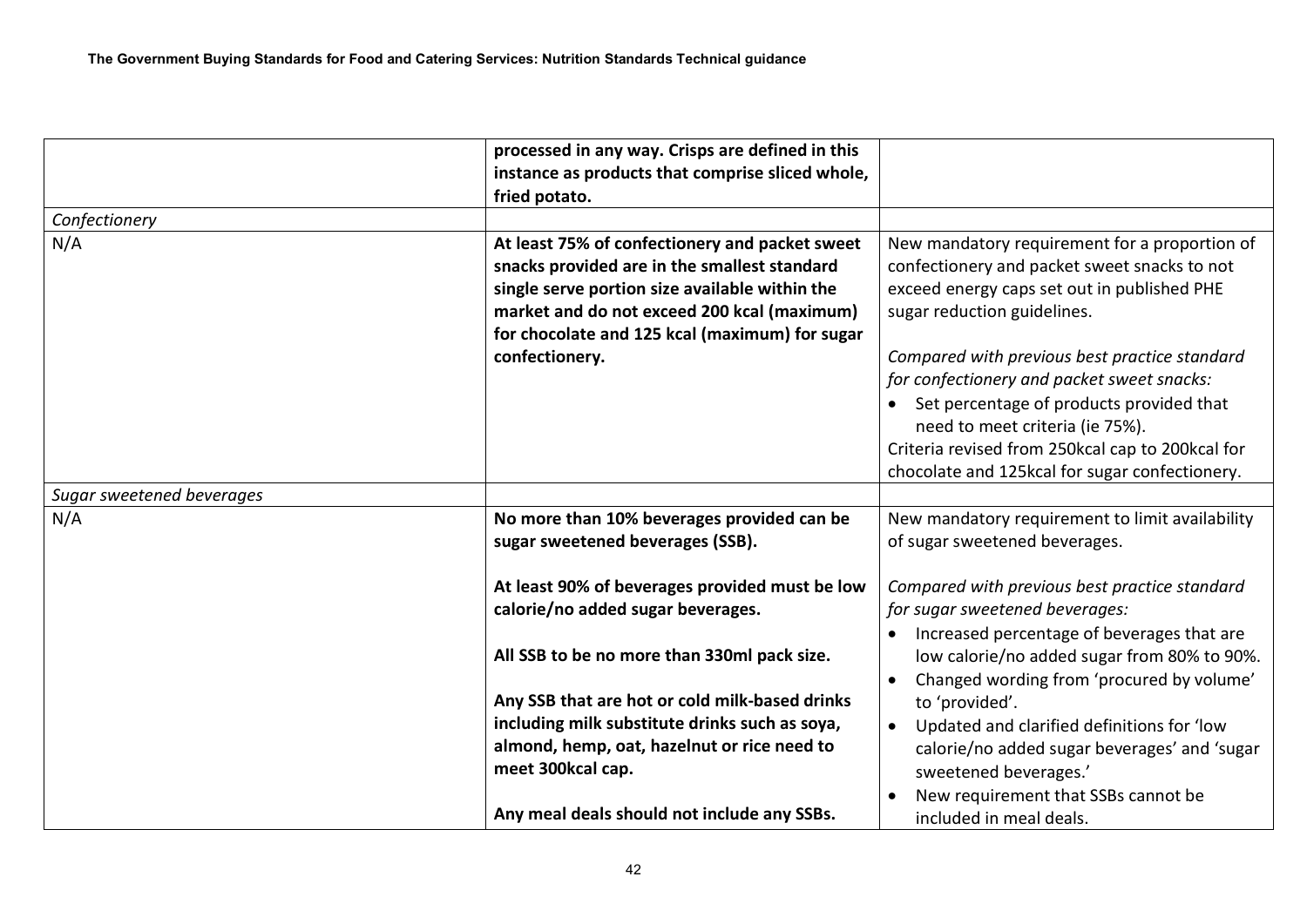|                                                 | New calorie cap for any milk based SSBs - in   |  |
|-------------------------------------------------|------------------------------------------------|--|
| At least 75% fruit juice, vegetable juice and   | line with sugar reduction programme.           |  |
| smoothies to be provided in single serve packs. | New requirement for pack sizes of fruit juice, |  |
|                                                 | vegetable juice and smoothies offered.         |  |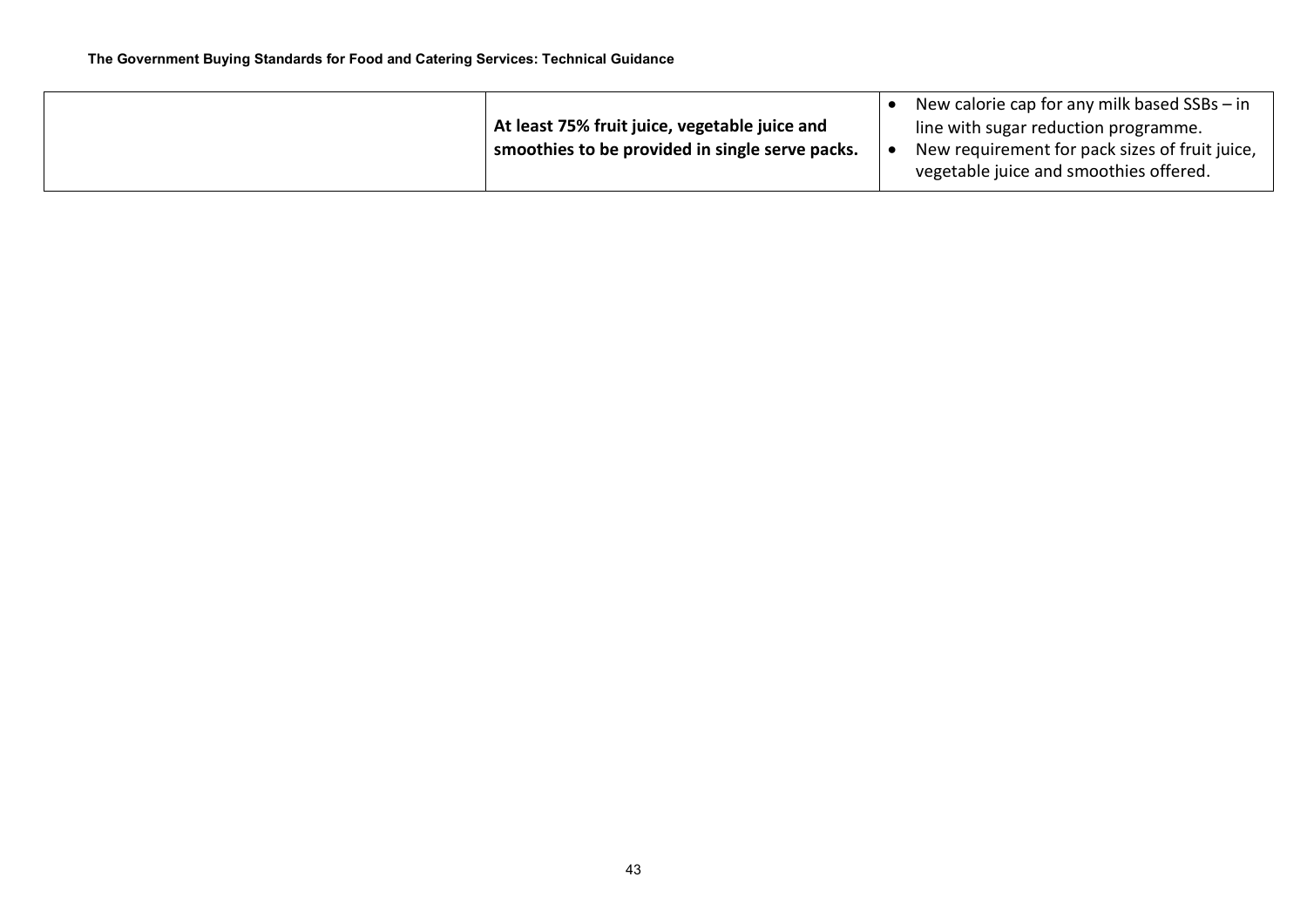## <span id="page-43-0"></span>**Table 4: Changes to the BEST PRACTICE GBSF nutrition standards**

N/A = Not applicable (i.e. no previous standard)

| <b>PREVIOUS Best Practice GBSF</b> | <b>UPDATED Best Practice</b>                                                                                                                                                                                                                                                                                                                                                                                                                                                                                                     | <b>Explanatory Notes</b>                                                                                                                                                                                                                                |
|------------------------------------|----------------------------------------------------------------------------------------------------------------------------------------------------------------------------------------------------------------------------------------------------------------------------------------------------------------------------------------------------------------------------------------------------------------------------------------------------------------------------------------------------------------------------------|---------------------------------------------------------------------------------------------------------------------------------------------------------------------------------------------------------------------------------------------------------|
| <b>Nutrition Standard</b>          | <b>GBSF Nutrition Standard</b>                                                                                                                                                                                                                                                                                                                                                                                                                                                                                                   |                                                                                                                                                                                                                                                         |
| <b>Reducing salt</b>               |                                                                                                                                                                                                                                                                                                                                                                                                                                                                                                                                  |                                                                                                                                                                                                                                                         |
| N/A                                | At least 75% of all products<br>(procured by<br>volume/provided) that are<br>covered by the current salt<br>targets <sup>2</sup> , and any subsequent<br>revisions to this target <sup>1</sup> meet<br>this target.<br>Note: The 75% applies<br>individually to each food<br>category described in the<br>above specification, and not<br>only to the combined<br>provision/volume. The<br>requirement relates to<br>meeting maximum targets or<br>using an average target as a<br>maximum where a maximum<br>target is not set. | New best practice standard that<br>builds on the updated mandatory<br>requirement.<br>Covers all food categories for<br>which there is a salt target (rather<br>than just those specific food<br>categories included within the<br>mandatory standard). |
| Increasing fibre                   |                                                                                                                                                                                                                                                                                                                                                                                                                                                                                                                                  |                                                                                                                                                                                                                                                         |
| N/A                                | To ensure at least 50% of<br>bread provided contains at<br>least 3g fibre per 100g (i.e. is a<br>source of fibre), excluding pre-<br>packed sandwiches as per the<br>mandatory standard and, in<br>addition to the mandatory<br>standard at least 25% of all<br>bread provided contains at<br>least 6g per 100g (i.e. high in<br>fibre), excluding pre-packed<br>sandwiches.                                                                                                                                                     | New best practice standard that<br>builds on the new mandatory<br>requirement for provision of<br>higher fibre bread options.                                                                                                                           |
| N/A<br><b>Breakfast cereals</b>    | To ensure main meals<br>containing beans and/or<br>pulses as a main source of<br>protein are made available at<br>least once a week.                                                                                                                                                                                                                                                                                                                                                                                             | New best practice standard for<br>provision of beans and pulses.                                                                                                                                                                                        |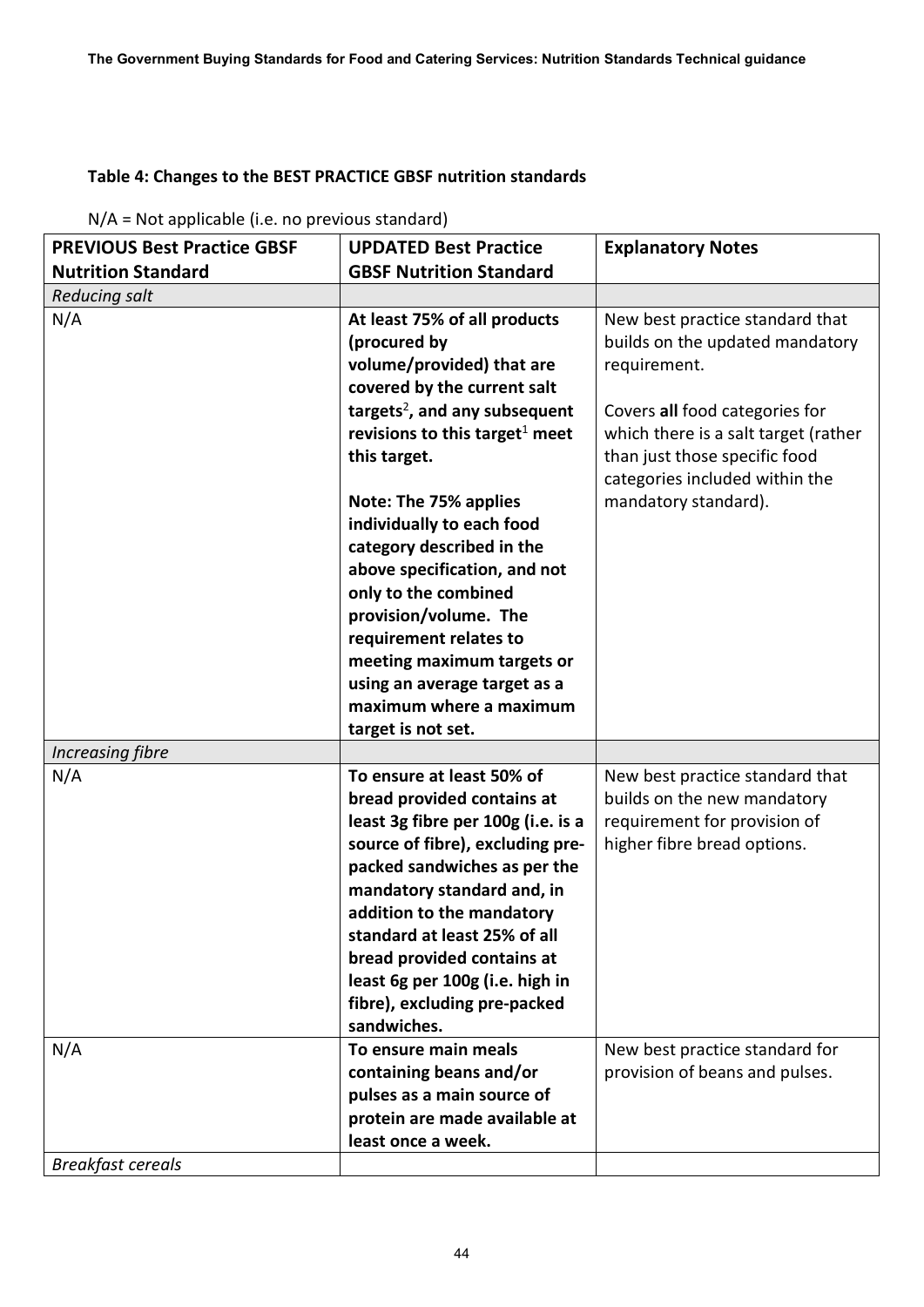| N/A                                                                                                                                                                                                                                                                                                       | To ensure at least 50% of all<br>breakfast cereals provided<br>contain at least 6g per 100g of<br>fibre (i.e. high in fibre) and<br>shall not exceed 12.3g/100g<br>total sugars (10g additional<br>allowance for dried fruit in<br>cereal), as per the mandatory<br>standard.<br>And, in addition to the | New best practice standard that<br>builds on the updated mandatory<br>requirement for provision of<br>higher fibre/lower sugar breakfast<br>cereal options. |  |
|-----------------------------------------------------------------------------------------------------------------------------------------------------------------------------------------------------------------------------------------------------------------------------------------------------------|----------------------------------------------------------------------------------------------------------------------------------------------------------------------------------------------------------------------------------------------------------------------------------------------------------|-------------------------------------------------------------------------------------------------------------------------------------------------------------|--|
|                                                                                                                                                                                                                                                                                                           | mandatory standard, at least<br>25% of all breakfast cereals<br>provided contain at least 6g<br>per 100g (i.e. high in fibre) and<br>shall not exceed 5g/100g total<br>sugars (10g additional<br>allowance for dried fruit in<br>cereal).                                                                |                                                                                                                                                             |  |
| Savoury snacks                                                                                                                                                                                                                                                                                            |                                                                                                                                                                                                                                                                                                          |                                                                                                                                                             |  |
| Savoury snacks are only available in<br>packet sizes of 30g or less.                                                                                                                                                                                                                                      | Savoury snacks are only<br>provided in packet sizes of 30g<br>or less.                                                                                                                                                                                                                                   | Changed wording from 'available'<br>to 'provided.'                                                                                                          |  |
| Confectionery                                                                                                                                                                                                                                                                                             |                                                                                                                                                                                                                                                                                                          |                                                                                                                                                             |  |
| Confectionery and packet sweet<br>snacks are in the smallest standard<br>single serve portion size available<br>within the market and do not<br>exceed 250kcal.                                                                                                                                           | All confectionery and packet<br>sweet snacks provided are in<br>the smallest standard single<br>serve portion size available<br>within the market and do not<br>exceed 200kcal (maximum) for<br>chocolate and 125kcal<br>(maximum) for sugar<br>confectionery.                                           | Updated best practice standard<br>that builds on the new mandatory<br>requirement. Covers all<br>confectionery and packet sweet<br>snacks provided.         |  |
| <b>Sugar Sweetened Beverages</b>                                                                                                                                                                                                                                                                          |                                                                                                                                                                                                                                                                                                          |                                                                                                                                                             |  |
| All sugar sweetened beverages to be<br>no more than 330ml pack size and<br>no more than 20% of beverages<br>(procured by volume) may be sugar<br>sweetened. No less than 80% of<br>beverages (procured by volume)<br>may be low calorie/no added sugar<br>beverages (including fruit juice and<br>water). | All beverages (100%) provided<br>must be low calorie/no added<br>sugar beverages, i.e. no SSBs<br>are offered.                                                                                                                                                                                           | Updated best practice standard<br>that builds on the new mandatory<br>requirement. Covers all beverages<br>provided.                                        |  |
| Menu cycle analysis                                                                                                                                                                                                                                                                                       |                                                                                                                                                                                                                                                                                                          |                                                                                                                                                             |  |
| Menu cycles are analysed to meet<br>stated nutrient based standards                                                                                                                                                                                                                                       | Menu cycles are analysed to<br>meet nutrient based standards<br>relevant for the majority of                                                                                                                                                                                                             | Re-worded for clarity.                                                                                                                                      |  |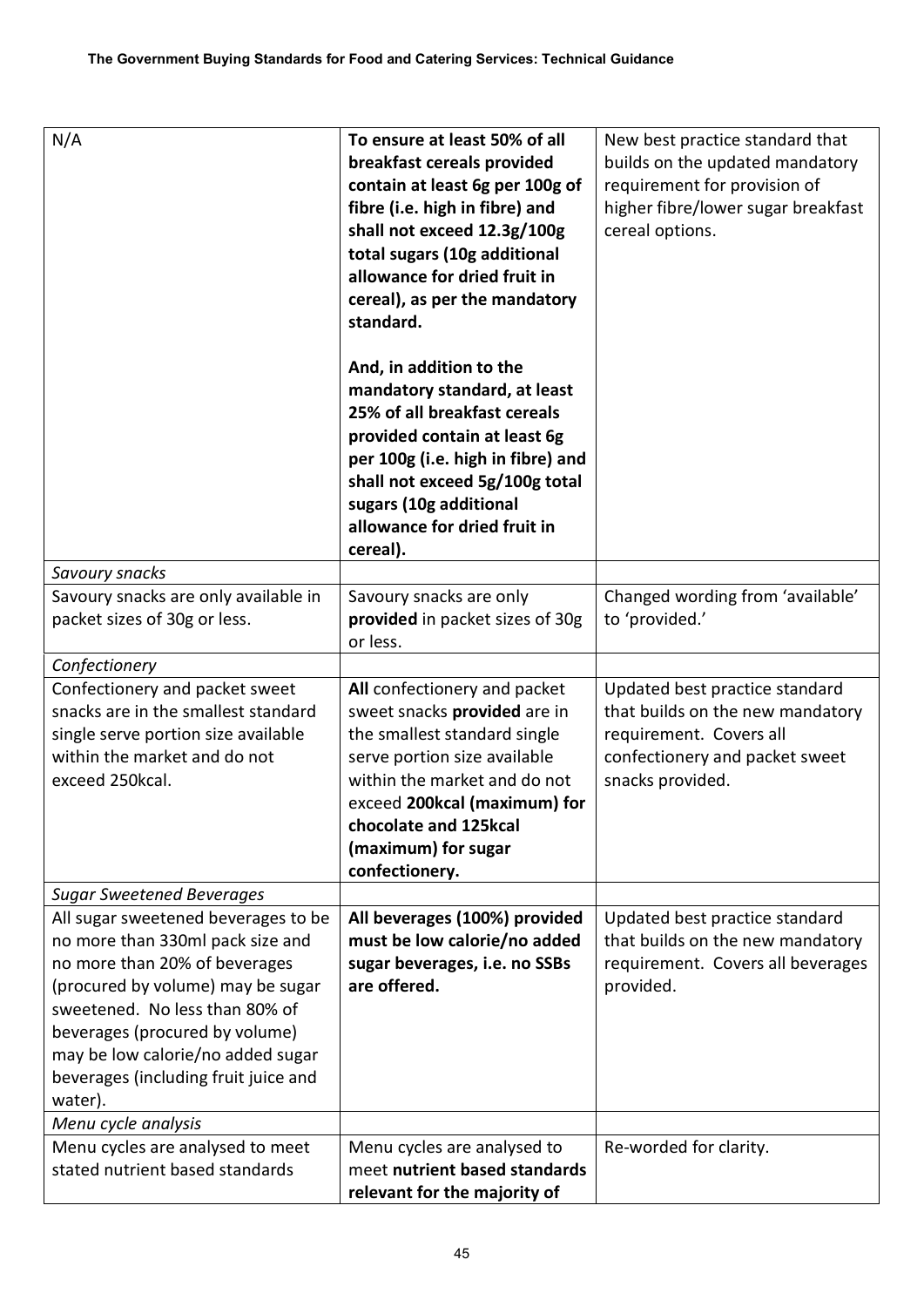| relevant to the major population    | customers using the catering         |                                   |
|-------------------------------------|--------------------------------------|-----------------------------------|
| subgroup of the catering provision. | provision.                           |                                   |
| Calorie and allergen labelling      |                                      |                                   |
| Menus (for food and beverages)      | <b>Best practice requirement for</b> | Amended to align with legislative |
| include calorie and allergen        | menus (for food and                  | requirements.                     |
| labelling.                          | beverages) to include calorie        |                                   |
|                                     | and allergen labelling where         |                                   |
|                                     | not stated in law. <sup>3,4</sup>    |                                   |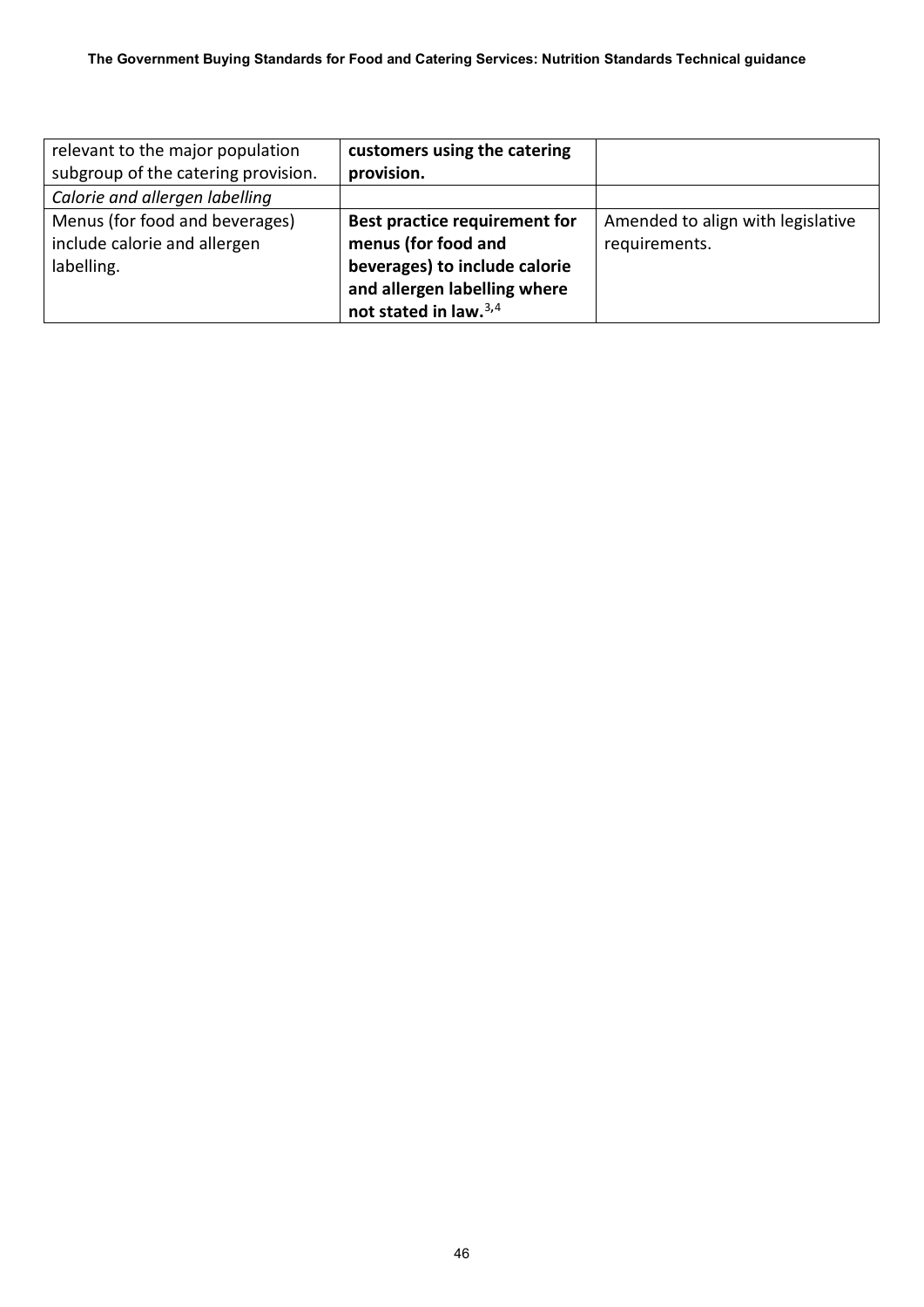# <span id="page-46-0"></span>**Annex C: Food Based guidelines to choose, cook and serve healthier food and drink**

|                                             | Potatoes, bread, rice, pasta and other starchy carbohydrates                                                                                                                                                                                                                                                                                                                                |
|---------------------------------------------|---------------------------------------------------------------------------------------------------------------------------------------------------------------------------------------------------------------------------------------------------------------------------------------------------------------------------------------------------------------------------------------------|
| <b>Guidance</b>                             | Starchy foods should make up just over a third of the food we eat.                                                                                                                                                                                                                                                                                                                          |
|                                             | Offer higher-fibre wholegrain varieties wherever possible. (Higher fibre<br>options include wholemeal breads, breads made with a combination of<br>white and wholemeal flour with or without added fibre, brown rice,<br>wholewheat pasta and wholewheat/wholegrain breakfast cereals - offer<br>low fat, salt and sugar varieties).<br>Offer potatoes cooked with skins on for more fibre. |
| <b>What foods</b><br>are included?          | All breads including wholemeal and granary bread, pitta bread,<br>٠<br>chapattis, tortillas and bagels.                                                                                                                                                                                                                                                                                     |
|                                             | Potatoes, plantain, yam and cassava.                                                                                                                                                                                                                                                                                                                                                        |
|                                             | Breakfast cereals.                                                                                                                                                                                                                                                                                                                                                                          |
|                                             | All rice, couscous, bulgar wheat, semolina, tapioca, maize, cornmeal,<br>quinoa.                                                                                                                                                                                                                                                                                                            |
|                                             | All noodles (including rice, soba and egg noodles) and pasta.                                                                                                                                                                                                                                                                                                                               |
|                                             | Other grains e.g. oats, millet, barley, buckwheat, rye, spelt, bulgar<br>(cracked wheat).                                                                                                                                                                                                                                                                                                   |
| Why are<br>these foods                      | Foods from this group are a good source of energy and the main source<br>$\bullet$<br>of a range of nutrients in the diet.                                                                                                                                                                                                                                                                  |
| important?                                  | As well as starch, these foods supply fibre. Fibre helps to keep bowels<br>healthy and helps prevent constipation. A diet rich in dietary fibre is<br>also associated with a reduced risk of heart disease, stroke, type 2<br>diabetes and bowel cancer.                                                                                                                                    |
|                                             | These foods can also provide a good source of folate, riboflavin and iron.                                                                                                                                                                                                                                                                                                                  |
|                                             |                                                                                                                                                                                                                                                                                                                                                                                             |
| <b>Tips on</b><br>choosing<br>starchy foods | Ask suppliers for information on the salt, fat, saturated fat and sugars in<br>$\bullet$<br>their products.                                                                                                                                                                                                                                                                                 |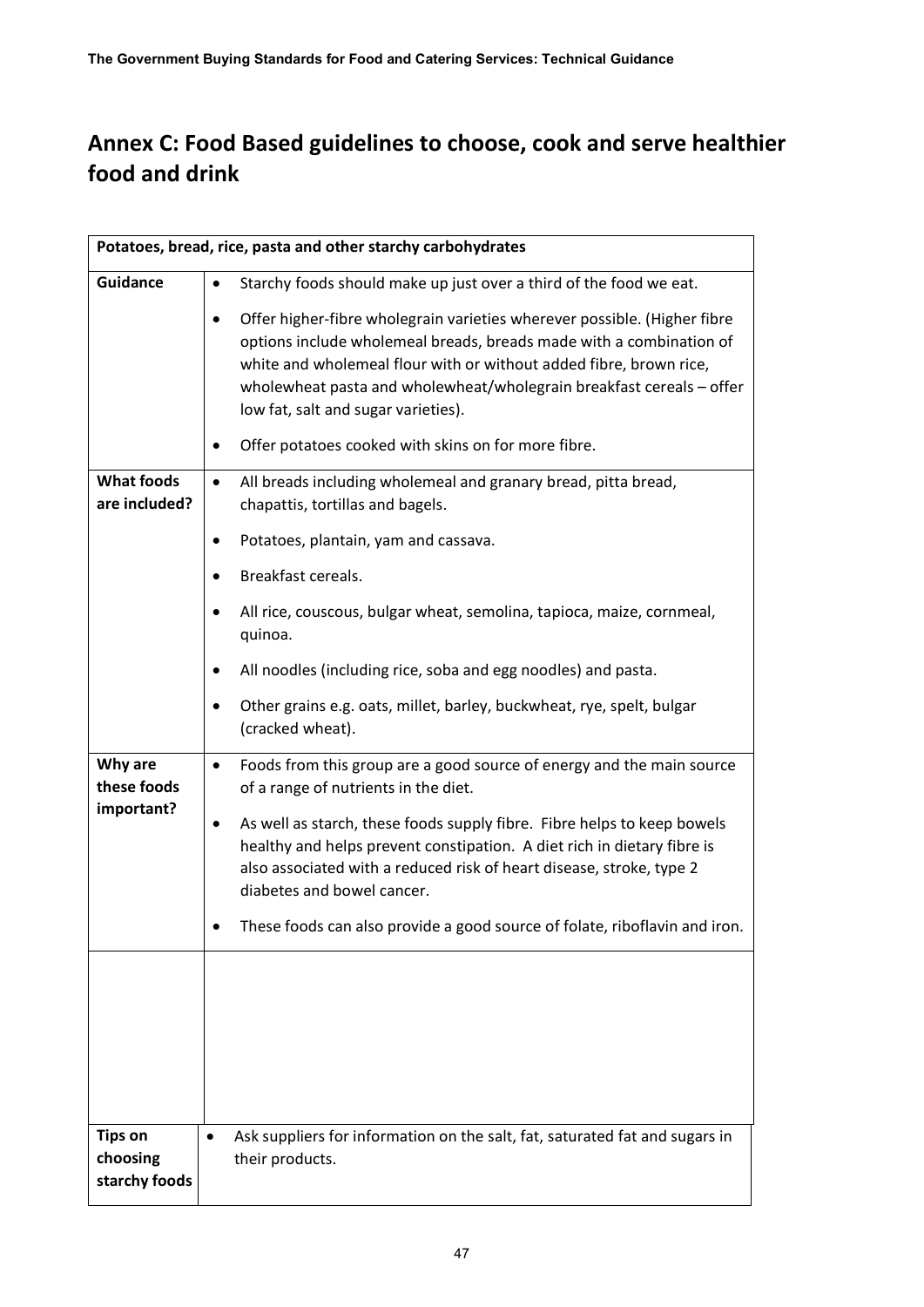|                                                   | Choose products that meet salt targets. <sup>1</sup><br>٠                                                                                                     |
|---------------------------------------------------|---------------------------------------------------------------------------------------------------------------------------------------------------------------|
|                                                   | <b>Bread</b>                                                                                                                                                  |
|                                                   | Choose a variety of breads - including wholegrain, brown, wholemeal,<br>granary and seeded.                                                                   |
|                                                   | Look for bread made with a combination of white and wholemeal flour<br>with or without added fibre for customers who do not like brown or<br>wholemeal bread. |
|                                                   | Choose lower salt bread where possible.<br>٠                                                                                                                  |
|                                                   | Flour                                                                                                                                                         |
|                                                   | Wholemeal flour can be used for some recipes or used to replace some<br>of the white flour to add folate, iron and fibre to the dish.                         |
|                                                   | <b>Breakfast cereals</b>                                                                                                                                      |
|                                                   | Choose fortified breakfast cereals as they can be a good source of<br>vitamin D, folate and iron.                                                             |
|                                                   | Include cereals which are higher fibre and cereals with added dried fruit<br>and nuts.                                                                        |
|                                                   | Remove cereals that are high in salt and added sugar.                                                                                                         |
|                                                   | Potatoes                                                                                                                                                      |
|                                                   | Potatoes are a useful source of folate.                                                                                                                       |
| <b>Tips on</b><br>cooking and<br>serving<br>foods | Offer a variety of starchy foods with main meals including potatoes, rice,<br>$\bullet$<br>pasta, noodles and other grains.                                   |
|                                                   | <b>Breads</b>                                                                                                                                                 |
|                                                   | Use thick cut bread for sandwiches.                                                                                                                           |
|                                                   | A variety of breads could be made available daily as starters or meal<br>accompaniments.                                                                      |
|                                                   |                                                                                                                                                               |

<span id="page-47-0"></span> $1$  [2024 salt reduction targets](https://www.gov.uk/government/publications/salt-reduction-targets-for-2024) have been published. Government is allowing an implementation period of 3 years for compliance with these updated targets following publication of this technical guidance. In the meantime, the 2017 salt targets must be met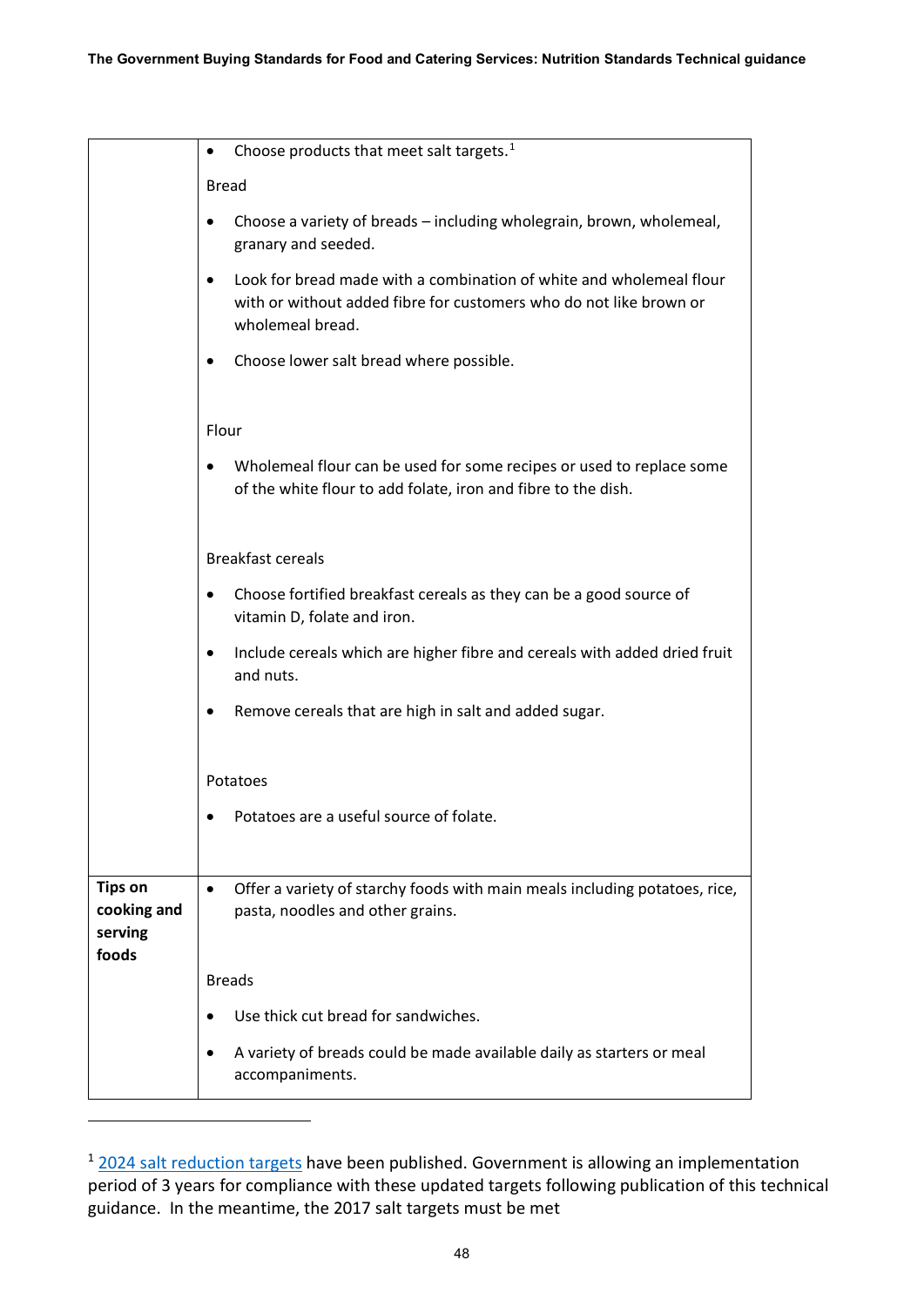| Try not to add too much fat, e.g. butter/spreads on bread, mayonnaise in<br>٠<br>sandwiches.                                                                                                                              |
|---------------------------------------------------------------------------------------------------------------------------------------------------------------------------------------------------------------------------|
| Use combinations of wholemeal and white bread in sandwiches to<br>encourage consumption of wholemeal varieties.                                                                                                           |
| <b>Breakfasts</b>                                                                                                                                                                                                         |
| Offer a variety of breakfast cereals (preferably fortified including high<br>fibre, low sugar varieties), porridge and/or bread at breakfast.                                                                             |
| Oats can be served in a variety of ways including porridge, granola and<br>$\bullet$<br>bircher muesli.                                                                                                                   |
| Restrict cake style muffins and pastries and offer a range of bread<br>instead including wholemeal, granary, brown, seedy, fruity and bagels.                                                                             |
| If offering a traditional English breakfast, use wholemeal toast rather<br>than fried bread or waffles.                                                                                                                   |
| Potatoes                                                                                                                                                                                                                  |
| Boil potatoes in the minimum amount of water and for the shortest<br>amount of time or steam them to retain vitamins.                                                                                                     |
| Do not add salt to the cooking water or prior to serving.                                                                                                                                                                 |
| Use skimmed or semi-skimmed milk rather than butter or margarine to<br>mash potatoes to smoothness.                                                                                                                       |
| Roast potatoes in small amounts of vegetable oil. Brush the oil on to<br>potatoes rather than pouring over to use smaller amounts.                                                                                        |
| Try to cut down on the amount of fried potatoes offered, such as chips<br>and reconstituted potato dishes. Offer mash, steamed/boiled new<br>potatoes, baked potatoes, and oven baked potato products as<br>alternatives. |
| Choose thick cut chips or potato wedges instead of thin cut chips - they<br>٠<br>absorb less oil when cooking, or use oven chips.                                                                                         |
| Pre-blanch chips in steamers before frying to reduce the amount of oil<br>absorbed.                                                                                                                                       |
| Use baked products where possible instead of frying as they are likely to<br>٠<br>contain less fat; compare product labels for more information.                                                                          |
| Use sweet potatoes as an alternative. These can also be boiled, mashed,<br>٠<br>roasted and turned into wedges.                                                                                                           |
|                                                                                                                                                                                                                           |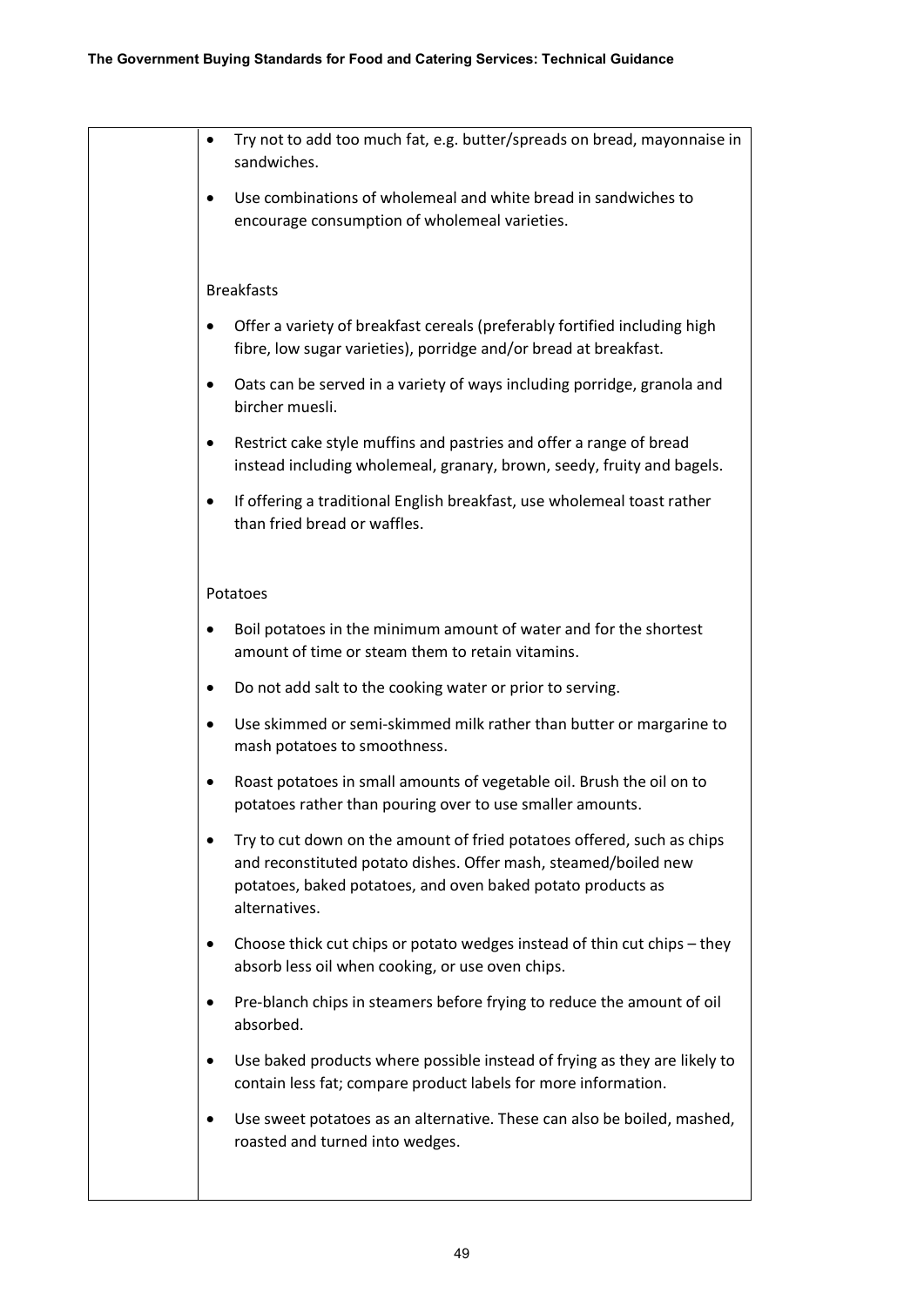Pasta, rice and other grains • Do not add salt to water when cooking pasta, rice and other grains. Herbs, spices, garlic, vegetables, dried fruit, seeds and nuts can be used during or after cooking to add flavour. • Use more starchy foods e.g. pasta in relation to meat/rich sauces in lasagne, potato to meat in cottage pie, sausages and mash – have more of the mash and include vegetables for a balanced meal. • Serve boiled/steamed rice or Indian breads with curries, rather than poppadums, fried Indian breads or fried rice. • Choose tomato and vegetable based sauces in preference to creamy, buttery sauces where appropriate. • Rice or other grains can make filling salads and meals, e.g. rice salads, pearl barley risottos and bulgar salads. • Add pulses like beans and lentils to casseroles, stews and curries to increase fibre content. When frying starchy foods • Make sure the oil used for frying is at the correct temperature – this reduces the amount of fat absorbed. • Drain/blot fried foods before serving.

| <b>Fruit and vegetables</b> |                                                                                                                                                                                                                  |  |
|-----------------------------|------------------------------------------------------------------------------------------------------------------------------------------------------------------------------------------------------------------|--|
| <b>Guidance</b>             | Fruit and vegetables should make up just over a third of the daily diet.<br>٠                                                                                                                                    |  |
|                             | Offer at least five different portions of fruits and vegetables every day.                                                                                                                                       |  |
|                             | A portion of fresh or cooked fruit or vegetables should be about 80g.                                                                                                                                            |  |
|                             | Limit consumption of unsweetened 100% fruit/vegetable juice or<br>٠<br>smoothies to a combined total of no more than one portion (150mls) per<br>day and consume at mealtimes to reduce the risk of tooth decay. |  |
|                             | A portion of dried fruit is around 30g but it is recommended that dried<br>٠<br>fruit is only consumed at mealtimes as it can stick to teeth, increasing the<br>risk of tooth decay.                             |  |
| What foods                  | All types of fresh, frozen, tinned, juiced and dried fruit.<br>٠                                                                                                                                                 |  |
| are included                | All types of fresh, frozen, juiced and tinned vegetables.                                                                                                                                                        |  |
|                             | 150ml unsweetened100% fruit and vegetable juices or smoothies count as<br>one portion. Limit to a combined total of one portion (150ml) a day.                                                                   |  |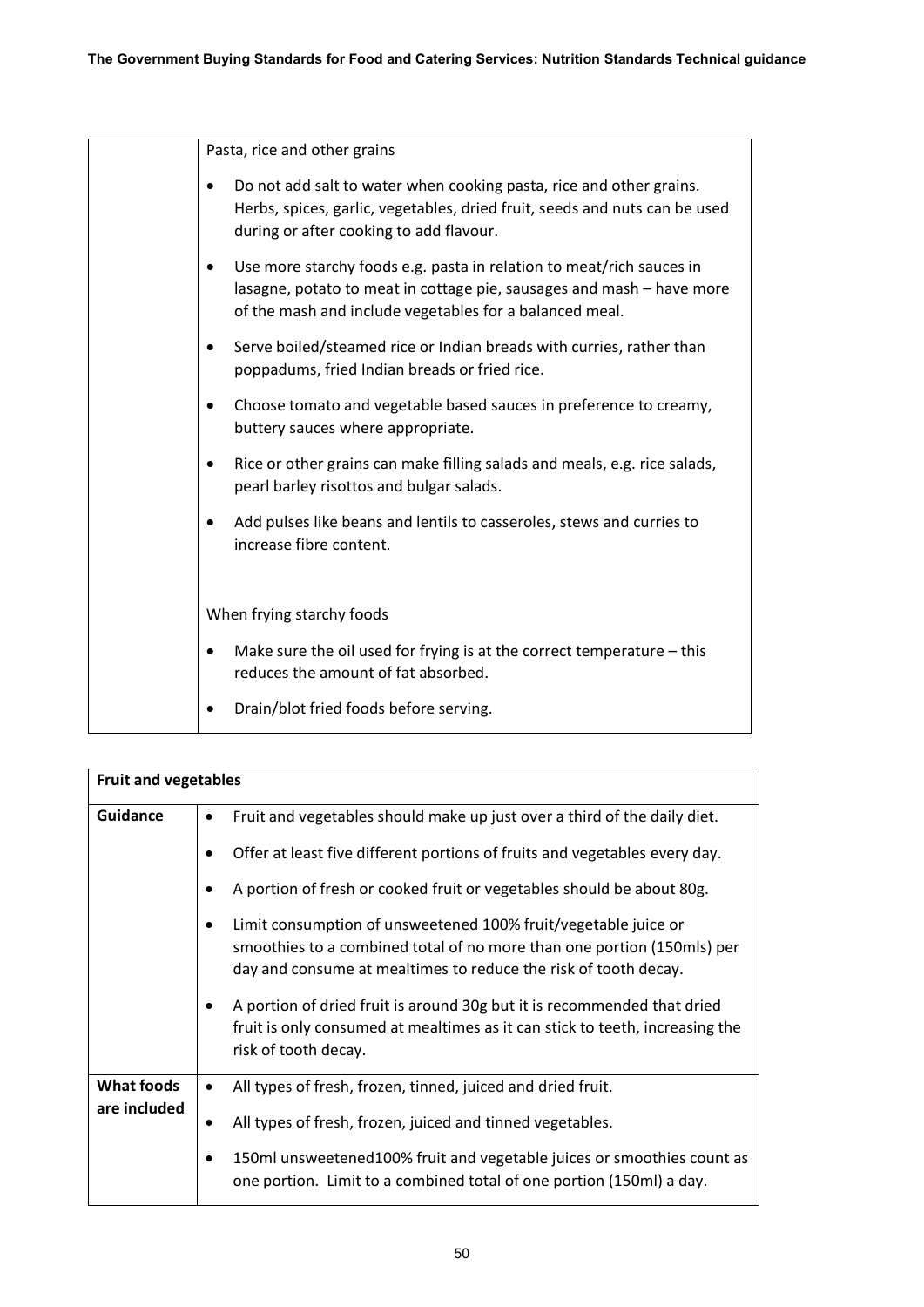|                                 | Watch out for drinks that say 'juice drink' on pack. They're unlikely to<br>count towards your 5 A Day and can be high in sugar.                                                                                         |
|---------------------------------|--------------------------------------------------------------------------------------------------------------------------------------------------------------------------------------------------------------------------|
|                                 | Beans and pulses are also included but, again, only count as a maximum of<br>one portion per day.                                                                                                                        |
|                                 | See further information on what counts towards 5 A Day.                                                                                                                                                                  |
| Why are<br>they                 | Fruit and vegetables are good sources of many vitamins (including folate),<br>$\bullet$<br>minerals and fibre.                                                                                                           |
| important                       | There is evidence that consuming more than 400g (five portions) of fruit<br>$\bullet$<br>and vegetables every day may reduce the risk of developing chronic<br>diseases such as coronary heart disease and some cancers. |
| <b>Tips on</b><br>choosing      | Ask suppliers for information on salt, fat, saturated fat and sugar in their<br>$\bullet$<br>products.                                                                                                                   |
| foods                           | Choose products that meet salt targets <sup>2</sup> (e.g. for tinned products).<br>$\bullet$                                                                                                                             |
|                                 | Buy tinned fruit in juice rather than in syrup.<br>٠                                                                                                                                                                     |
|                                 | Buy tinned vegetables and pulses in water, with no added salt or sugar.<br>$\bullet$                                                                                                                                     |
|                                 | Fruit and vegetables that are useful sources of iron include dark green<br>٠<br>leafy vegetables, broccoli, dried apricots and raisins, blackcurrants and<br>broad beans.                                                |
|                                 | Fruit and vegetables that are useful sources of folate include green leafy<br>٠<br>vegetables, broccoli, brussels sprouts, peas, asparagus and oranges.                                                                  |
| <b>Tips on</b>                  | Storing and preparation                                                                                                                                                                                                  |
| cooking and<br>serving<br>foods | Use fresh fruit and vegetables as soon as possible, rather than storing<br>٠<br>them, to avoid vitamin loss. Alternatively, use frozen fruit and vegetables.                                                             |
|                                 | Store fresh vegetables in a cool, dark place.<br>٠                                                                                                                                                                       |
|                                 | Avoid leaving any cut vegetables exposed to air, light, heat or leaving<br>$\bullet$<br>them to soak. Cover and chill them.                                                                                              |
|                                 | Cooking and including fruit and vegetables in dishes                                                                                                                                                                     |
|                                 | Steaming and cooking vegetables with minimum amounts of water (with<br>$\bullet$<br>no added salt), for as short a time as possible and serving as soon as<br>possible will help retain vitamins.                        |

<span id="page-50-0"></span><sup>&</sup>lt;sup>2</sup> [2024 salt reduction targets](https://www.gov.uk/government/publications/salt-reduction-targets-for-2024) have been published. Government is allowing an implementation period of 3 years for compliance with these updated targets following publication of this technical guidance. In the meantime, the 2017 salt targets must be met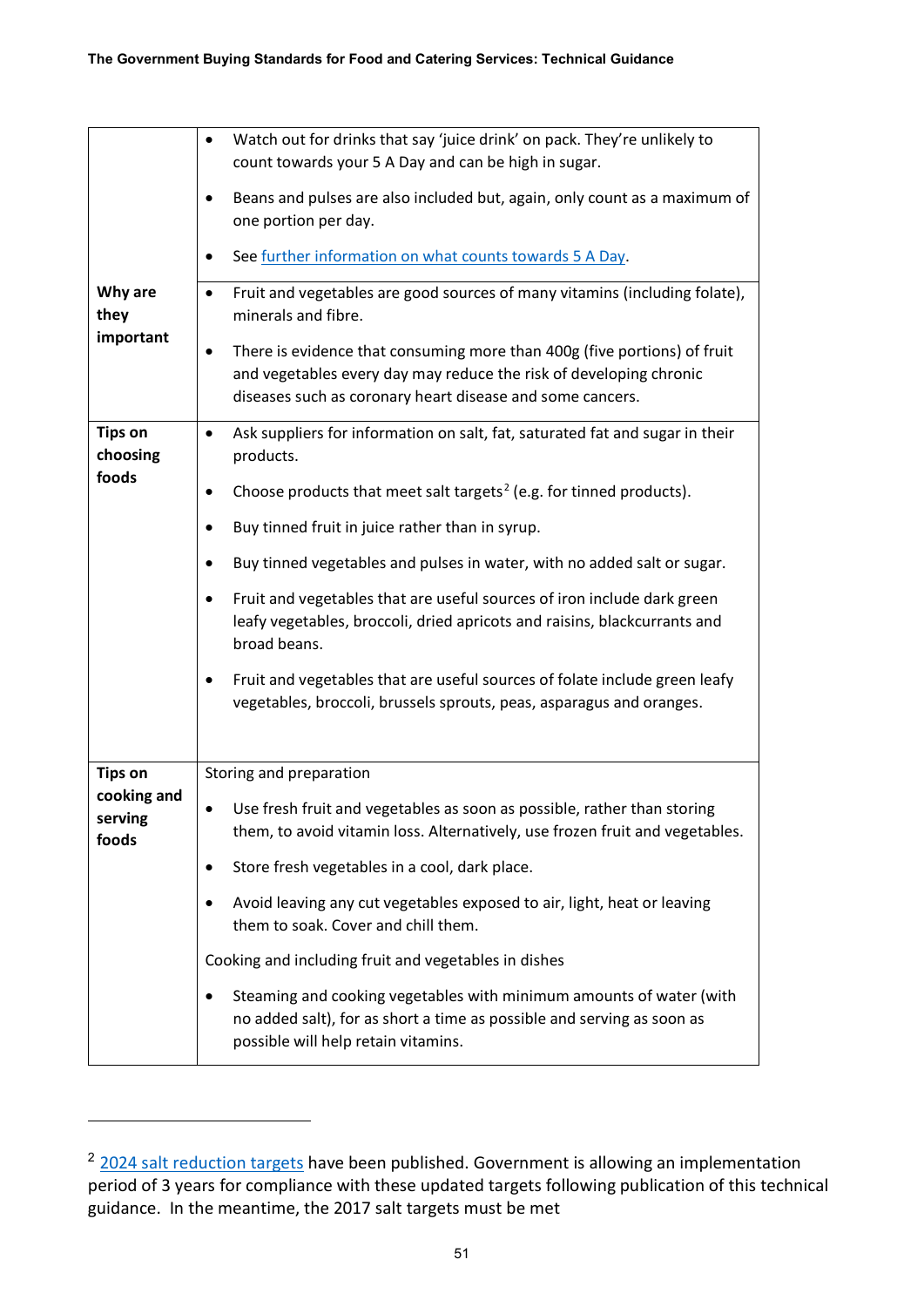|           | Vegetables can also be stir-fried, grilled and roasted in a small amount of<br>oil.                                                                                                                                                          |
|-----------|----------------------------------------------------------------------------------------------------------------------------------------------------------------------------------------------------------------------------------------------|
|           | Pureed stewed fruit can be offered with custard, yoghurt or ice cream as<br>dessert.                                                                                                                                                         |
|           | Add vegetables and pulses to stews, casseroles or other dishes and offer a<br>variety of vegetables at main meals.                                                                                                                           |
|           | Incorporate fruit into other desserts and dishes, including cold starters<br>and savoury dishes (e.g. citrus chicken, serving apple sauce with pork,<br>dried fruits like apricots and raisins in Morrocan style tagines and<br>casseroles). |
|           | Add vegetables in rice e.g. mushrooms, peas, sweetcorn, peppers.                                                                                                                                                                             |
|           | Serving                                                                                                                                                                                                                                      |
|           | Offer a variety of dried fruits to add to cereal options and porridge and<br>include dried fruit in cakes and desserts.                                                                                                                      |
|           | Aim for one or two portions with each meal and offer fruit as a snack.                                                                                                                                                                       |
|           | Offer a variety of salads by combining vegetables and fruits with nuts,<br>seeds, noodles, quinoa, bulgar and couscous e.g. roasted vegetables and<br>couscous. Use lower fat salad dressings.                                               |
| $\bullet$ | Provide easy access to fresh fruit salads in take away containers. Some<br>people prefer chopped fruit rather than whole fruit.                                                                                                              |
|           | Offer fruit and vegetables as prominently as other snack foods.                                                                                                                                                                              |
|           | Control the amount of fat or rich sauces added to vegetables (such as<br>carrots glazed with butter).                                                                                                                                        |
|           | Do not add sugar or syrupy dressings to fruit (such as stewed apple).                                                                                                                                                                        |
|           | Place fruit conveniently and prominently with other snack foods.                                                                                                                                                                             |

| <b>Dairy and alternatives</b>     |                                                                                                                                                                                                                                                                                             |
|-----------------------------------|---------------------------------------------------------------------------------------------------------------------------------------------------------------------------------------------------------------------------------------------------------------------------------------------|
| Guidance                          | Moderate amounts should be offered each day as milk in drinks, cheese,<br>$\bullet$<br>yoghurt or milk-based puddings and sauces.<br>Where appropriate choose lower fat, salt and sugar options or use higher<br>$\bullet$<br>fat/salt/sugar options in smaller amounts or less frequently. |
| <b>What foods</b><br>are included | All types of milk, including dried milk, reduced fat milk, goat's and sheep's<br>$\bullet$<br>milk.                                                                                                                                                                                         |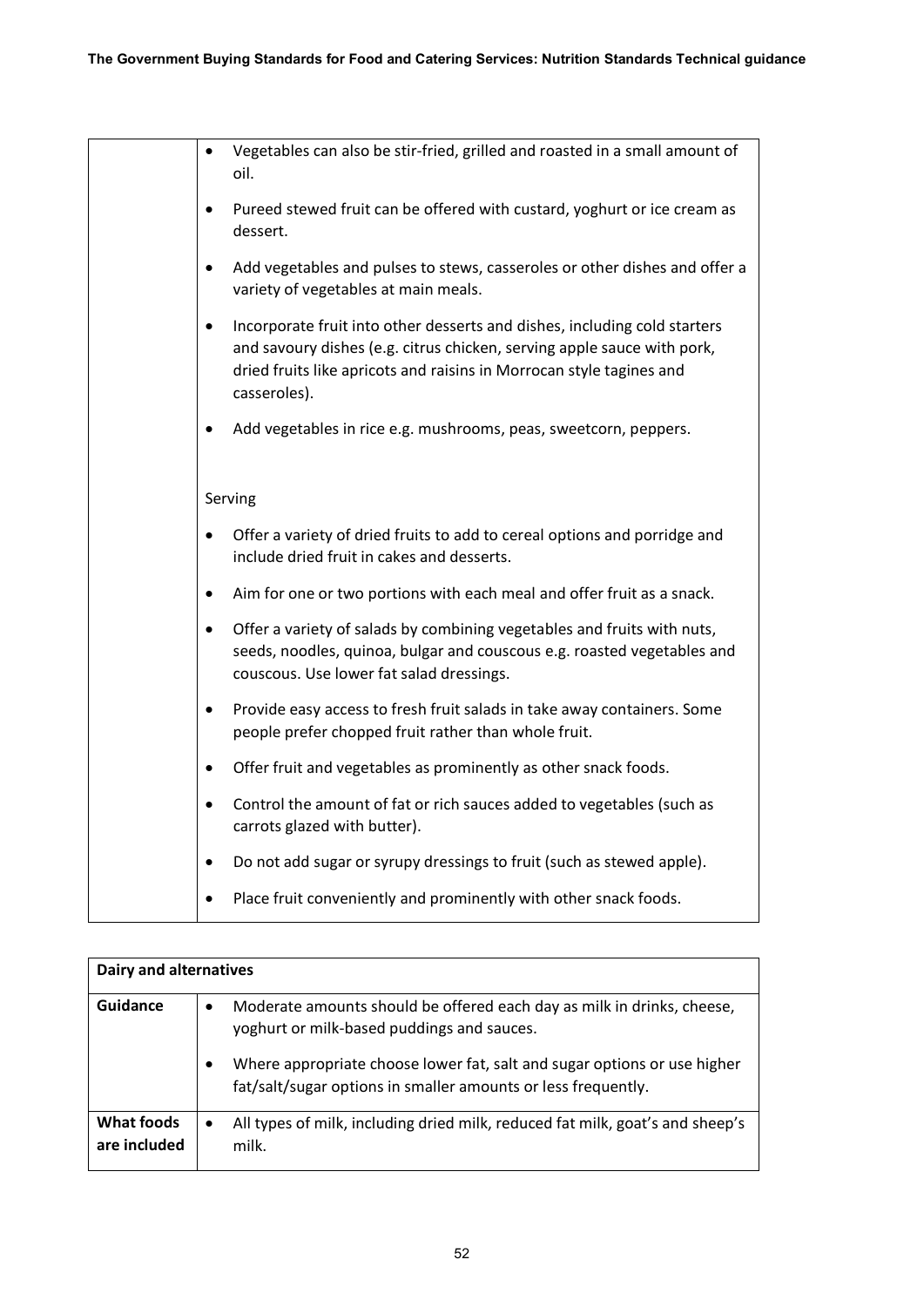|                               | Cheeses e.g. cheddar, cottage cheese, cheese spreads, Edam, goat's<br>٠<br>cheese, stilton.                                                                                                                   |
|-------------------------------|---------------------------------------------------------------------------------------------------------------------------------------------------------------------------------------------------------------|
|                               | Yoghurt (fruit or plain, whole milk or low-fat), or fromage frais.                                                                                                                                            |
|                               | Milk-based sauces, custard and milk puddings.<br>$\bullet$                                                                                                                                                    |
|                               | Fortified soya drinks.<br>٠                                                                                                                                                                                   |
| Why are<br>they               | Milk and dairy products are excellent sources of calcium, which is needed<br>$\bullet$<br>for optimal bone strength as well as a source of protein and vitamin B12.                                           |
| important                     | The fat content of different dairy products varies, and much of this is<br>$\bullet$<br>saturated fat so use lower fat options where possible.                                                                |
|                               | Fortified dried milks are a good source of vitamin D.                                                                                                                                                         |
|                               | Milk, cheese and yoghurt are useful sources of riboflavin.<br>٠                                                                                                                                               |
| <b>Tips on</b><br>choosing    | Dairy products can be high in fat, salt and sugar. Ask suppliers for<br>$\bullet$<br>information on salt, fat, saturated fat and sugar content of their products.                                             |
| foods                         | Choose products that meet salt targets <sup>3</sup> wherever possible.                                                                                                                                        |
|                               | Dairy products can make a large contribution to the saturated fat content<br>of your menu. Often, products are available that are lower in fat and<br>saturates and can easily be incorporated into the menu. |
|                               | Consider switching to semi-skimmed, 1% or skimmed milk.<br>٠                                                                                                                                                  |
|                               | Milk drinks such as milkshakes and yoghurt drinks can be high in added<br>٠<br>sugars so choose varieties that are lower in sugar.                                                                            |
|                               | Choose a variety of cheeses to vary the fat content. Hard cheeses such as<br>$\bullet$<br>cheddar tend to be higher in saturated fat then softer cheese such as<br>Edam and Brie.                             |
|                               | Crème fraiche and soured creams are available in lower fat varieties and<br>can be used with little difference to the taste of the recipe.                                                                    |
|                               | Hard, cheddar-style cheese, used for general cooking use in catering<br>٠<br>kitchens, is available in lower fat varieties.                                                                                   |
| <b>Tips on</b><br>cooking and | Use fromage frais, quark or plain yoghurt in dishes in place of some of the<br>$\bullet$<br>cream (taking care not to alter the taste or appearance of the dish).                                             |
| serving<br>foods              | Offer frozen yoghurts as an alternative to ice cream, to reduce fat<br>content.                                                                                                                               |
|                               | Use lower fat milk in sweet and savoury sauces, custard and puddings.                                                                                                                                         |

<span id="page-52-0"></span><sup>&</sup>lt;sup>3</sup> [2024 salt reduction targets](https://www.gov.uk/government/publications/salt-reduction-targets-for-2024) have been published. Government is allowing an implementation period of 3 years for compliance with these updated targets following publication of this technical guidance. In the meantime, the 2017 salt targets must be met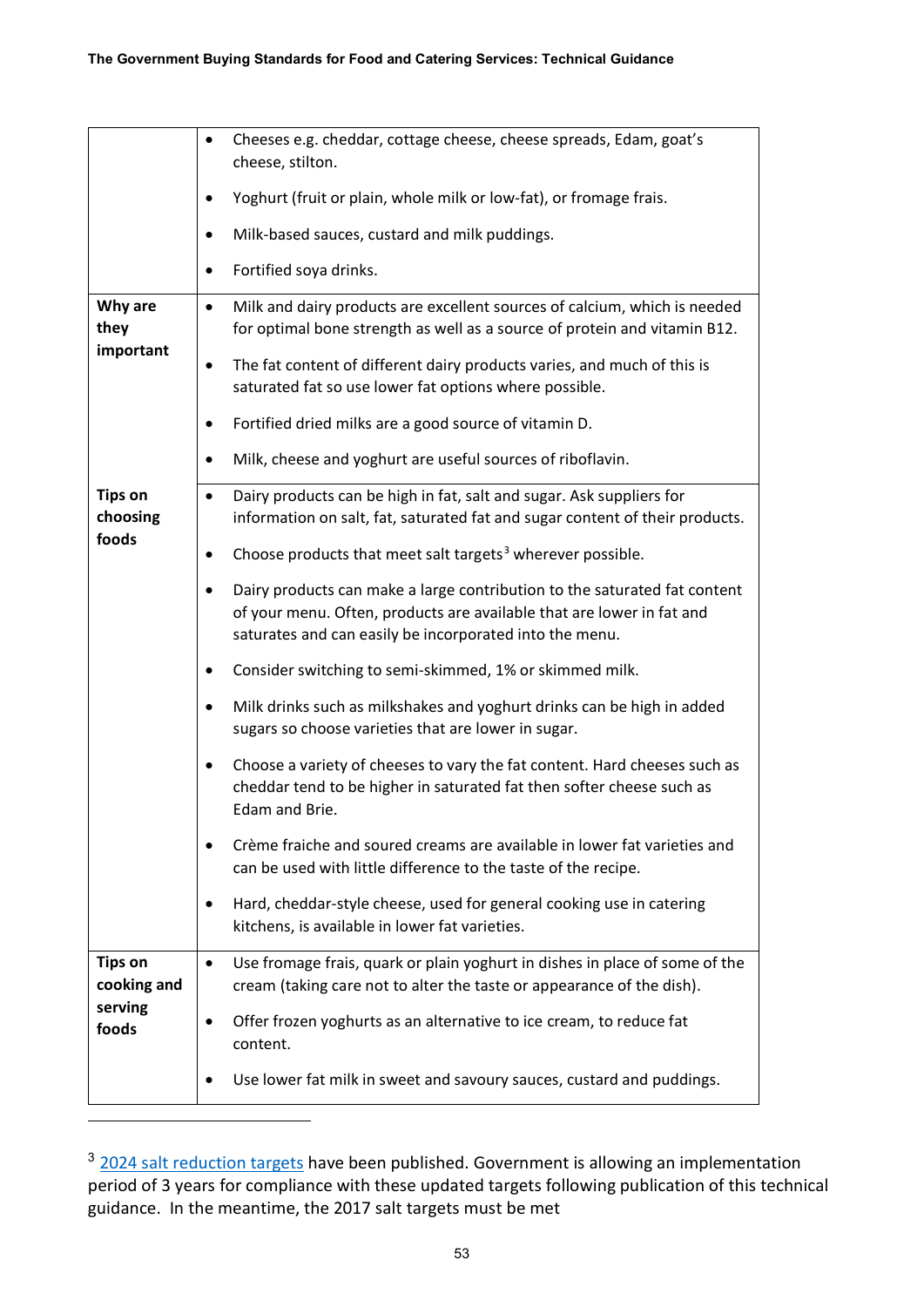| ٠         | Use béchamel, instead of cheese, sauce for dishes covered in cheese (e.g.<br>lasagne).                                                  |
|-----------|-----------------------------------------------------------------------------------------------------------------------------------------|
| ٠         | Use reduced fat cheese in sandwiches, on cheese boards, in sauces, and<br>for toppings on hot dishes like jacket potatoes, gratins etc. |
| $\bullet$ | Use smaller amounts of stronger tasting cheese to provide flavour. This<br>helps lower salt and fat content of dishes.                  |
| ٠         | Grate cheese for use in salads, sandwiches and fillings; you will tend to<br>use less.                                                  |
| $\bullet$ | Use plain yoghurt and fromage frais instead of cream, soured cream or<br>crème fraîche.                                                 |
| $\bullet$ | Use lower fat milk when making milky drinks such as lattes and hot<br>chocolate.                                                        |
|           |                                                                                                                                         |

|                                   | Beans, pulses, fish, eggs, meat and other proteins                                                                                                                                                                                                                                                                  |
|-----------------------------------|---------------------------------------------------------------------------------------------------------------------------------------------------------------------------------------------------------------------------------------------------------------------------------------------------------------------|
| <b>Guidance</b>                   | A source of protein from this food group should be offered at all main<br>$\bullet$<br>meals.                                                                                                                                                                                                                       |
|                                   | Fish should be offered at least twice a week, one of which should be oily<br>$\bullet$<br>(a typical portion is about 140g).                                                                                                                                                                                        |
|                                   | Meat and fish alternatives for vegetarians and vegans should be varied<br>$\bullet$<br>and a variety of foods from this group should be used. Cheese may be<br>used as a substitute for vegetarians; however it should not be used too<br>often as a source of protein as it can be high in salt and saturated fat. |
|                                   | Consider the amount and frequency of red and processed meats on your<br>٠<br>menu - it is recommended that those who consume more than 90g of red<br>or processed meat per day reduce consumption to no more than 70g per<br>day on average.                                                                        |
| <b>What foods</b><br>are included | Meat, poultry, offal, fish, eggs, nuts, beans, pulses, seeds and other non-<br>$\bullet$<br>dairy sources of protein.                                                                                                                                                                                               |
|                                   | Meat includes all cuts of beef, lamb and pork, as well as meat and meat<br>٠<br>products such as ham, bacon, salami, corned beef, beef burgers and<br>sausages.                                                                                                                                                     |
|                                   | Fish includes any fresh, frozen and tinned fish, such as tuna, sardines,<br>$\bullet$<br>pilchards, and mackerel, and fish products such as fish cakes and fish<br>fingers.                                                                                                                                         |
|                                   | Oily fish includes salmon, sardines, trout and mackerel.                                                                                                                                                                                                                                                            |
|                                   | All eggs e.g. boiled, poached, scrambled, fried, omelettes.                                                                                                                                                                                                                                                         |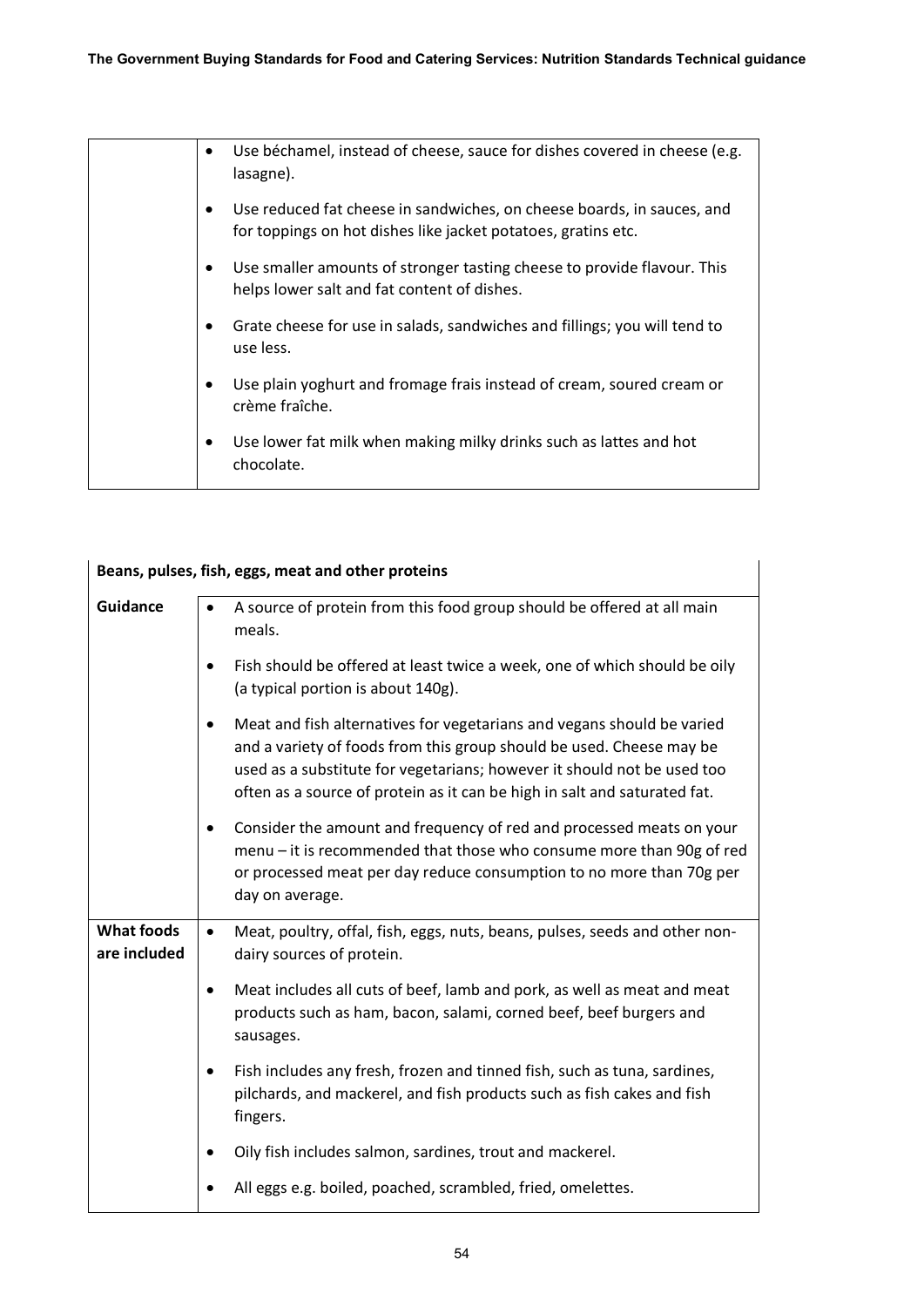|                                     | Beans and pulses e.g. baked beans, chickpeas, butter beans, kidney beans<br>and lentils are in this group and provide a good source of protein for<br>vegetarians. They are also low in fat and can be used to increase the fibre<br>content of meals.<br>Other protein products suitable for vegetarians include nuts, tofu and |
|-------------------------------------|----------------------------------------------------------------------------------------------------------------------------------------------------------------------------------------------------------------------------------------------------------------------------------------------------------------------------------|
|                                     | quinoa and textured protein products such as soya and mycoprotein<br>(Quorn®).                                                                                                                                                                                                                                                   |
| Why are<br>these foods<br>important | Meat and fish are a good source of protein, vitamins and minerals such as<br>$\bullet$<br>iron and all the B vitamins except folate. Meat is a particularly good<br>source of riboflavin.                                                                                                                                        |
|                                     | Oily fish provide long chain omega-3 fatty acids, which may help to<br>prevent heart disease. Such foods are also a source of vitamin D and iron.                                                                                                                                                                                |
|                                     | Beans and pulses are sources of protein, fibre and iron.                                                                                                                                                                                                                                                                         |
|                                     | Eggs are useful sources of protein, vitamin A, vitamin D and riboflavin<br>(B2).                                                                                                                                                                                                                                                 |
|                                     | Nuts provide a source of protein, iron, fibre and essential fatty acids.                                                                                                                                                                                                                                                         |
| <b>Tips on</b><br>choosing          | Ask suppliers for information on the salt, fat and saturated fat content of<br>٠<br>their products.                                                                                                                                                                                                                              |
| foods                               | Choose products that meet salt targets <sup>4</sup> wherever possible.<br>$\bullet$                                                                                                                                                                                                                                              |
|                                     | Choose a variety of meats and meat products and choose less red and<br>$\bullet$<br>processed meat.                                                                                                                                                                                                                              |
|                                     | Choose lean cuts of meat where possible. Some types and cuts of meat<br>٠<br>are higher in fat, particularly saturated fat.                                                                                                                                                                                                      |
|                                     | Look for meat products with higher meat content, look at the label for<br>more information - also consider the fat and salt content.                                                                                                                                                                                             |
|                                     | Oily fish, such as herring, mackerel, pilchards, salmon, sardines, trout, roe<br>and egg yolks, are rich in vitamin D.                                                                                                                                                                                                           |
|                                     | Choose tinned fish in spring water rather than oil.                                                                                                                                                                                                                                                                              |
|                                     | Turkey and chicken are lower fat options particularly when the skin is<br>removed.                                                                                                                                                                                                                                               |
|                                     | Meat products in pastry, such as pies and sausage rolls, are often high in<br>fat; choose the lower fat options where available.                                                                                                                                                                                                 |
|                                     | Look for canned beans and pulses with no added salt and sugar.                                                                                                                                                                                                                                                                   |

<span id="page-54-0"></span><sup>&</sup>lt;sup>4</sup> [2024 salt reduction targets](https://www.gov.uk/government/publications/salt-reduction-targets-for-2024) have been published. Government is allowing an implementation period of 3 years for compliance with these updated targets following publication of this technical guidance. In the meantime, the 2017 salt targets must be met.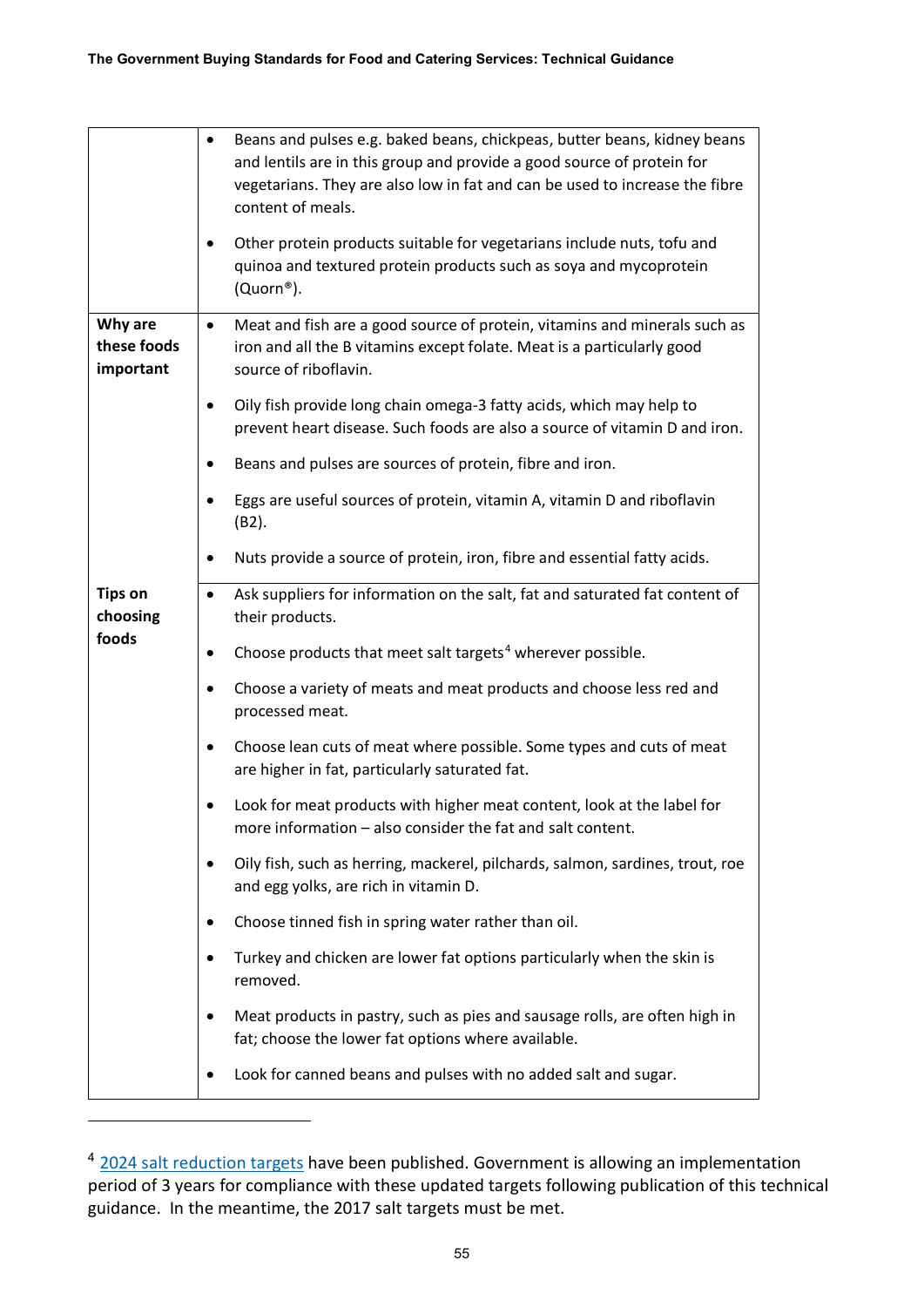|                                          | Liver/liver pâté is a useful source of nutrients, but liver and liver products<br>$\bullet$<br>should not be served more than once a week as they contain a lot of<br>vitamin A and there are risks of having too much particularly for specific<br>groups of people. |
|------------------------------------------|-----------------------------------------------------------------------------------------------------------------------------------------------------------------------------------------------------------------------------------------------------------------------|
| <b>Tips on</b><br>cooking and<br>serving | Preparation                                                                                                                                                                                                                                                           |
|                                          | Remove visible fat from meat and skin from poultry.<br>$\bullet$                                                                                                                                                                                                      |
| foods                                    | Cooking                                                                                                                                                                                                                                                               |
|                                          | Stand poultry and joints on racks when cooking to allow the fat to flow<br>away.                                                                                                                                                                                      |
|                                          | Larger pieces of meat will absorb less fat than smaller pieces.                                                                                                                                                                                                       |
|                                          | Boil, bake, grill or poach rather than frying or roasting where possible as<br>this will lower the fat content.                                                                                                                                                       |
|                                          | Add pulses to meat dishes to increase the fibre content and reduce the fat<br>$\bullet$<br>content per portion.                                                                                                                                                       |
|                                          | If frying, make sure the temperature is correct, change fat/oil regularly<br>and drain well to reduce fat content.                                                                                                                                                    |
|                                          | When baking fish, brush with unsaturated vegetable oil rather than<br>butter.                                                                                                                                                                                         |
|                                          | Boil, poach or scramble eggs rather than frying them.                                                                                                                                                                                                                 |
|                                          | Gradually lower the salt content of food you cook to allow customers'<br>taste buds to adapt. Try using garlic, herbs and spices to flavour foods.                                                                                                                    |
|                                          | Serving                                                                                                                                                                                                                                                               |
|                                          | Serve red and processed meat and processed fish e.g. coated chicken,<br>burgers and fish fingers less often.                                                                                                                                                          |
|                                          | Serve slightly less meat with extra vegetables and starchy foods.                                                                                                                                                                                                     |
|                                          | Serve foods with tomato or vegetable based sauces rather than creamy,<br>buttery sauces to lower the fat content.                                                                                                                                                     |
|                                          | Quiches and flans can be high in fat and salt, so try not to provide these<br>$\bullet$<br>too often.                                                                                                                                                                 |
|                                          | Offer smoked meats and fish less often as they can be high in salt.                                                                                                                                                                                                   |
|                                          | Serve oily fish as pâtés and spreads on bread and toast.                                                                                                                                                                                                              |
|                                          | If a dish must be finished with butter, try lightly brushing with melted<br>butter before serving.                                                                                                                                                                    |
|                                          | When serving foods with gravy opt for lower salt versions of gravy mixes,<br>or stock/bouillon cubes/granules.                                                                                                                                                        |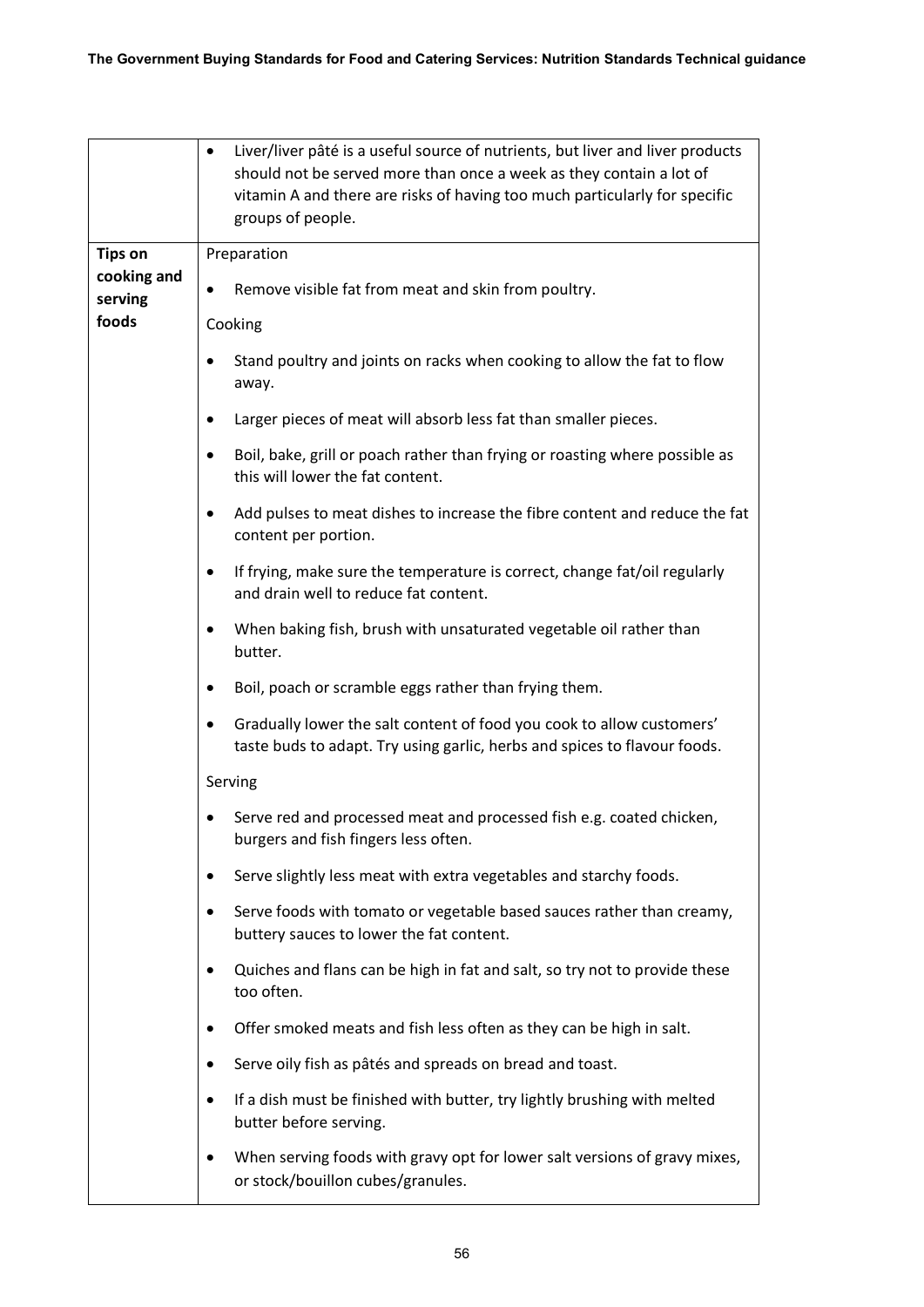| Season food sparingly with salt or seasonings containing salt. Note that a<br>$\bullet$<br>chef's palette may be less sensitive to salt than those of many of the<br>customers.' |  |
|----------------------------------------------------------------------------------------------------------------------------------------------------------------------------------|--|
| Nuts and seeds can be a good alternative to other snacks that are high in<br>$\bullet$<br>saturated fat, however avoid salted nuts where possible.                               |  |
| Seeds can be eaten raw, dry fried or dry roasted in a frying pan or in a<br>$\bullet$<br>roasting tin without any oil.                                                           |  |

| Oils & spreads             |                                                                                                                                               |
|----------------------------|-----------------------------------------------------------------------------------------------------------------------------------------------|
| <b>Guidance</b>            | Use foods containing fat sparingly.<br>$\bullet$                                                                                              |
|                            | Choose unsaturated oils and use in small amounts.                                                                                             |
| What's                     | Oils and spreads containing unsaturated fats include: reduced and low                                                                         |
| included                   | fat spreads, cooking oils (e.g. rapeseed, sunflower and olive oils).                                                                          |
| Why are they               | Oils and spreads are high in energy and can contribute to excess energy<br>٠                                                                  |
| important                  | intakes if they are eaten in large amounts.                                                                                                   |
|                            | Having too much saturated fat can increase the amount of cholesterol in<br>the blood, which increases the chance of developing heart disease. |
| <b>Tips on</b><br>choosing | Ask suppliers about and check the levels of salt, fat and saturated fat in<br>their products.                                                 |
| foods                      | Where possible choose products that meet salt targets. <sup>5</sup>                                                                           |
|                            | Choose cooking and spreading fats that are based on unsaturated (that<br>is, monounsaturated and polyunsaturated) fats wherever possible.     |
|                            | Choose unsaturated cooking oils such as soya, sunflower, rapeseed and<br>olive for cooking and salad dressings.                               |
|                            | Choose reduced or low fat spreads based on unsaturated fats such as<br>rapeseed, sunflower, soya or olive oil.                                |

<span id="page-56-0"></span><sup>&</sup>lt;sup>5</sup> [2024 salt reduction targets](https://www.gov.uk/government/publications/salt-reduction-targets-for-2024) have been published. Government is allowing an implementation period of 3 years for compliance with these updated targets following publication of this technical guidance. In the meantime, the 2017 salt targets must be met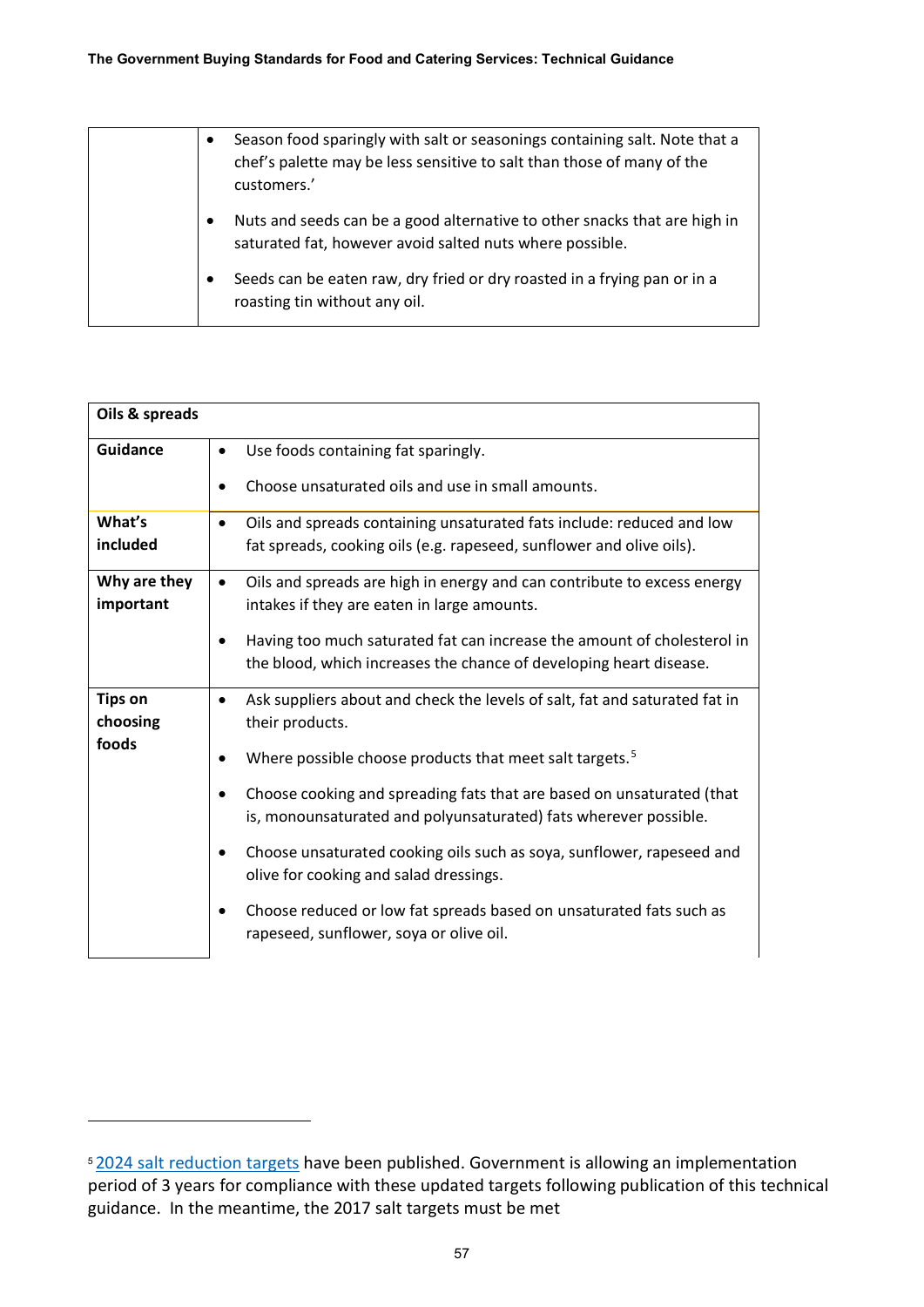| <b>Tips on</b>                      | Lowering fat                                                                                                                                                                                                                                                                                                                                                        |
|-------------------------------------|---------------------------------------------------------------------------------------------------------------------------------------------------------------------------------------------------------------------------------------------------------------------------------------------------------------------------------------------------------------------|
| cooking and<br>serving foods        | Consider using spreads that are soft straight from the fridge, so it is<br>easier to spread thinly.                                                                                                                                                                                                                                                                 |
|                                     | Offer fewer fried foods.                                                                                                                                                                                                                                                                                                                                            |
|                                     | Do not automatically garnish potatoes and vegetables with butter or fat<br>spread prior to service.                                                                                                                                                                                                                                                                 |
|                                     | Ensure correct temperatures when frying so that foods absorb less fat.                                                                                                                                                                                                                                                                                              |
|                                     | Foods high in fat, salt and sugars                                                                                                                                                                                                                                                                                                                                  |
| <b>Guidance</b>                     | The foods listed in the 'what's included' section below are not needed in<br>$\bullet$<br>the diet and so, if included, should be consumed infrequently and in<br>small amounts. Use foods high in fat (particularly saturated fat), salt<br>and/or sugar sparingly. Look out for lower fat/salt/sugar alternatives or<br>eat these foods in smaller amounts.       |
|                                     | Snacking on sugary foods and drinks throughout the day is discouraged<br>as this can cause tooth decay.                                                                                                                                                                                                                                                             |
| What's<br>included                  | Foods high in fat, saturated fat, salt and sugar including: butter, other<br>٠<br>spreading fats containing predominantly saturated fats, saturated<br>cooking fats (e.g. lard, palm and coconut oil), mayonnaise, table sauces,<br>cream, crisps, biscuits, pastries, cakes, ice cream, chocolate, sweets,<br>jams, honey, table sugar and full-sugar soft drinks. |
| Why are they<br>important           | Foods from this group principally provide energy in the forms of fats and<br>$\bullet$<br>sugars but may contain other nutrients in much smaller amounts. Some<br>can also be high in salt. These nutrients are consumed in greater<br>amounts than required and are associated with disease progression<br>and/or dental caries.                                   |
|                                     | Foods from this group can contribute to excess energy intakes if they<br>are eaten in large amounts.                                                                                                                                                                                                                                                                |
|                                     | Having too much saturated fat can increase the amount of cholesterol in<br>the blood, which increases the chance of developing heart disease.                                                                                                                                                                                                                       |
|                                     | Having too much salt can raise blood pressure, which increases the risk<br>٠<br>of cardiovascular disease.                                                                                                                                                                                                                                                          |
|                                     | Often foods high in calories offer few other nutrients. It is important<br>٠<br>that these foods do not displace more nutrient rich foods.                                                                                                                                                                                                                          |
| <b>Tips on</b><br>choosing<br>foods | Ask suppliers about and check the levels of salt, fat, saturated fat and<br>sugars in their products.                                                                                                                                                                                                                                                               |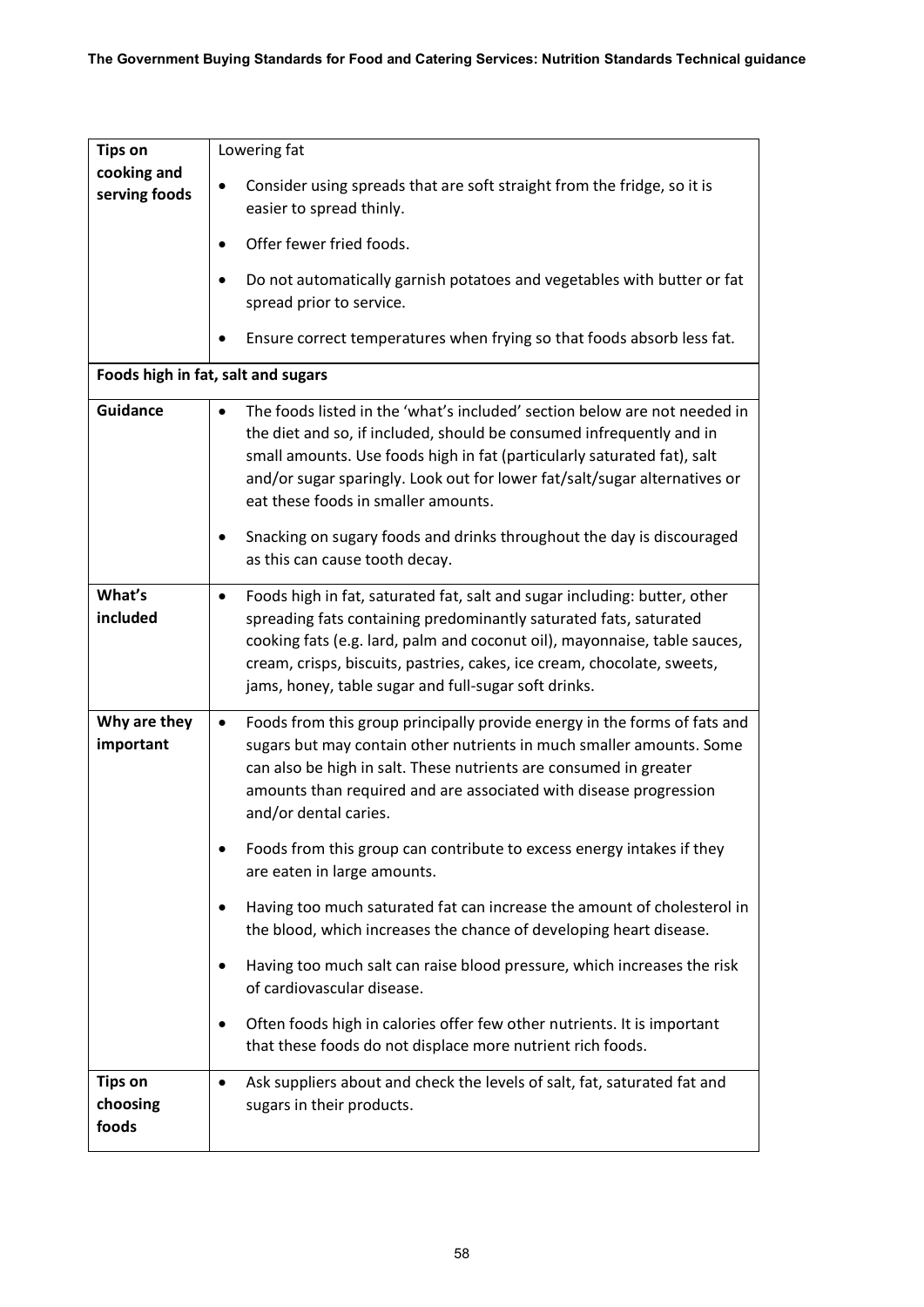|                              | Where possible choose products that meet salt targets. <sup>6</sup><br>$\bullet$                                                                  |
|------------------------------|---------------------------------------------------------------------------------------------------------------------------------------------------|
|                              | Opt for smaller pack sizes of confectionery, savoury snacks and sugary<br>$\bullet$<br>soft drinks.                                               |
|                              | Choose cooking and spreading fats that are based on monounsaturated<br>and polyunsaturated fats wherever possible.                                |
|                              | Choose unsaturated cooking oils e.g. soya, rapeseed, sunflower and<br>olive oils for cooking and salad dressings.                                 |
|                              | Choose fat spreads containing predominantly unsaturated oils such as<br>٠<br>rapeseed, sunflower, soya or olive oil.                              |
|                              | Choose a range of cold drinks that are lower in sugar e.g. water, diet,<br>$\bullet$<br>sugar free and no added sugar drinks and lower fat milks. |
|                              | Choose lower sugar, wholegrain breakfast cereals rather than those<br>coated with sugar or honey.                                                 |
| <b>Tips on</b>               | Lowering fat                                                                                                                                      |
| cooking and<br>serving foods | Consider using spreads that are soft straight from the fridge, so it is<br>easier to spread thinly.                                               |
|                              | Choose tomato and vegetable based sauces rather than cream-based<br>ones.                                                                         |
|                              | Offer fewer fried foods.                                                                                                                          |
|                              | Use reduced calorie mayonnaise in dressings or dilute with lower fat<br>yoghurt.                                                                  |
|                              | Serve salad dressings and dessert toppings separately so that customers<br>can decide how much they want.                                         |
|                              | Do not automatically garnish potatoes and vegetables with butter or fat<br>spreads prior to service.                                              |
|                              | Ensure correct temperatures when frying so that foods absorb less fat.                                                                            |
|                              | Lowering sugar                                                                                                                                    |
|                              | Reduce the amount of sugar used in dishes where practical and<br>$\bullet$<br>acceptable.                                                         |
|                              | Use dried or fresh fruit to sweeten dishes.                                                                                                       |
|                              | Try halving the sugar you use in your recipes. This works for most<br>recipes except jam, meringues and ice cream.                                |

<span id="page-58-0"></span><sup>&</sup>lt;sup>6</sup> [2024 salt reduction targets](https://www.gov.uk/government/publications/salt-reduction-targets-for-2024) have been published. Government is allowing an implementation period of 3 years for compliance with these updated targets following publication of this technical guidance. In the meantime, the 2017 salt targets must be met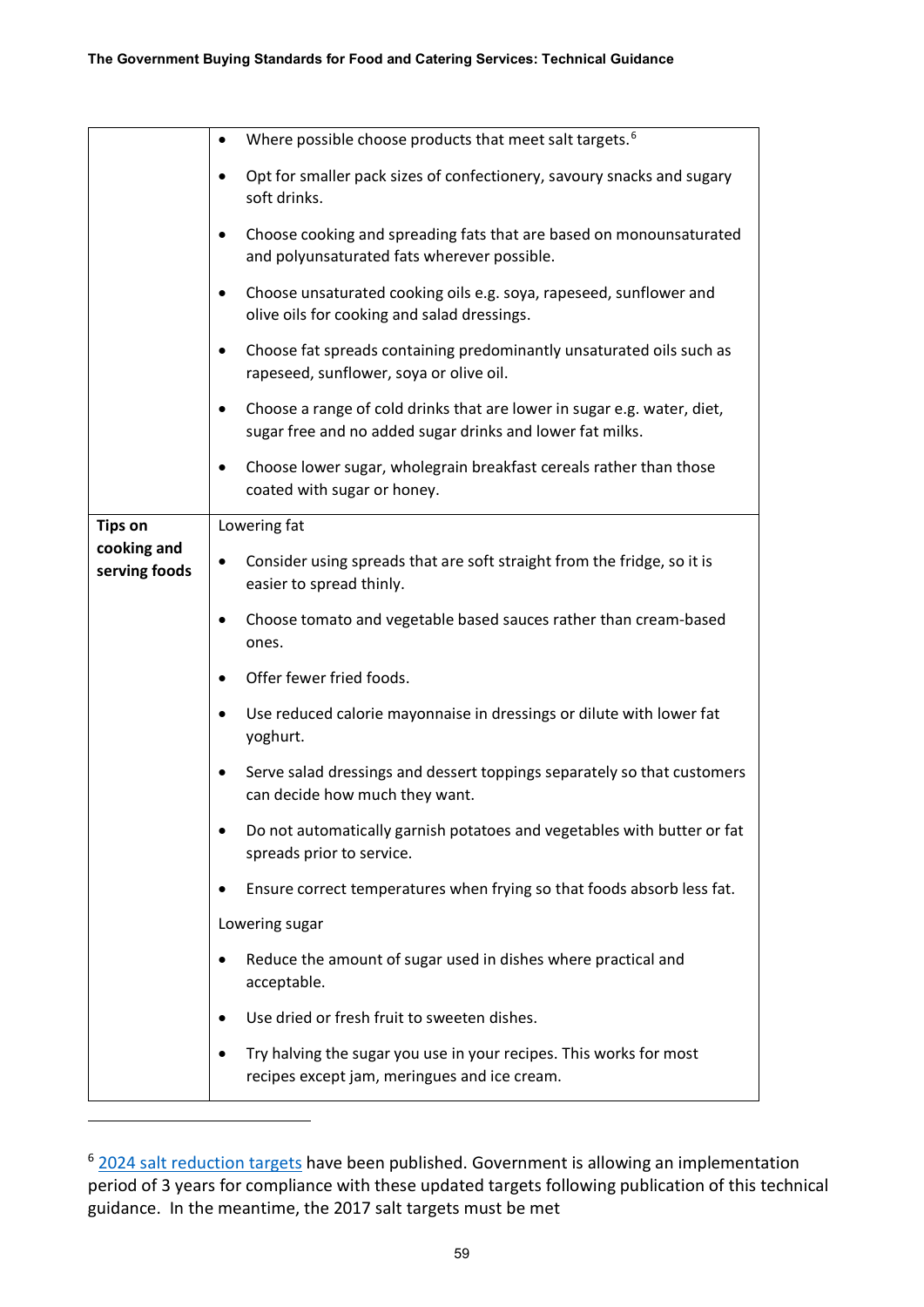| <b>Menu analysis</b>           | To help provide information to customers, menu cycles should be<br>$\bullet$<br>analysed to meet stated nutrient-based standards relevant for the                                                                                                                                                                                                                                                                                                                                 |
|--------------------------------|-----------------------------------------------------------------------------------------------------------------------------------------------------------------------------------------------------------------------------------------------------------------------------------------------------------------------------------------------------------------------------------------------------------------------------------------------------------------------------------|
| <b>Calorie and</b><br>allergen | majority of customers using the catering provision.                                                                                                                                                                                                                                                                                                                                                                                                                               |
| labelling                      | This would also support action on monitoring of the contract to deliver a<br>healthier provision.                                                                                                                                                                                                                                                                                                                                                                                 |
|                                | This information would also enable menus (for food and beverages) to<br>٠<br>include calorie and allergen labelling.                                                                                                                                                                                                                                                                                                                                                              |
|                                | You should ensure you meet the legal requirements for providing<br>allergen information on 'non-prepacked' food. There is information on<br>this on the Food Standards Agency website at:<br>https://www.food.gov.uk/business-guidance/allergen-guidance-for-<br>food-businesses                                                                                                                                                                                                  |
|                                | There are also new labelling rules that apply to food that is 'prepacked<br>٠<br>for direct sale' from 1 October 2021. You can find information on these<br>new rules at: https://www.food.gov.uk/business-guidance/introduction-<br>to-allergen-labelling-changes-ppds                                                                                                                                                                                                           |
|                                | You should always ensure you are providing accurate information on<br>allergens to consumers, and should always check your ingredients to<br>ensure you are capturing accurate information on allergens.                                                                                                                                                                                                                                                                          |
|                                | Some people have allergies and intolerances to allergens that are not<br>included in the '14 allergen' list. If someone makes you aware that their<br>allergen is another food not on the list you should ideally be able to<br>check quickly whether that ingredient is present. Where the<br>information is unavailable, the consumer must be informed that the<br>absence of their allergen cannot be confirmed. This will support the<br>customer to make a safe food choice. |
|                                | If there is a risk of cross-contamination and that allergens could be<br>unintentionally present in food you might want to consider using some<br>kind of 'precautionary allergen labelling' such as 'may contain'. You can<br>find information on this on the Food Standards Agency website at:<br>https://www.food.gov.uk/business-guidance/allergen-labelling-for-food-<br>manufacturers#avoiding-allergen-cross-contamination                                                 |